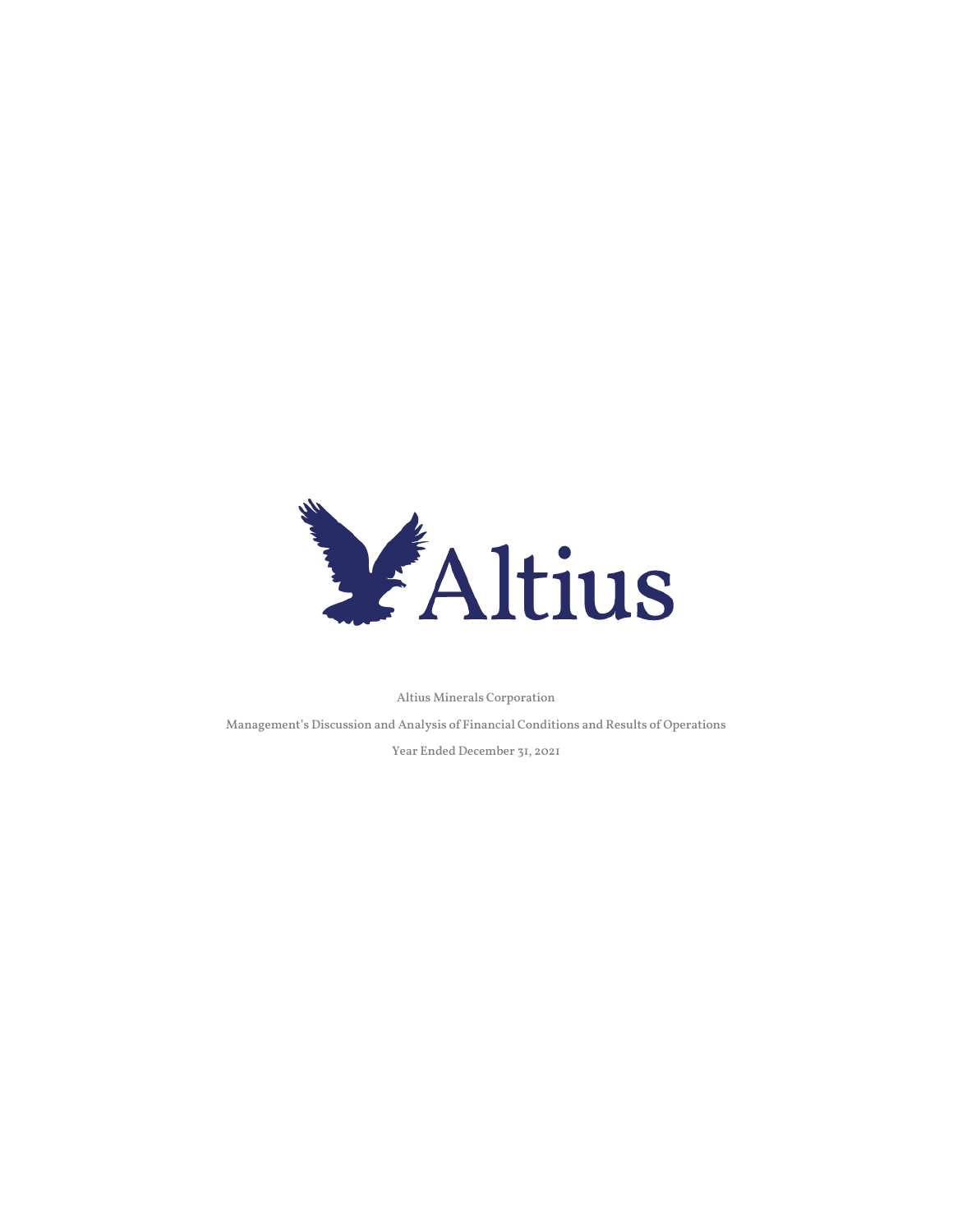This Management's Discussion and Analysis ("MD&A") should be read in conjunction with the Corporation's consolidated financial statements for the year ended December 31, 2021 and related notes. This MD&A has been prepared as of March 9, 2022.

Management's discussion and analysis of financial condition and results of operations contains forward–looking statements. By their nature, these statements involve risks and uncertainties, many of which are beyond the Corporation's control, which could cause actual results to differ materially from those expressed in such forward-looking statements. Readers are cautioned not to place undue reliance on these statements. The Corporation disclaims any intention or obligation to update or revise any forward-looking statements, whether as a result of new information, future events or otherwise.

Additional information regarding the Corporation, including the Corporation's continuous disclosure materials, is available on the Corporation's website a[t www.altiusminerals.com](http://www.altiusminerals.com/) or through the SEDAR website a[t www.sedar.com.](http://www.sedar.com/)

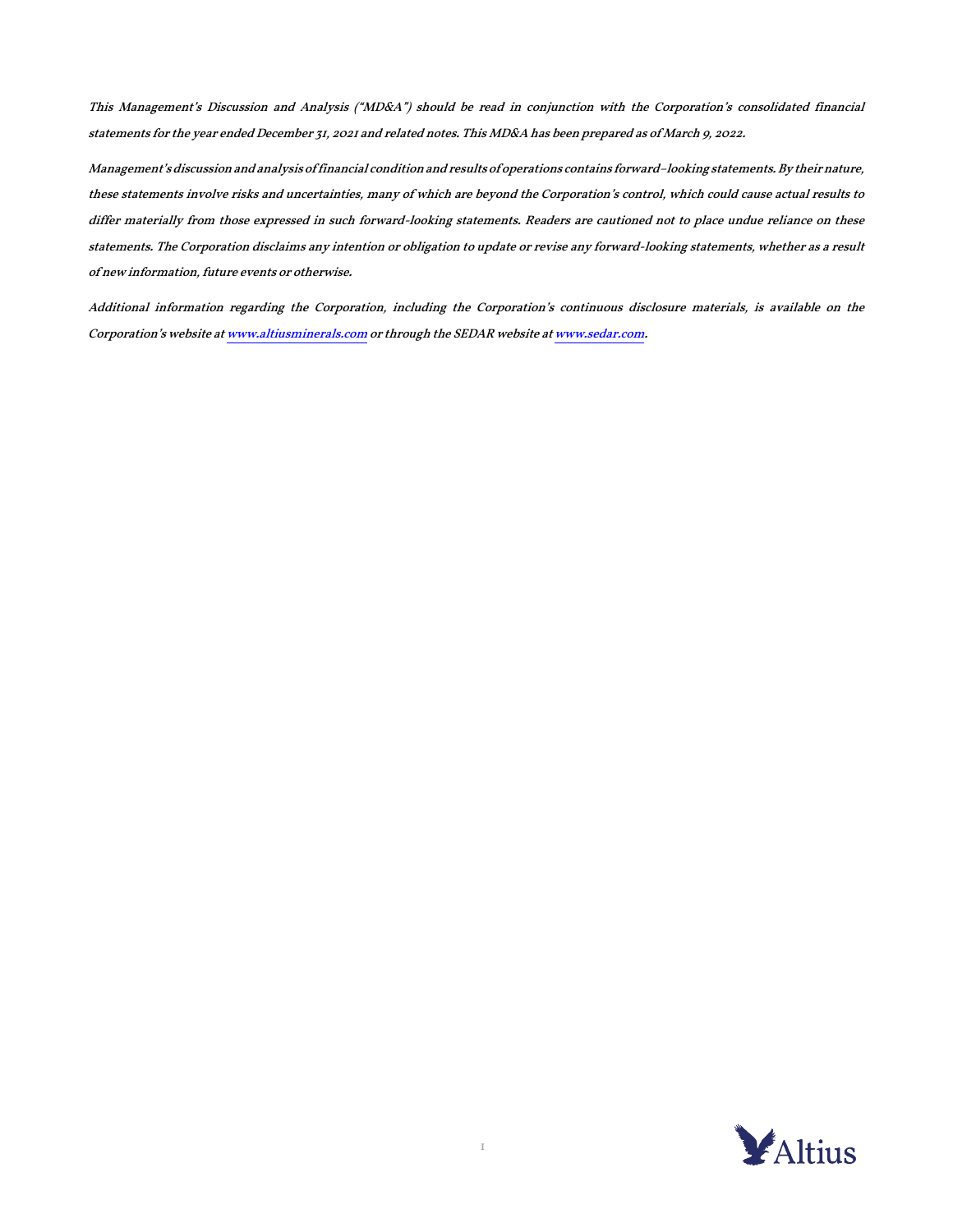### Description of Business

The Corporation manages its business under three operating segments, consisting of (i) the acquisition and management of producing and development stage royalty and streaming interests ("Mineral Royalties"), (ii) the acquisition and early stage exploration of mineral resource properties with a goal of vending the properties to third parties in exchange for early stage royalties and minority equity or project interests ("Project Generation") and (iii) its majority interest holding in publicly traded Altius Renewable Royalties Corp. (TSX: ARR) ("ARR"), which is focused on the acquisition and management of renewable energy investments and royalties ("Renewable Royalties").

The Corporation's diversified mineral royalties and streams generate revenue from 12 operating mines located in Canada (10), the United States (1), and Brazil (1) that produce copper, zinc, nickel, cobalt, potash, iron ore and thermal (electrical) coal (see Appendix 1: Summary of Producing Royalties and Streaming Interests). The Corporation further holds a diversified portfolio of pre-production stage royalties and junior equity positions that it mainly originates through mineral exploration initiatives within a business division referred to as Project Generation. The Corporation holds a 59% interest in ARR, which through a jointly controlled entity, Great Bay Renewables LLC ("GBR"), holds royalties related to renewable energy generation projects located primarily in the United States. Certain funds (the "Apollo Funds") managed by affiliates of Apollo Global Management, Inc. represent the other party to the joint venture.

Additional information on the status of these royalty interests is available in Appendix 2: Summary of Exploration and Pre-Production Stage Royalties and Appendix 3: Summary of Operational and Development Renewable Energy Royalties of this MD&A.

### Strategy

The Corporation's broader strategy is to grow a diversified portfolio of long-life royalties related to assets and commodities that benefit from and support sustainability linked, macro-scale structural trends, including the transition from fossil fuel to renewable based electrical generation; transportation electrification; lower emission steel making; and agricultural yield demand growth.

The Corporation seeks royalty interests in projects with large potential resource lives in order to maximize future option value realization potential. The long average resource lives that remain for most of our current portfolio of royalties is a key strategic differentiator for Altius within the broader natural resource royalty sector. Extensive resource lives are considered by the Corporation as excellent predictors of project duration extensions and production rate expansions. Such occurrences typically require capital investments by the operators, but as a royalty holder Altius pays no share of the cost incurred to gain these potential incremental benefits.

Altius also grows its portfolio of paying Mineral Royalties by originating and adding value to mineral projects through scientific research, exploration and environmental/social licensing initiatives and then retaining royalties upon their sale or transfer to mining/development companies. This is the core function of our Project Generation business, which has a strong track record of internally creating pipeline royalties as well as earning substantial profits from the eventual monetization of corporate equity interests that are often received in addition to the long-termretained royalty interests. The Corporation believes that the royalties it creates internally can provide long-term investment returns in addition to those gained through acquisition related activity and represents another unique strategic differentiator for Altius.

Whether considering its organic Project Generation business or M&A based mineral royalty acquisitions Altius exercises counter-cyclical discipline. Commodity markets are notoriously cyclical and individual asset valuations can change dramatically in accordance with commodity price and sentiment fluctuations. Our mining royalty and mineral property acquisitions are primarily made during periods of low cyclical valuations, while operator funded organic growth investments and equity gains/liquidity events typically become more pronounced during periods of better cyclical valuation and sentiment.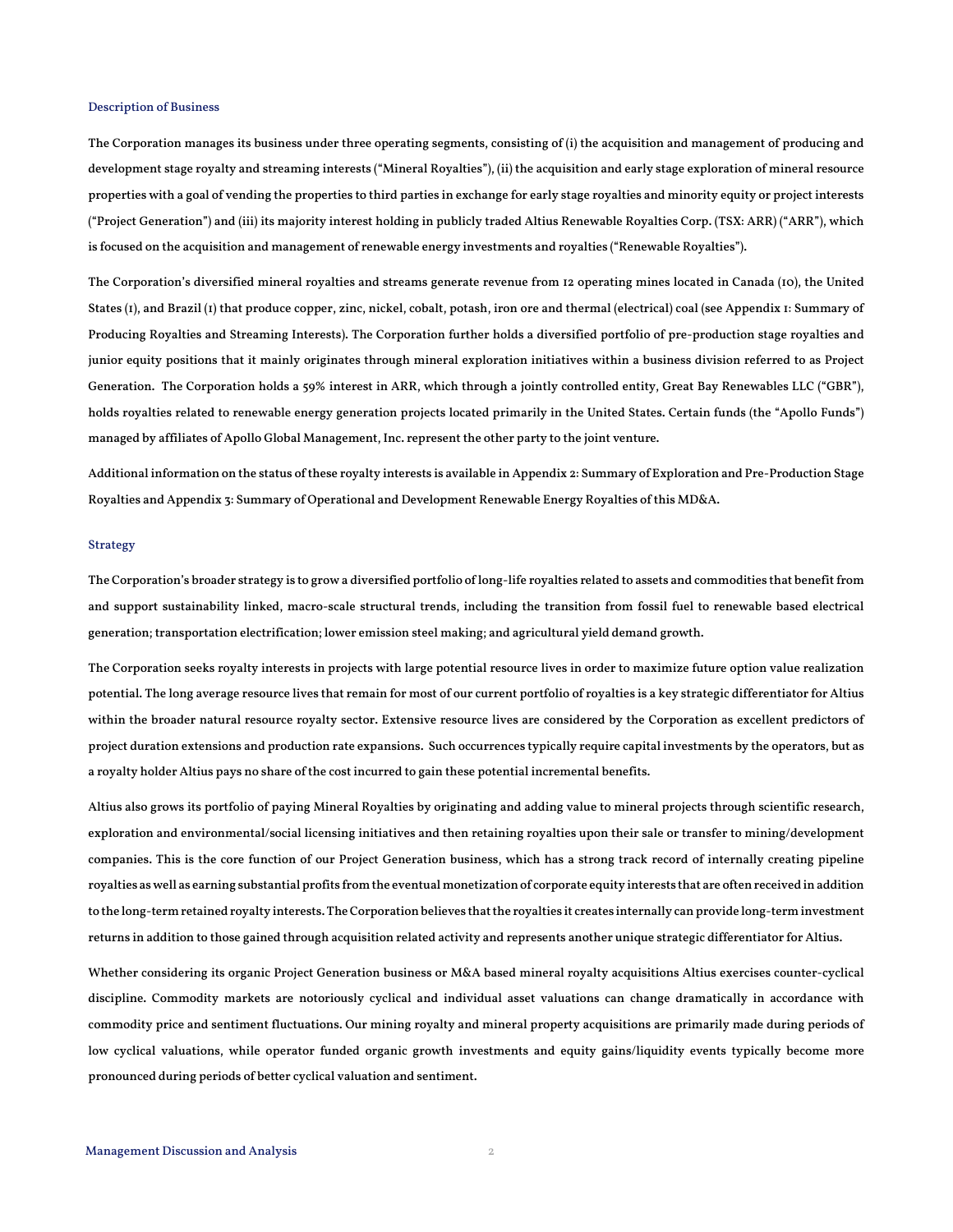A few years ago, Altius expanded its focus into royalty financing of the renewable energy sector through the creation of ARR in order to begin to replace its interests in coal fired power generation royalties and to participate directly in the emerging global transition towards cleaner energy sources. Through investments in four large US-based utility scale wind and solar project developers and operators: Tri-Global Energy ("TGE"), Apex Clean Energy ("Apex"), Longroad Energy ("Longroad") and Northleaf Capital ("Northleaf"), ARR has begun building a portfolio of renewable royalty interests that currently represent a combined expected nameplate capacity of 3,510 Megawatts (Appendix 3) of generation capacity. In March 2021, the Corporation completed an initial public offering of ARR on the TSX (see section Altius Renewable Royalties Corp. below). The Corporation retains approximately 59% of its common equity.

### **Outlook**

Most of the commodity prices that are relevant to Altius have been strengthening over the past year and in certain cases are at or near multiyear highs. These price increases have resulted in higher year over year royalty revenues. Of potential greater long-term importance, certain commodity prices and sentiment conditions have now re-attained levels that the Corporation believes could serve to incentivize operator level asset investments - after a protracted cyclical period of weak prices and asset level growth investment.

Current market conditions therefore generally favour an approach of relying upon organic growth from existing royalty holdings over the M&A based growth that characterized the Corporation's focus during the preceding cyclical down-turn. Most of the M&A activity completed during this period was directed towards assets with favorable cost curve positions and long asset lives - as predictors of future organic growth - the signals for which are now emerging.

### Potential Growth Catalysts

On February 10<sup>th</sup> 2022, Lundin Mining announced the discovery of a new Copper-Gold mineralized system 15 kilometers north of the Chapada Mine, on mining property over which we hold a stream interest. To date a total of forty-seven (47) holes have been completed defining a mineralized area measuring approximately 750 meters by 650 meters, with assay results available for 29 holes (see Lundin Mining Press Release dated February 10, 2022). The drilling results reported to date have indicated copper grades that are considerably higher than those currently being mined at Chapada. Lundin Mining has commented that as delineation and other evaluation work continues it will consider implications of the discovery related to its ongoing expansion studies at Chapada, with these potentially including options for new dedicated processing facilities for Saúva or the incorporation of ore trucking to the existing mine processing facilities.

Lundin Mining also commented that Chapada expansion studies are ongoing, including evaluation of a scenario which would potentially increase annual processing capacity to 32 Mt per annum from the current 24 Mt per annum. Altius advises that under its copper streaming agreement dated March 31, 2016 an expansion that increases copper production by at least 33% relative to a June 1, 2016 reference date results in a reduction in the copper stream rate payable to Altius from 3.7% to 2.65%. Any additional increases in the copper production rate beyond 33% will not however result in any further stream rate reductions. The stream rate also reduces to 1.5% when 75 million pounds of copper have been delivered under the stream (with approximately 23 million pounds of copper delivered to the end of 2021 over the initial approximately 5 year period since the agreement was entered into).

Lithium Royalty Corporation, of which Altius is a co-founding 12.6% shareholder, continued to build out its portfolio with the total number of project royalties acquired since inception in 2018 amounting to 17. These include a tonnage based royalty on Allkem's producing Mt. Cattlin Mine in Australia and gross royalties on each of Zijin Mining's Tres Quebradas project in Argentina, Sigma Lithium's Groto do Cirilo project in Brazil and Core Lithium's Finniss project in Australia. During the year ended December 2021, Zijin Mining acquired Tres Quebradas by way of its acquisition of Neo Lithium and each of Sigma and Core announced project construction decisions.

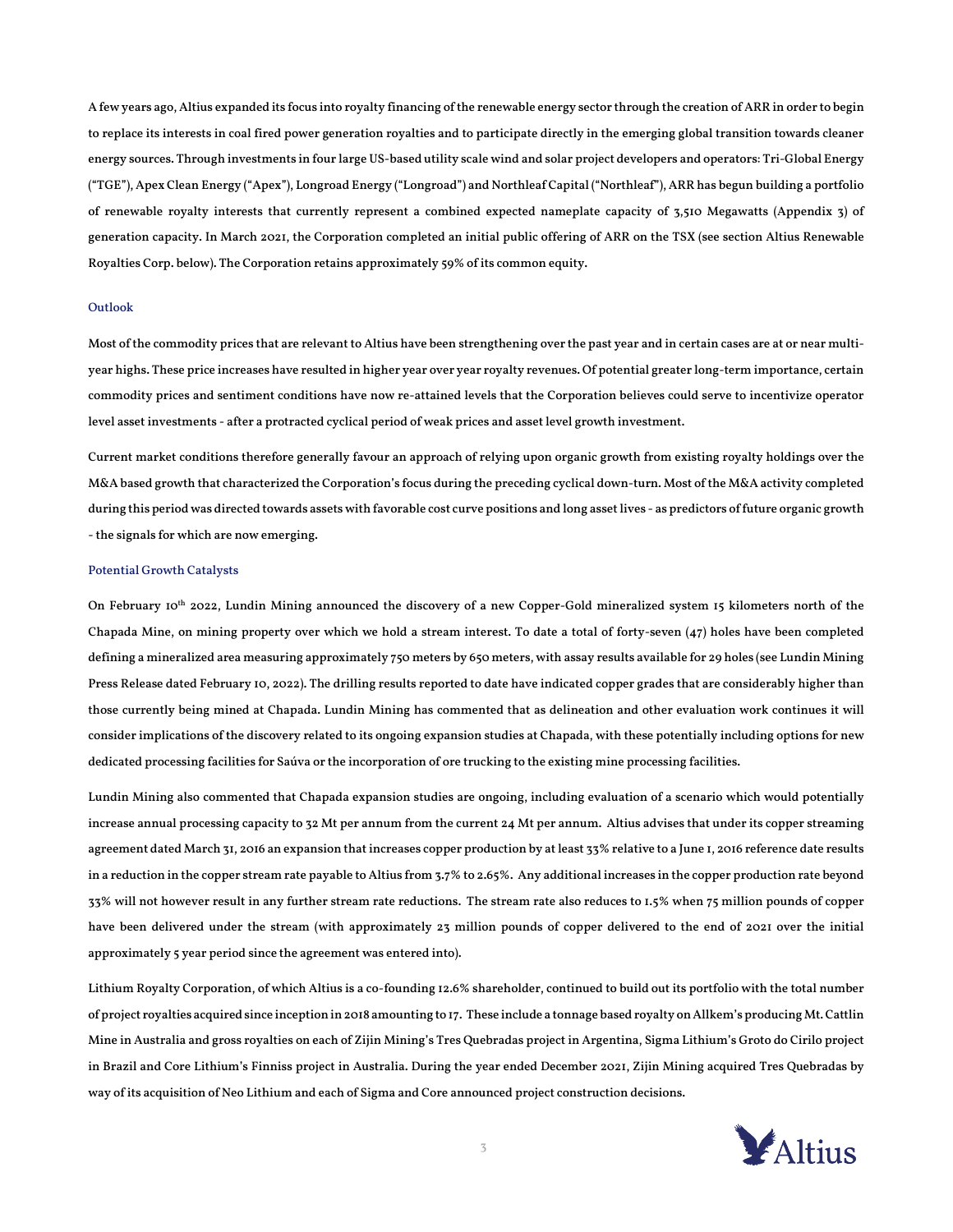Adventus Mining Corporation ("Adventus") announced that it entered into a definitive Precious Metals Purchase Agreement with Wheaton Precious Metals International Ltd., a wholly-owned subsidiary of Wheaton Precious Metals Corp., and a binding Offtake Financing Agreement with Trafigura Pte Ltd, for a total of US\$235.5 million to advance and, following a construction decision, build the Curipamba Project.

With respect to iron ore, the Rio Tinto controlled Iron Ore Company of Canada ("IOC") mining complex in Labrador is continuing to operate within established production ranges while continuing to benefit from structural premium pricing levels for its high-quality iron ore products, which include blast furnace and direct reduction pellets and concentrates. These premiums highlight the increasing importance and value of high purity inputs, which result in lower unit-based carbon and other emissions during steelmaking. Benchmark iron ore prices have recently retreated from all-time highs but remain at historically strong levels. IOC has also recently permitted new mining areas that are expected to significantly expand the life of its operations and is also making debottlenecking and growth-based capital investments designed to increase incremental production levels and potentially realize upon nameplate production capacities.

Champion Iron Ore is completing studies concerning the potential development of the Kami Iron Ore project in the Labrador Trough as it considers next growth opportunities to follow completion of its current expansion of the neighbouring Bloom Lake mine. Kami contains significant resources of iron ore that are believed to be amenable to producing ultra-pure concentrate products, including those that could serve the growing Direct Reduction / Electric Arc furnace steelmaking segment. Champion has commented that its studies will include options to increase planned production levels and expected iron-in-concentrate grades beyond that considered by the previous project owner within its prior feasibility studies. Results of these studies are expected to be reported in the second half of 2022.

Potash fertilizer markets continue to strengthen in accordance with global agricultural market strength. Midwest US potash prices are now approaching levels not seen since the 2008 – 2009 period. We expect to see an increasing benefit from these higher prices in upcoming quarters as pricing lags positively affect royalty calculations. In addition, several of the world-class Saskatchewan mines on which we hold royalties have pre-built excess production capacity, which is currently being ramped up in response to increasing global fertilizer demand, and further identified low-cost brownfields expansion potential.

Revenues from thermal (electrical) coal royalty interests are expected to continue to diminish, with only Genesee expected to provide a meaningful contribution during the next few years before it converts from coal to natural gas-based fueling. The decline and ultimate elimination of thermal coal-based revenue from Altius's portfolio is expected to coincide with the ramp up of royalty revenues from a growing list of renewable energy projects to which the Corporation has exposure through its majority shareholding in ARR. With the recent investments by ARR into operating stage projects, in addition to its prior development stage investments, the potential addressable market for and adoption of its royalty-based funding has significantly expanded. The Corporation's internal and various analyst estimates of net asset value for its indirect renewable royalty interests has already eclipsed that of its residual coal royalties – marking a successful result to our goal of transitioning from coal to renewable energy exposure.

Within the Project Generation business, demand for new projects from third parties continues to be cyclically strong with several new agreements recently executed in exchange for royalties and equity positions. The buyers of these projects have been meeting with solid capital raising success and are investing heavily in the advancement of the projects on which we hold royalties. We continue to actively invest in project generation activities with a goal of adding new early-stage mineral prospects for sale while also actively managing our portfolio of related equity interests. Improved sentiment and broader market interest in the junior exploration and development sector has also resulted in greater liquidity for many of our holdings and increasing levels of equity monetization.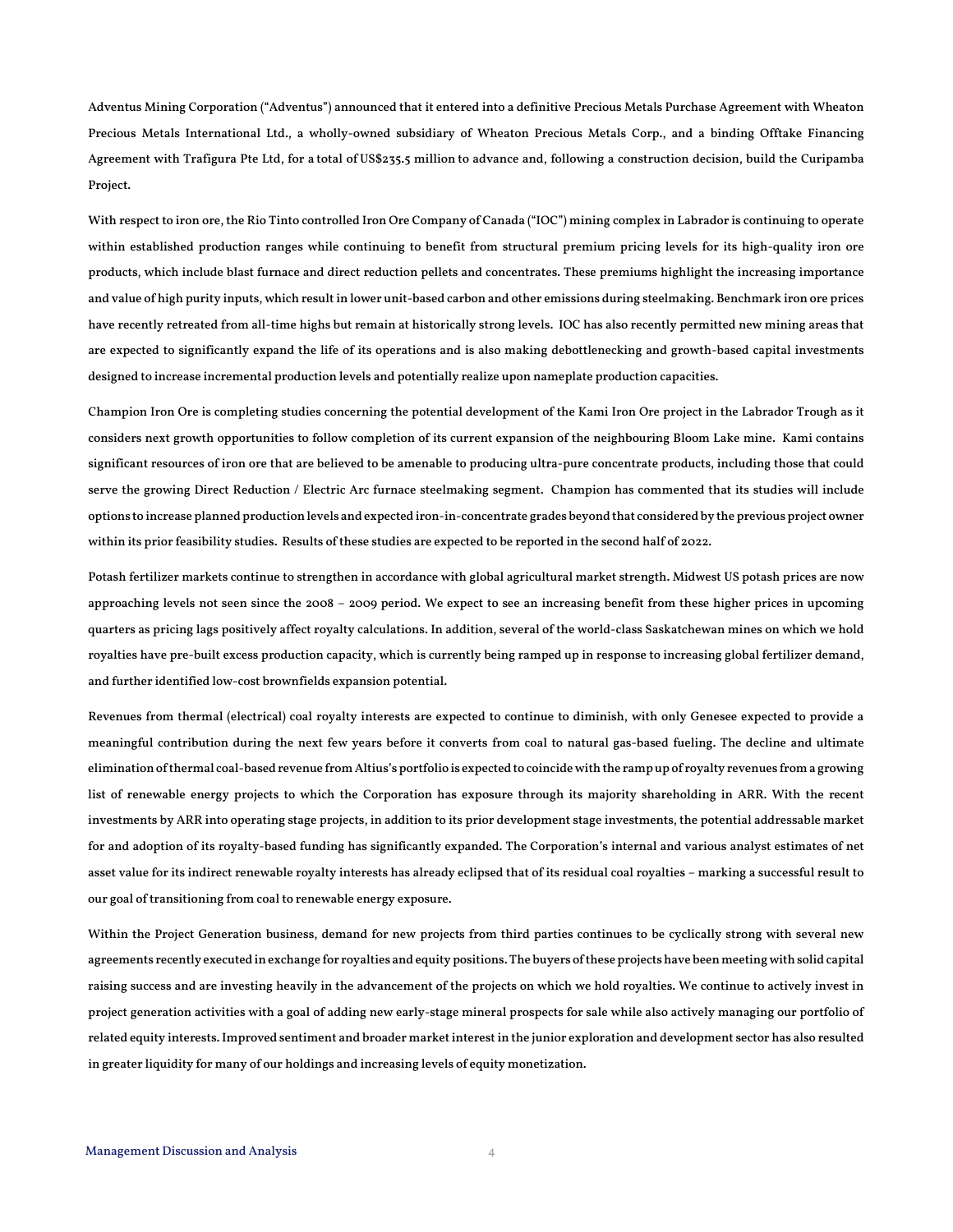On February 22, 2022 AngloGold Ashanti reported a maiden inferred resource at Silicon of 120.44 million tonnes @ 0.87g/t for a total of 3.4 million ounces of gold. AngloGold Ashanti also laid out their Nevada strategy for the district which envisions production of more than 300,000 ounces of gold per year, commencing in approximately three years.

# Non-GAAP Financial Measures

Management uses the following non-GAAPfinancial measures in this MD&A and other documents: attributable revenue, attributable royalty revenue, adjusted earnings before interest, taxes, depreciation and amortization (adjusted EBITDA), adjusted operating cash flow and adjusted net earnings (loss).

Management uses these measures to monitor the financial performance of the Corporation and its operating segments and believes these measures enable investors and analysts to compare the Corporation's financial performance with its competitors and/or evaluate the results of its underlying business. These measures are intended to provide additional information, not to replace International Financial Reporting Standards (IFRS) measures, and do not have a standard definition under IFRS and should not be considered in isolation or as a substitute for measures of performance prepared in accordance with IFRS. As these measures do not have a standardized meaning, they may not be comparable to similar measures provided by other companies. Further information on the composition and usefulness of each non-GAAP financial measure, including reconciliation to their most directly comparable IFRS measures, is included in the non-GAAP financial measures section starting on page 24.

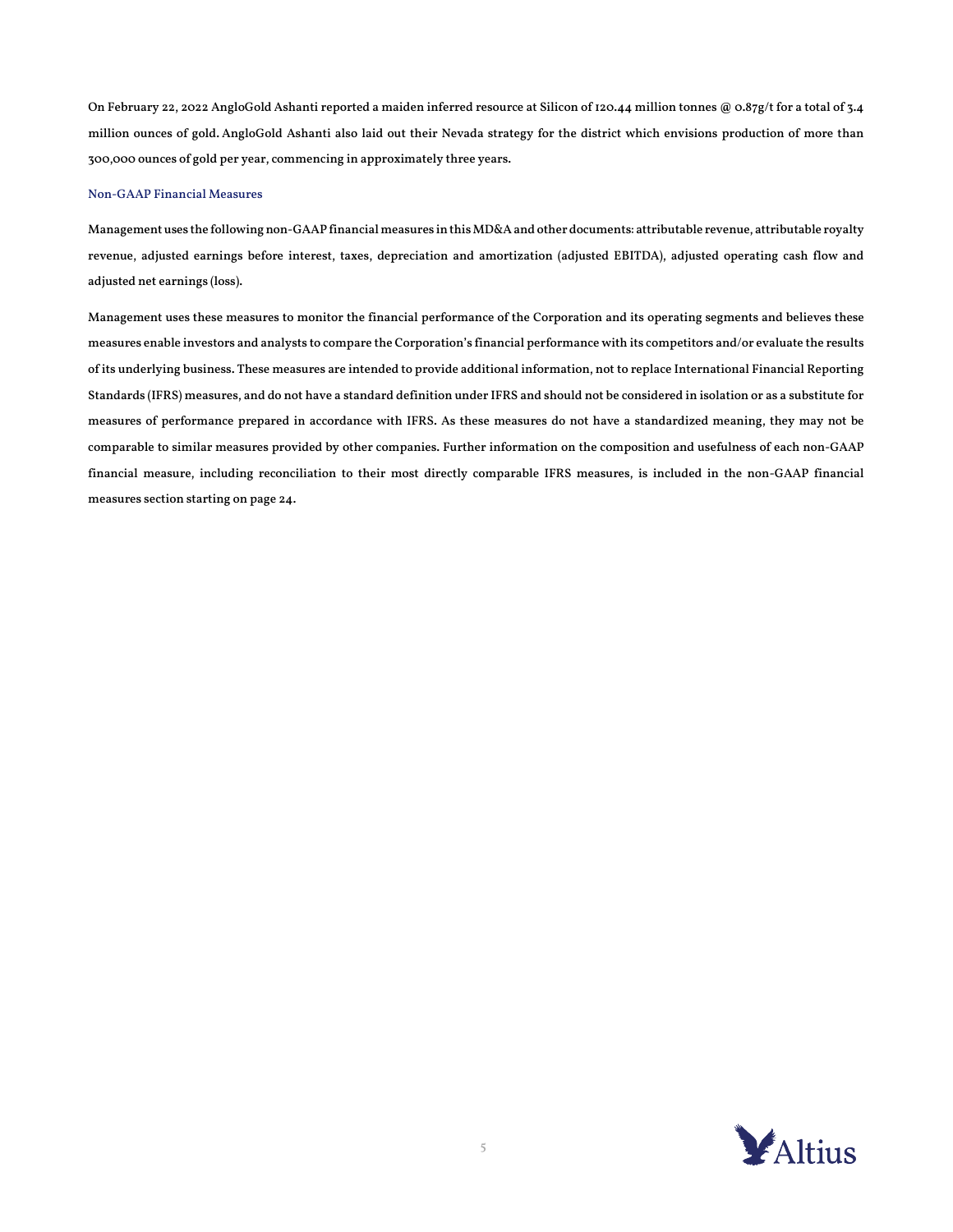# Annual Highlights

# Selected Annual Information

| In Thousands of Canadian Dollars, except per share amounts | Year ended |                   |  |                   |  |                   |  |  |  |
|------------------------------------------------------------|------------|-------------------|--|-------------------|--|-------------------|--|--|--|
|                                                            |            | December 31, 2021 |  | December 31, 2020 |  | December 31, 2019 |  |  |  |
| Revenue per the consolidated financial statements          | \$         | 81,682 \$         |  | $60,057$ \$       |  | 61,225            |  |  |  |
| Attributable revenue                                       |            |                   |  |                   |  |                   |  |  |  |
| Attributable royalty (I)                                   | \$         | 83,930 \$         |  | 67,502 \$         |  | 78,105            |  |  |  |
| Project generation                                         |            | 504               |  | ٠                 |  | 99                |  |  |  |
| Attributable revenue <sup>(1)</sup>                        |            | 84,434            |  | 67,502            |  | 78,204            |  |  |  |
|                                                            |            |                   |  |                   |  |                   |  |  |  |
| <b>Total assets</b>                                        | \$         | 721,401 \$        |  | 589,610 \$        |  | 566,874           |  |  |  |
| <b>Total liabilities</b>                                   |            | 192,422           |  | 205,785           |  | 166,913           |  |  |  |
| Cash dividends declared & paid to shareholders             |            | 9,947             |  | 8,318             |  | 8,117             |  |  |  |
| Adjusted EBITDA <sup>(1)</sup>                             |            | 66,950            |  | 52,820            |  | 62,568            |  |  |  |
| Adjusted operating cash flow $^{(1)}$                      |            | 49,415            |  | 47,456            |  | 44,077            |  |  |  |
| Net earnings (loss)                                        |            | 38,280            |  | (26, 213)         |  | 18,338            |  |  |  |
|                                                            |            |                   |  |                   |  |                   |  |  |  |
| Attributable revenue per share <sup>(1)</sup>              | \$         | $2.03$ \$         |  | 1.62 <sup>5</sup> |  | I.83              |  |  |  |
| Adjusted EBITDA per share (1)                              |            | I.62              |  | I.27              |  | I.46              |  |  |  |
| Adjusted operating cash flow per share $(1)$               |            | I.19              |  | I.I4              |  | I.03              |  |  |  |
| Net earnings (loss) per share, basic                       |            | 0.97              |  | (0.65)            |  | 0.4I              |  |  |  |
| Net earnings (loss) per share, diluted                     |            | 0.94              |  | (0.65)            |  | 0.4I              |  |  |  |

 $^{(\text{\it t})}$  See non-GAAP financial measures section for definition and reconciliation

Revenue and attributable royalty revenue as well as adjusted EBITDA increased from 2020 and 2019 based on strong commodity prices and volumes. Adjusted operating cash flow reflected growth and was impacted by timing of income taxes paid, including the postponement of corporate income taxes in 2020 as a result of COVID19 measures. Asset growth over the same period reflects the growth of the Corporation's renewable royalty segment as well as market revaluations on investments.

## Altius Renewable Royalties Corp.

The Corporation, through its subsidiary ARR, acquires renewable royalty investments through its joint venture with Apollo Funds and currently holds royalty interests in 16 renewable energy projects totaling 3,510 MW. As at December 31, 2021 Apollo Funds has fully earned a 50% ownership in GBR, with the Corporation's interest also being 50% (December 31, 2020 – 89%). During the year ended December 31, 2021 Apollo Funds invested US\$97,950,000 (December 31, 2020 - \$9,930,500) while ARR invested US\$27,800,500 to co-fund investment opportunities and maintain 50% respective interest. During the fourth quarter of 2021, the Corporation funded US\$5,200,000 (December 31, 2020- \$nil). During the year ended December 31, 2021, ARR added 11 renewable energy project royalties, of which 6 relate to operating stage projects. All projects and new investments entered into in the year ended December 31, 2021 are described below in Segment Performance. For further information, Appendix 3 contains a detailed listing of all renewable royalty interests created to date.

On March 3, 2021 ARR completed an IPO of 9,100,000 common shares for total gross proceeds of \$100,100,000. On April 6, 2021 ARR announced that the underwriters to its earlier completed IPO exercised an over-allotment option for 694,000 common shares for additional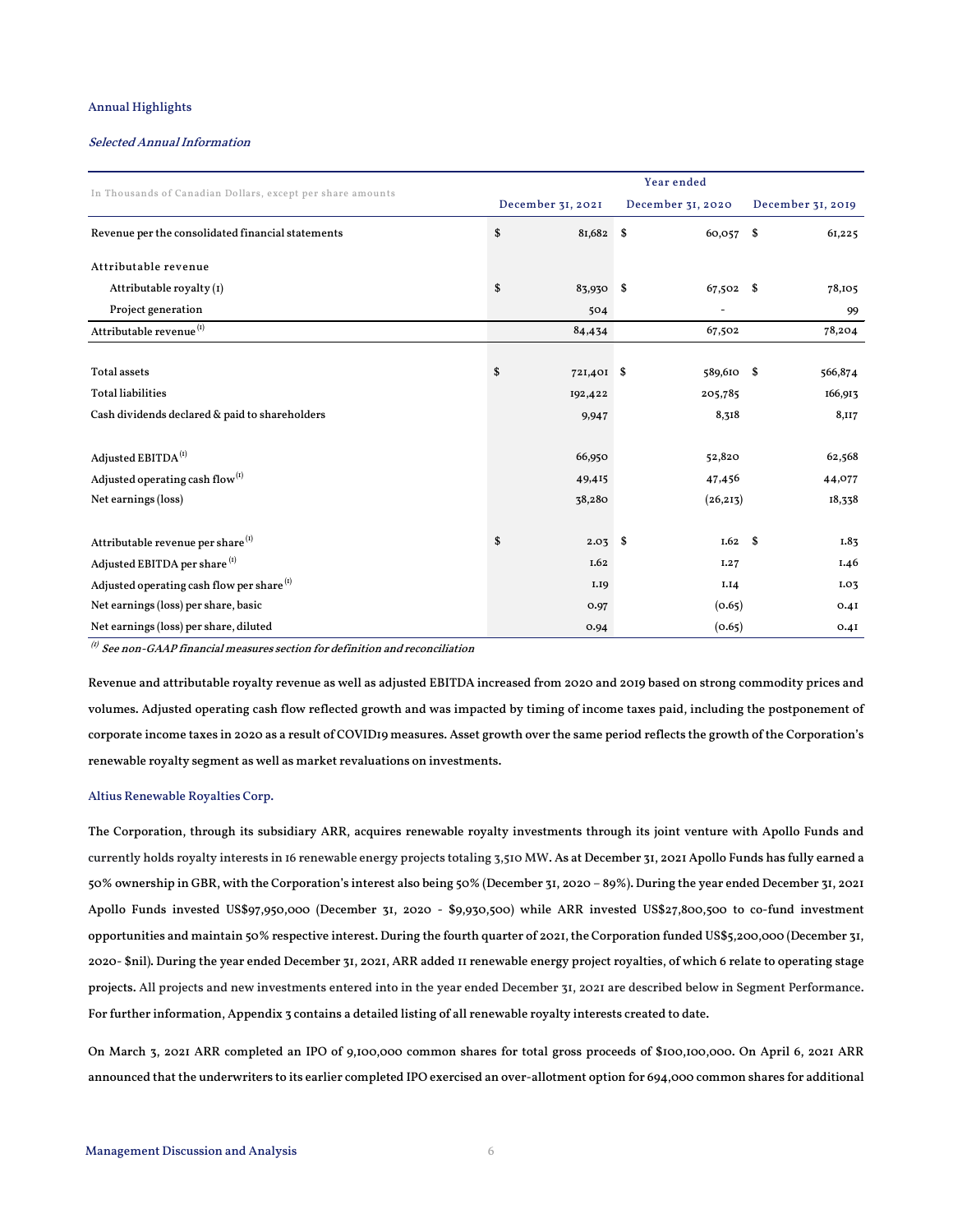gross proceeds of \$7,634,000. The ARR shares trade on the TSX under the symbol "ARR" and following the completion of the IPO and the exercise of the over-allotment option, the Corporation holds 15,638,639 or approximately 59% of the issued and outstanding ARR shares.

# Cash Flow from Project Generation Equity Portfolio

During the year ended December 31, 2021 the Corporation generated positive cash proceeds from sales in its junior equities portfolio, net of new investments, totaling \$16,084,000. During the three months ended December 31, 2021 the Corporation generated positive cash proceeds from sales in its junior equities portfolio, net of new investments, totaling \$3,335,000.

### Refinancing of Credit Facilities

On August 9, 2021 the Corporation amended its credit facilities to increase the available credit from \$160,000,000 to \$225,000,000 and extended the term from June 2023 to August 2025. In addition, required principal payments were reduced from \$5,000,000 to \$2,000,000 quarterly and other covenants were adjusted to better reflect the growing financial strength and revenue profile of the business. The Corporation also amended its cash flow hedge on September 9, 2021 to align with the new terms of the debt. The amount of the floating-tofixed interest rate swap will reduce in tandem with the quarterly scheduled principal repayments on the term debt and the Corporation expected the interest rate on the fixed portion of the debt to be approximately 4.34% per annum during the full term of the loan, with the revolving facility fluctuating in accordance with market interest rates. The Corporation's outstanding debt is currently \$115,000,000 and the total available liquidity under the credit facility is approximately \$106,000,000.

### Kami Iron Ore Project

During the second quarter of 2021the Corporation received 600,000 Champion Iron Ltd. ("Champion") shares upon the sale of its portion of a secured debt facility it had provided to Alderon Iron Ore Corp ("Alderon") after Champion's completion of its acquisition of the Kamistiatusset ("Kami") iron ore project pursuant to a receivership process. The Kami project is situated within the Labrador Trough mining district, nearby to the east of Champion's operating Bloom Lake mine and nearby to the south of the Rio Tinto operated IOC mining complex. Altius's project-generation team completed early exploration programs that broadly outlined the iron ore deposits at Kami before selling the project to Alderon in exchange for an equity shareholding and a retained 3% gross sales royalty ("GSR"), which royalty was unimpacted by the receivership process. Champion has stated a near-term plan to revise the project's scope and update the prior feasibility study as it considers further growth alternatives within the district.

# Lithium Royalty Corporation Financing

On January 11, 2021 Altius announced that Lithium Royalty Corporation ("LRC"), of which Altius is a founding investor, had agreed to a US\$40,000,000 investment by New York based private equity firm Riverstone Holdings, as part of a larger US\$70,700,000 offering by LRC. Pursuant to this investment Altius exercised its pro-rata equity participation right (through investments in affiliated limited partnership LRC LP I) by committing an additional US\$7,600,000 to maintain its 12.6% stake in LRC. Altius also continues to maintain a direct 10% coparticipation right with respect to future LRC royalty level investments and a board nomination right. LRC was founded in May 2018 as a private royalty and streaming company focused on the lithium mining sector. It is managed through Waratah Capital Advisors Ltd. Since inception, LRC has acquired 17 royalties including both brine and spodumene based projects that are located in Australia, Canada, Brazil and Argentina. These assets consist of a cash flowing royalty on Allkem's Mt Cattlin mine, a 1% gross overriding royalty ("GOR") on Sigma Lithium's Grota do Cirilo project, a 1% GOR on Zijin Mining's Tres Quebradas ("3Q") lithium brine project and a 2.5% GOR on Core Lithium's Finniss Project, as well as thirteen other royalty interests. During the year and three months ended December 31, 2021 the Corporation invested US\$1,349,000 and US\$5,554,000 (C\$1,722,000 and C\$7,007,000) respectively in LRC.

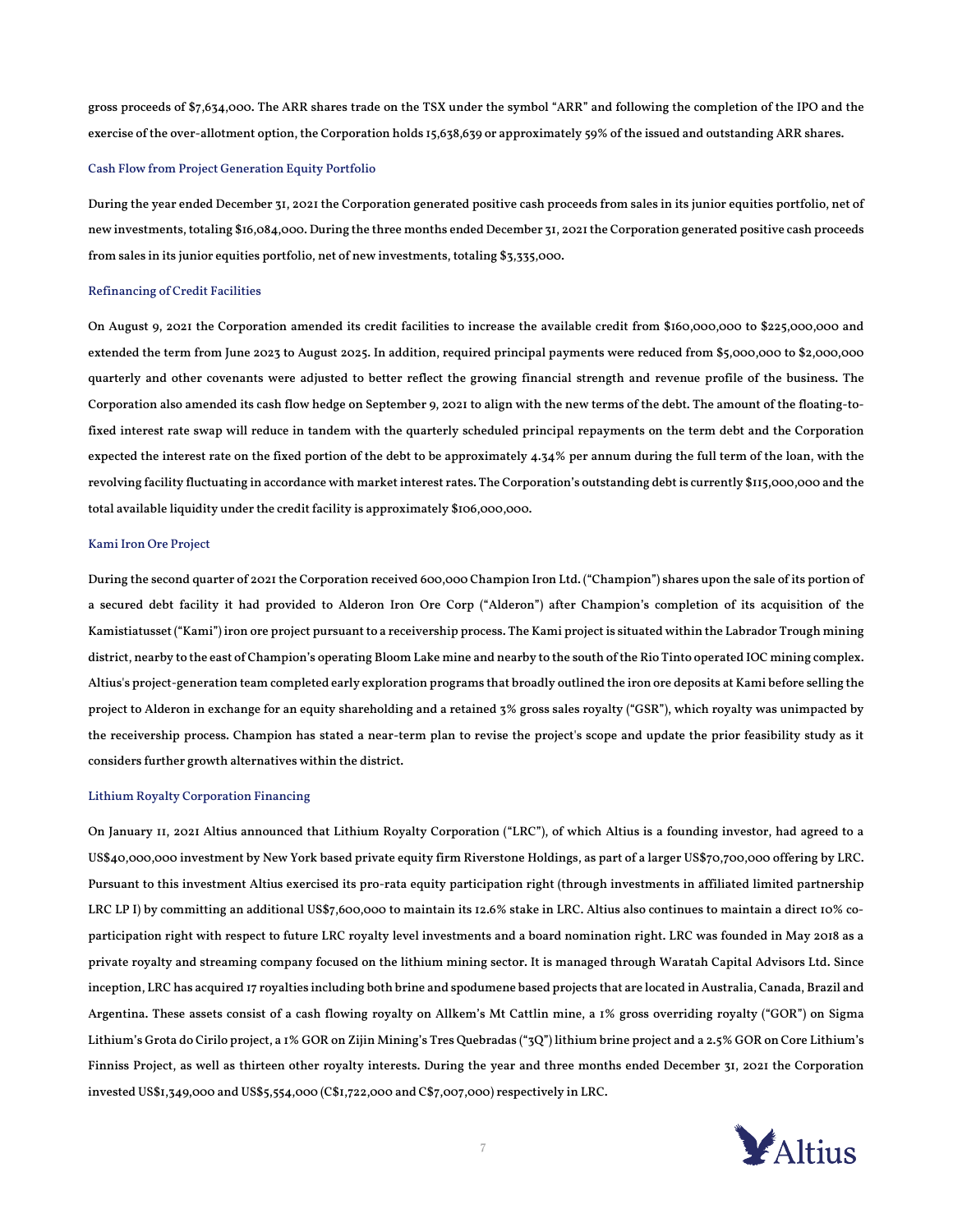# Capital Allocation

During the quarter ended December 31, 2021, the Corporation made \$2,000,000 in scheduled payments on its credit facilities, paid dividends of \$0.07 per common share, and paid distributions of \$1,260,000 on its preferred securities. There were 235,800 shares repurchased under its normal course issuer bid at a cost of \$3,782,000 during the quarter. For the year ended December 31, 2021 the Corporation made \$17,000,000 in scheduled payments on its credit facilities, paid dividends of \$0.22 per common share, paid distributions of \$5,000,000 on its preferred securities and repurchased 821,100 of its shares at a cost of \$12,943,000. These included the purchase of shares issued upon the exercise of 400,000 outstanding warrants that generated \$5,600,000 in offsetting proceeds.

Subsequent to year end, on March 9, 2022, the Corporation funded a US\$5,000,000 investment in the form of a secured convertible note to private company Invert Inc., which is engaged in the business of stream based investment into carbon credit creation projects. The US\$5,000,000 note bears interest at a 7% annual interest rate, has a term of one year and is convertible to equity at an agreed discount upon a go-public event. This investment follows the original US\$500,000 equity investment made by Altius in December 2021.

| In Thousands of Canadian Dollars, except per share |                    | Three months ended       | Year ended |                   |                   |           |           |  |  |
|----------------------------------------------------|--------------------|--------------------------|------------|-------------------|-------------------|-----------|-----------|--|--|
| amounts                                            | December 31, 2021  | December 31, 2020        | Variance   | December 31, 2021 | December 31, 2020 |           | Variance  |  |  |
| Revenue per consolidated financial statements      | \$<br>$22,625$ \$  | $2I,475$ \$              | $I,I50$ \$ | 81,682 \$         | 60,057 \$         |           | 21,625    |  |  |
| Attributable revenue                               |                    |                          |            |                   |                   |           |           |  |  |
| Attributable royalty                               | 23,456 \$<br>S     | 21,959 \$                | I,497      | -\$<br>83,930 \$  | $67,502$ \$       |           | 16,428    |  |  |
| Project generation                                 | 96                 | $\overline{\phantom{a}}$ | 96         | 504               |                   |           | 504       |  |  |
| Attributable revenue (1)                           | 23,552             | 21,959                   | I,593      | 84,434            | 67,502            |           | 16,932    |  |  |
| Total assets                                       | \$<br>$72I,40I$ \$ | 589,610 \$               | 131,791 \$ | 721,401 \$        | 589,610 \$        |           | 131,791   |  |  |
| <b>Total liabilities</b>                           | 192,422            | 205,785                  | (13, 363)  | 192,422           | 205,785           |           | (13, 363) |  |  |
| Cash dividends declared & paid to shareholders     | 2,713              | 2,073                    | 640        | 9,247             | 8,318             |           | 929       |  |  |
| Adjusted EBITDA <sup>(1)</sup>                     | 17,748             | 17,623                   | I25        | 66,950            | 52,820            |           | 14,130    |  |  |
| Adjusted operating cash flow (1)                   | 15,877             | 13,520                   | 2,357      | 49,419            | 47,456            |           | 1,963     |  |  |
| Net earnings (loss)                                | 2,163              | 12,636                   | (10, 473)  | 38,280            | (26, 213)         |           | 64,493    |  |  |
| Attributable revenue per share <sup>(1)</sup>      | $0.57$ \$          | $0.53$ \$                | 0.04       | -S<br>$2.03$ \$   |                   | $I.62$ \$ | 0.4I      |  |  |
| Adjusted EBITDA per share (1)                      | 0.43               | 0.43                     | ٠          | I.62              | 1.27              |           | 0.35      |  |  |
| Adjusted operating cash flow per share (1)         | 0.38               | 0.33                     | 0.05       | I.I9              | I.I4              |           | 0.05      |  |  |
| Net earnings (loss) per share, basic               | 0.07               | 0.30                     | (0.23)     | 0.97              | (0.65)            |           | I.62      |  |  |
| Net earnings (loss) per share, diluted             | 0.07               | 0.30                     | (0.23)     | 0.94              | (0.65)            |           | I.59      |  |  |

### Financial Performance and Results of Operations

 $^{(1)}$  See non-GAAP financial measures section for definition and reconciliation

Total revenue in the consolidated statements of earnings for the quarter and year ended December 31, 2021 was \$22,625,000 and \$81,682,000 respectively, up 5% and 36% from the comparable periods in 2020 due mainly to higher commodity prices.

Attributable royalty revenue (see non-GAAP financial measures), adjusted for joint venture revenues, was \$23,456,000 (\$0.57 per share) for the quarter ended December 31, 2021, which was 7% higher than the \$21,959,000 (\$0.53 per share) recorded in the three months ended December 31, 2020. Attributable royalty revenue of \$83,930,000 (\$2.03 per share) in the year ended December 31, 2021 was 24% higher than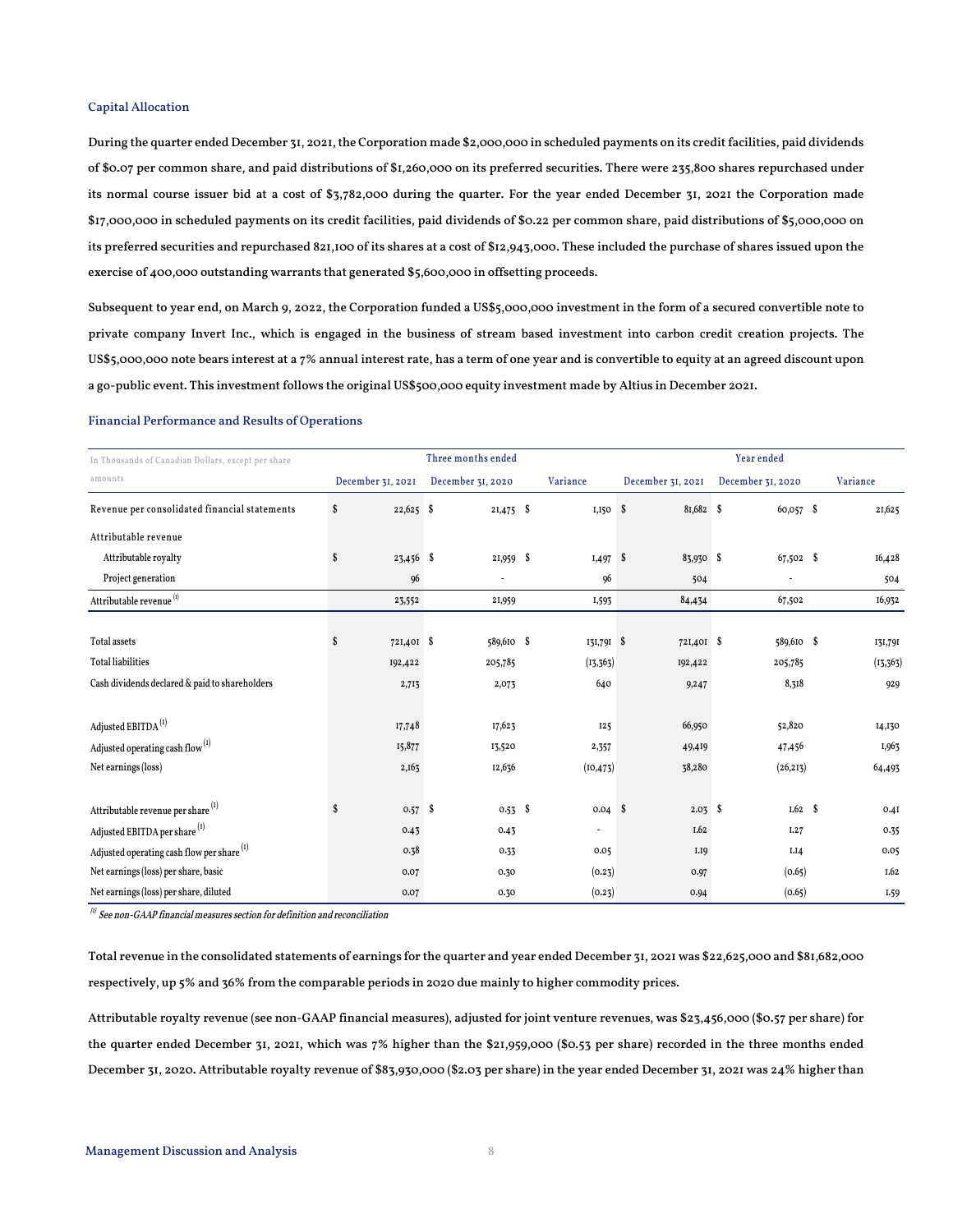the \$67,502,000 (\$1.62 per share) recorded in 2020. The increase in revenue is mainly a result of higher commodity prices and higher LIORC dividends.

Adjusted EBITDA in the three months ended December 31, 2021 was \$17,748,000 (\$0.43 per share), which compares to \$17,623,000 (\$0.43 per share) for the prior year period reflecting higher expenses in the Renewable Royalties segment. Adjusted EBITDA in the year ended December 31, 2021 was \$66,950,000 (\$1.62 per share), 27% higher than the \$52,820,000 (\$1.27 per share) for the prior year. The increase in adjusted EBITDA for the year ended December 31, 2021 follows the increase in attributable revenue but is partially offset by an increase in expenses within the Renewable Royalties segment primarily due to higher public company related costs.

The EBITDA margin of 80% in the year ended December 31, 2021 was slightly higher than the 78% recorded for 2020, driven primarily by strong contributions from the Mineral Royalties segment. As discussed above, increases in revenue are partially offset by higher expenses within the Renewable Royalties segment for which revenues are expected to ramp up in future periods. The Mineral Royalties segment had an EBITDA margin of 87% for the current year compared to 86% in the prior year.

Operating cash flow is adjusted for joint venture distributions, which are included in the investing section of the cash flow statement, for purposes of this discussion. Adjusted operating cash flow for the fourth quarter of 2021 of \$15,877,000 (\$0.38 per share) is higher than the \$13,520,000 (\$0.33 per share) generated in the comparable period in 2020. The increase for the current versus prior year quarter is largely reflective of higher Mineral Royalty revenues. On a year-to-date basis adjusted operating cash flow of \$49,419,000 (\$1.19 per share) is higher than the \$47,456,000 (\$1.14 per share) in the 2020 year, which benefitted from the timing of cash tax installmentspaid as a result of flexibility granted by tax authorities due to COVID-19 related economic concerns.

Net earnings in the three months ended December 31, 2021 were \$2,163,000 (\$0.07 per share) compared to \$12,636,000 (\$0.30 per share) recorded in the comparable period of 2020. Net earnings in the year ended December 31, 2021 were \$38,280,000 (\$0.97 per share) compared to a net loss of \$26,213,000 (\$0.65 loss per share) recorded in 2020. Net earnings for the three months ended December 31, 2021were negatively impacted by impairment charges on the Corporation's goodwill associated with the 777 royalty interest, unrealized losses on derivatives related to the revaluation of share purchase warrants compared to unrealized gains in the prior year and lower gains related to the receipt of common shares in exchange for the transfer of several mineral properties year over year. On an annual basis, the increase in net earnings reflects an increase in revenue driven by higher commodity prices, higher dividends received from Labrador Iron One Royalty Corporation ("LIORC") and lower impairment charges in the current year.

Total assets net of total liabilities increased by approximately \$146,000,000 during the year ending on December 31, 2021 as a result of revaluation gains on investments including the Corporation's renewable energy investments held by ARR, and the monetization of investments in the Project Generation business resulting in gains on disposition, which are described in further detail below.

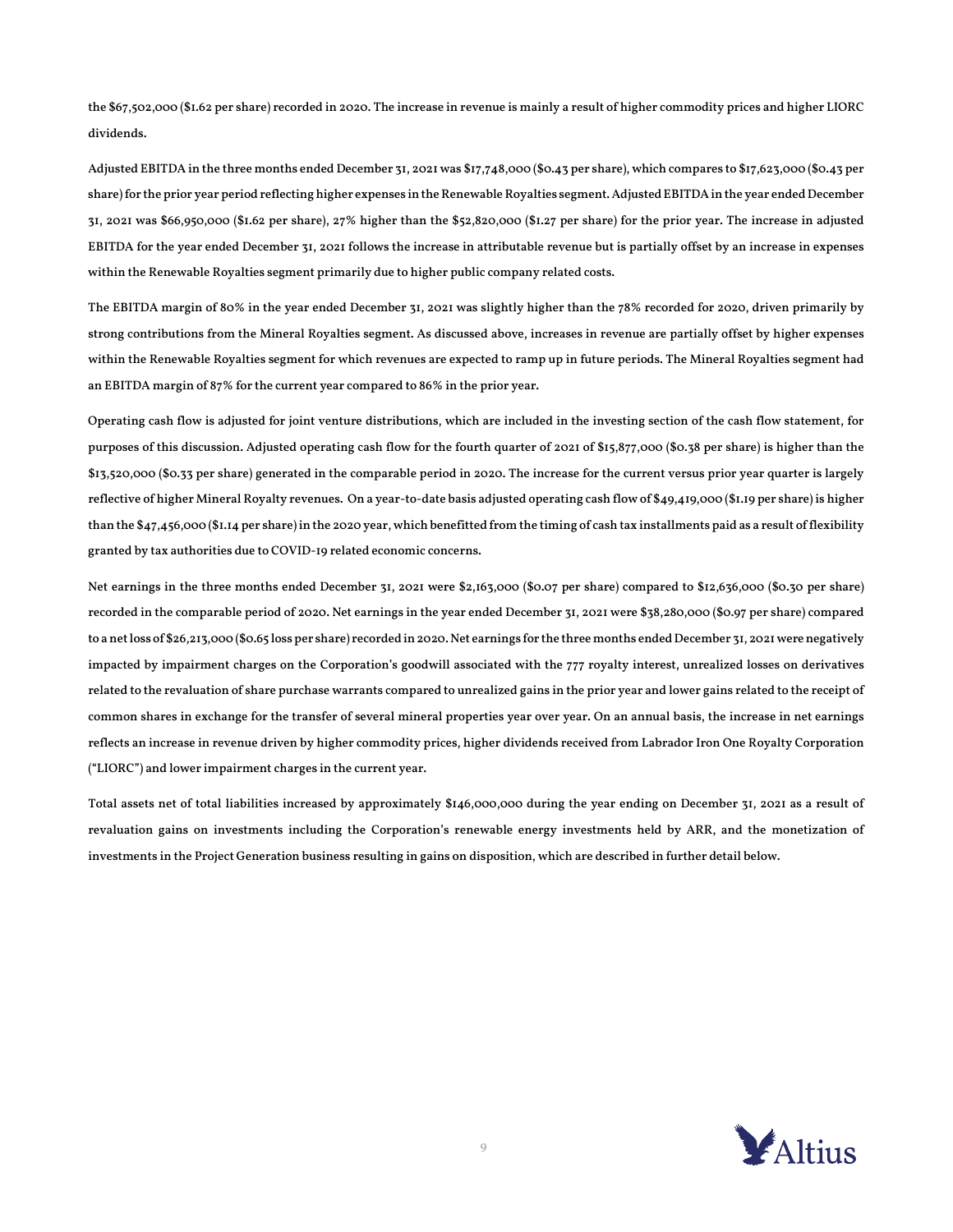# Costs and Expenses

| In Thousands of Canadian Dollars                        |                          | Three months ended |            |                   | Year ended        |                 |
|---------------------------------------------------------|--------------------------|--------------------|------------|-------------------|-------------------|-----------------|
| Costs and Expenses                                      | December 31, 2021        | December 31, 2020  | Variance   | December 31, 2021 | December 31, 2020 | Variance        |
| General and administrative                              | \$<br>$3,046$ \$         | $2,606$ \$         | 440S       | 9,051             | -S<br>8,933       | S<br><b>II8</b> |
| Cost of sales - copper stream                           | 2,100                    | 1,304              | 796        | 5,701             | 4,594             | I,I07           |
| Share-based compensation                                | 698                      | 461                | 237        | 3,018             | 3,984             | (966)           |
| Generative exploration                                  | 20                       | I7                 | 3          | 55                | 277               | (222)           |
| Exploration and evaluation assets abandoned or impaired | $\overline{\phantom{a}}$ | ۰                  | ٠          | 2,889             | 80                | 2,809           |
| Mineral rights and leases                               |                          | 34                 | (34)       | 274               | 35I               | (77)            |
| Amortization and depletion                              | 6,295                    | 5,787              | 508        | 22,913            | 18,049            | 4,864           |
|                                                         | Ŝ<br>$12,159$ \$         | $10,209$ \$        | $1,950$ \$ | $43,901$ \$       | 36,268            | S<br>7,633      |

General and administrative expenses for the fourth quarter and for the year ended December 31, 2021 were higher than the prior comparable periods. The increase was mainly driven by increased professional and public company fees related to the operations of ARR, which are consolidated in the results of the Corporation. This is somewhat offset by reduced expenses relating to GBR, a former subsidiary, which is accounted for as a joint venture with GBR general and administrative costs no longer included on a consolidated basis but rather as a proportionate share of earnings (loss) in joint venture. ARR incurred salary and office costs of approximately \$757,000 and \$1,762,000 during the current quarter and year ended December 31, 2021 respectively (see segment note in the consolidated financial statements) as compared to \$101,000 and \$1,399,000 respectively in the comparable prior year periods. In future periods it is expected that the ARR related costs will be offset by asset growth and higher revenues as renewable energy royalty investments are completed and more projects subject to royalty reach operational status.

A component of general and administrative expenses of the Corporation relates to the administration and staffing of its Project Generation segment. During the three months and year ended December 31, 2021 this amounted to \$697,000 and \$2,305,000 as compared to \$727,000 and \$2,861,000 respectively incurred in the 2020 periods. This business creates long-term royalty opportunities and also receives equity positions in public companies in exchange for mineral projects and cash investments. It is important to note that equity sales related to the Project Generation segment are not included as a revenue contribution but are instead recorded in the statement of comprehensive earnings, resulting in positive cash flow from equity sales but no corresponding increase in revenue. Net cash from equity sales and purchases completed by the Project Generation business generated \$16,084,000 (2020 – \$6,659,000) for the year ended December 31, 2021, \$3,335,000 of which was generated in the fourth quarter (2020 - \$4,885,000).

Cost of sales for the fourth quarter and year ended December 31, 2021 increased over the prior year periods for the Chapada copper stream, as these are proportional to copper stream revenue. Under the streaming agreement, the Corporation purchases copper at 30% of the spot copper price. Amortization and depletion are also higher for the current quarter and year in comparison to the prior year periods and is reflective of higher production volumes for certain assets. A portion of amortization in the prior year was related to intangible assets which were part of the GBR acquisition in 2019. These assets have since been derecognized as a result of the loss of control of GBR.

During the year ended December 31, 2021 the Corporation recorded an impairment charge of \$2,889,000 for its exploration stage Lynx diamond project in Manitoba compared to total impairments of \$80,000 in the previous year. The Corporation's share-based compensation is higher during the quarter but lower overall for the year ended December 31, 2021 as compared to the same periods in 2020. The prior year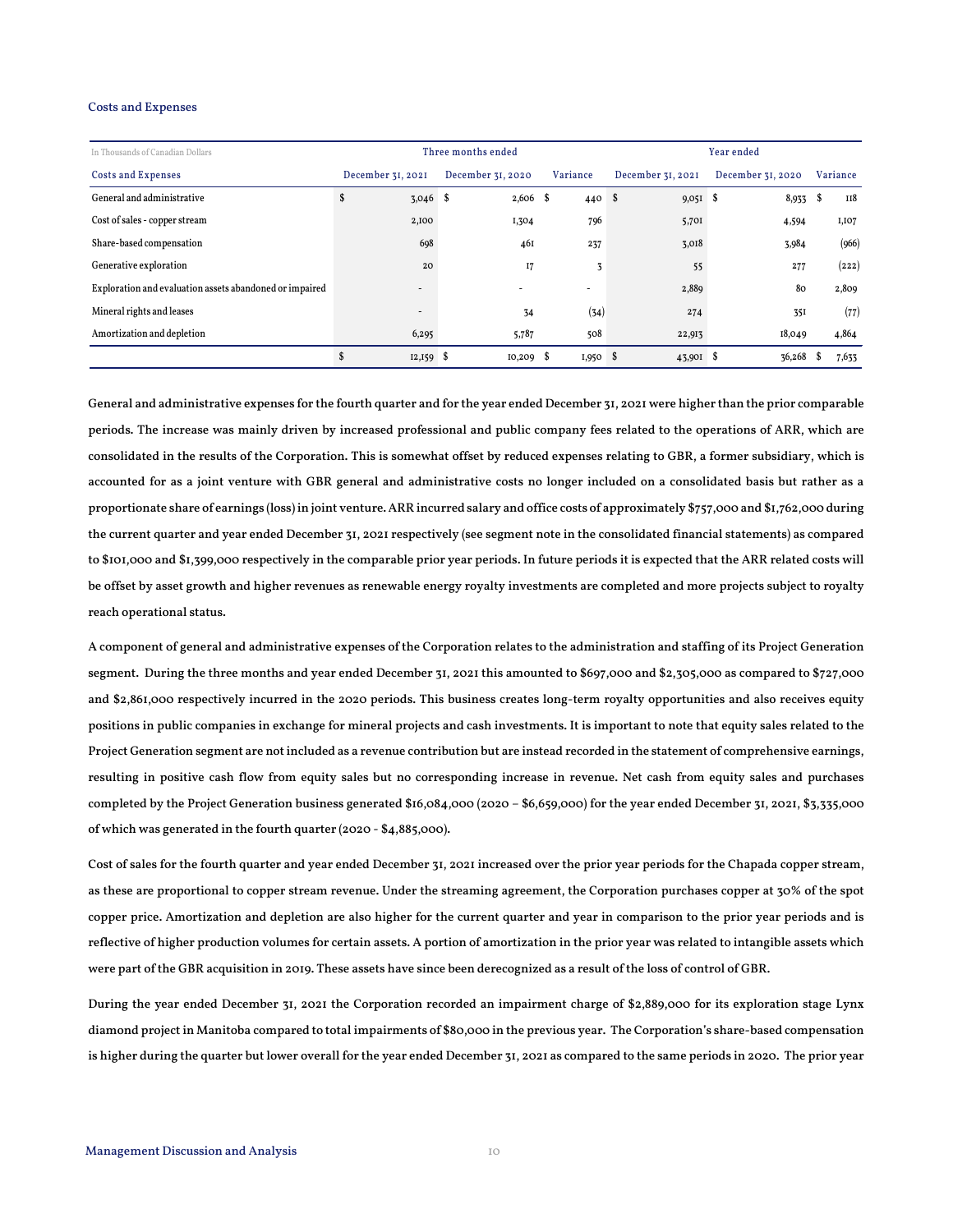periods included the issuance of stock options to ARR management. These options are convertible into equity in ARR rather than the Corporation.

Other factors which contributed to the change in the Corporation's earnings are:

| In Thousands of Canadian Dollars                                      |                  |      | Three months ended December 31 |    |           |  | Year ended December 31   |            |  |          |  |
|-----------------------------------------------------------------------|------------------|------|--------------------------------|----|-----------|--|--------------------------|------------|--|----------|--|
|                                                                       | 202I             | 2020 |                                |    | Variance  |  | 202I                     | 2020       |  | Variance |  |
| Earnings (loss) from joint ventures                                   | \$<br><b>I32</b> | - \$ | 152                            | -S | $(20)$ \$ |  | $(380)$ \$               | $2,963$ \$ |  | (3,343)  |  |
| Realized gain on disposal of derivatives                              | 1,675            |      | 24I                            |    | I,434     |  | 6,121                    | 609        |  | 5,512    |  |
| Gain on disposal of mineral property                                  | 495              |      | 2,997                          |    | (2,502)   |  | 4,704                    | 2,997      |  | I,707    |  |
| Interest on long-term debt                                            | (1,510)          |      | (I, 965)                       |    | 455       |  | (6, 824)                 | (8,077)    |  | 1,253    |  |
| Foreign exchange gain                                                 | I45              |      | I,622                          |    | (I, 477)  |  | 530                      | 3,193      |  | (2,665)  |  |
| Impairment of royalty interest and goodwill                           | (6, 03I)         |      | (530)                          |    | (5,501)   |  | (6, 03I)                 | (46, 147)  |  | 40,116   |  |
| Dilution gain on issuance of shares of an associate and joint venture |                  |      | 290                            |    | (289)     |  | 580                      | 2,924      |  | (2,344)  |  |
| Gain on loss of control of subsidiary                                 |                  |      | 790                            |    | (790)     |  | $\overline{\phantom{a}}$ | 790        |  | (790)    |  |
| Unrealized (loss) gain on fair value adjustment of derivatives        | (I,I4I)          |      | I,613                          |    | (2,754)   |  | (165)                    | 2,049      |  | (2,2I4)  |  |
| Gain on reclassification of an associate                              | $\overline{a}$   |      |                                |    | ٠         |  | 7,595                    |            |  | 7,595    |  |
| Share of earnings (loss) and impairment reversal in associates        | $\overline{2}$   |      | 136                            |    | (134)     |  | I,263                    | (4,108)    |  | 5,371    |  |
| Income tax expense                                                    | (2,07I)          |      | (3, 672)                       |    | 1,601     |  | (6,894)                  | (7,185)    |  | 291      |  |

- Effective August 1, 2020, as a result of the acquisition of additional partnership units, the Corporation began reporting the Coal Royalty ("CRLP") and Genesee Royalty Limited Partnership's ("GRLP") revenue and costs on a 100% consolidated basis within the statement of earnings instead of as earnings in joint venture, resulting in lower earnings from joint venture for the year to date. The Corporation began accounting for its interest in GBR as a joint venture effective October 11, 2020 and prior to that it was consolidated within the Corporation's results.
- During the second quarter of 2021 the Corporation determined it no longer had significant influence over financial and operating policy decisions of Adventus through Board representation and reclassified the investment to mining investments resulting in a gain on reclassification of an associate of \$7,595,000. The Corporation recorded its share of loss in associate of \$364,000 for Q1 and Q2 related to Adventus.
- During the first quarter of 2021, the Corporation reversed an impairment charge incurred during Q1 2020 on a portion of the loan receivable from Alderon Iron Ore Corp of \$1,625,000. Upon completion of the acquisition of CRLP and GRLP in 2020, the Corporation reassessed the carrying value of the underlying royalty interests. In light of the purchase price paid for the coal interest and judgements supporting the underlying cash flows, the Corporation determined the presence of indicators of impairment. As a result, the Corporation determined the fair value of its coal interest and recorded an impairment of \$46,147,000 in the prior year.
- A gain on disposition of mineral properties of \$495,000 and \$4,704,000 was recorded in the three months and year ended December 31, 2021 (three months and year ended December 31, 2020- \$2,997,000) related to the receipt of common shares in exchange for the transfer of the Corporation's Golden Rose, Florence Lake, Adeline Copper and Golden Baie mineral properties.
- During the year ended December 31, 2021 the Corporation recorded a dilution gain of \$580,000 (December 31, 2020 \$290,000) in relation to additional investments made by Apollo Funds in the GBR joint venture. During the prior year the Corporation recorded a dilution gain of \$2,634,000 in relation to the issuance of shares by Adventus.

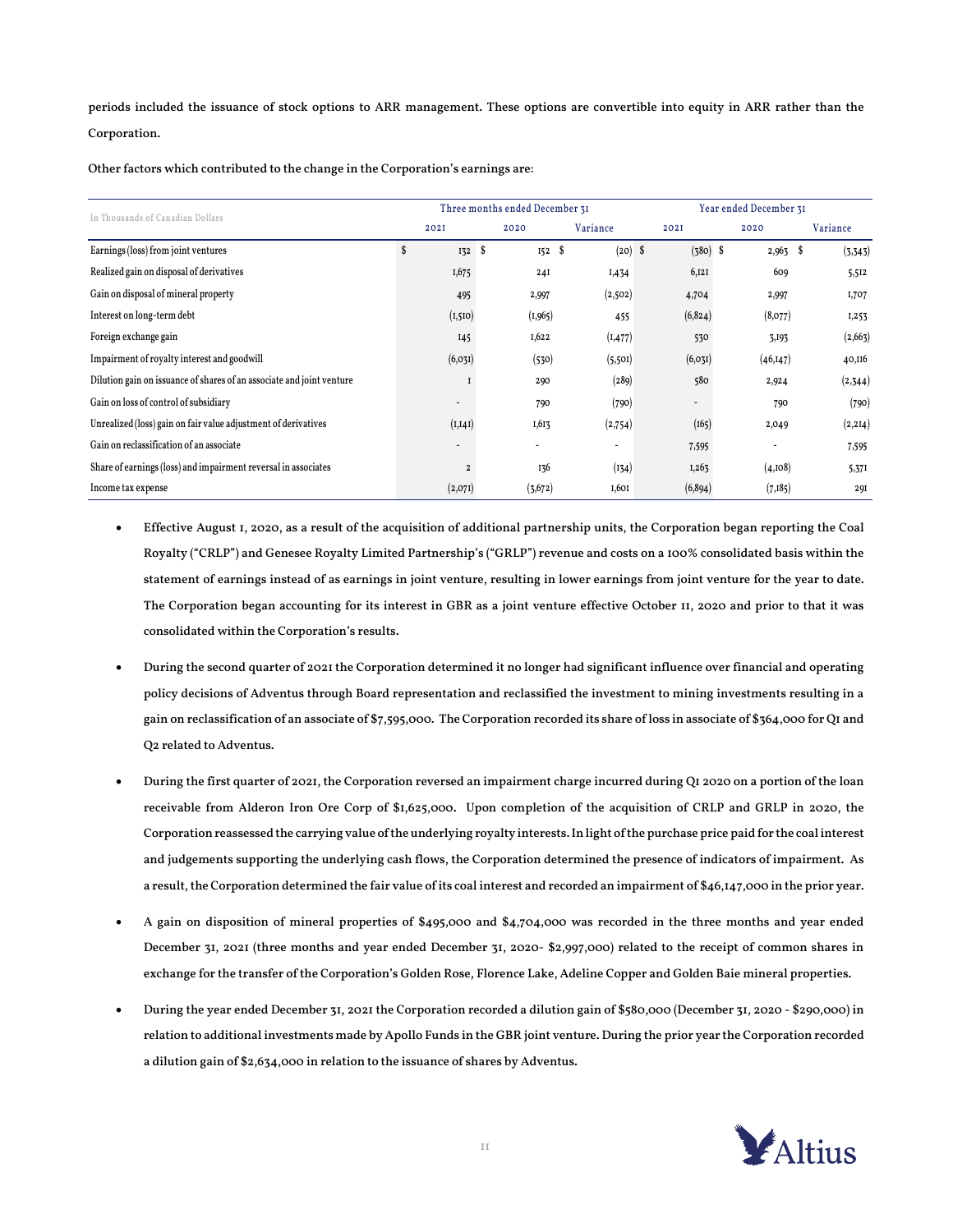- A realized gain on disposal of derivatives of \$1,675,000 (December 31, 2020 \$241,000) and \$6,121,000 (December 31, 2020 \$609,000) was recorded on the sale and exercise of share purchase warrants for the three months and year ended December 31, 2021. An unrealized loss on the fair value of derivatives related to the revaluation of share purchase warrants was recorded for the current quarter and year to date compared to unrealized gains which were recorded during the quarter and year ended December 31, 2020.
- Lower foreign exchange gains were recorded in the three months and year ended December 31, 2021in comparison to the prior year comparable periods. The emergence of COVID19 in 2020 resulted in higher exchange rate fluctuations with 2021 seeing exchange rates return to normalized levels.
- Tax expense is lower for the quarter and during the year ended December 31, 2021 reflecting reduction in tax rates in Alberta.

### Segment Performance

The Corporation manages its business under three operating segments as described under Description of Business above, being Mineral Royalties, Project Generation and Renewable Royalties. Since October 11, 2020 GBR is accounted for as an interest in joint venture with any earnings or loss being recorded using equity accounting.

A summary of the Corporation's attributable royalty revenue and key highlights are as follows:

| In Thousands of Canadian Dollars        |                   | Three months ended |                          |                          | Year ended        |          |
|-----------------------------------------|-------------------|--------------------|--------------------------|--------------------------|-------------------|----------|
| Summary of attributable royalty revenue | December 31, 2021 | December 31, 2020  | Variance                 | December 31, 2021        | December 31, 2020 | Variance |
| Revenue                                 |                   |                    |                          |                          |                   |          |
| Base and battery metals                 |                   |                    |                          |                          |                   |          |
| 777 Mine                                | \$<br>$3,641$ \$  | $1,894$ \$         | $1,747$ \$               | $15,020$ \$              | $10,592$ \$       | 4,428    |
| Chapada                                 | 7,048             | 4,538              | 2,510                    | 19,182                   | 15,257            | 3,925    |
| Voisey's Bay                            | 628               | 358                | 270                      | 2,341                    | 1,012             | 1,329    |
| Gunnison                                | <b>I2</b>         |                    | <b>I2</b>                | 23                       |                   | 23       |
| Iron ore $(I)$                          | 3,305             | 5,173              |                          | 17,243                   | 8,765             |          |
| Potash                                  |                   |                    | $\overline{\phantom{a}}$ |                          |                   |          |
| Cory                                    | 955               | 328                |                          | 2,047                    | 1,107             |          |
| Rocanville                              | 3,534             | 1,617              | 1,917                    | 10,644                   | 8,780             | 1,864    |
| Allan                                   | 547               | 133                | 414                      | 1,382                    | 638               | 744      |
| Patience Lake                           | 346               | 146                | 200                      | 709                      | 444               | 265      |
| Esterhazy                               | 1,408             | 745                | 663                      | 4,239                    | 3,515             | 724      |
| Vanscoy                                 | 105               | 47                 | 58                       | 230                      | 90                | 140      |
| Lanigan                                 | <b>I2</b>         | 6                  | 6                        | 33                       | 24                | 9        |
| Met coal                                |                   |                    |                          |                          |                   |          |
| Cheviot                                 |                   | 265                | (265)                    | 58                       | 1,612             | (1, 554) |
| Thermal (Electrical) Coal               |                   |                    |                          |                          |                   |          |
| Genesee                                 | 1,368             | 2,890              | (1,522)                  | 8,494                    | 7,510             | 984      |
| Paintearth                              |                   |                    | $\overline{\phantom{a}}$ | 20                       | 75                | (55)     |
| <b>Sheerness</b>                        | 53                | 3,384              | (3,331)                  | 535                      | 5,679             | (5,144)  |
| Highvale                                |                   | 35                 | (35)                     | $\overline{\phantom{a}}$ | 432               | (432)    |
| Other                                   |                   |                    |                          |                          |                   |          |
| Renewables                              | 299               | 126                | <b>173</b>               | 4II                      | 1,203             | (792)    |
| Coal bed methane                        | <b>181</b>        | 140                | 41                       | 572                      | 425               | 147      |
| Interest and investment                 | 14                | 134                | (120)                    | 748                      | 342               | 406      |
| Attributable royalty revenue            | \$<br>23,456 \$   | $21,959$ \$        | 2,738 \$                 | 83,930 \$                | 67,502 \$         | 16,428   |

See non-GAAP financial measures section of this MD&A for definition and reconciliation of attributable revenue

 $<sup>(1)</sup>$  LIORC dividends received</sup>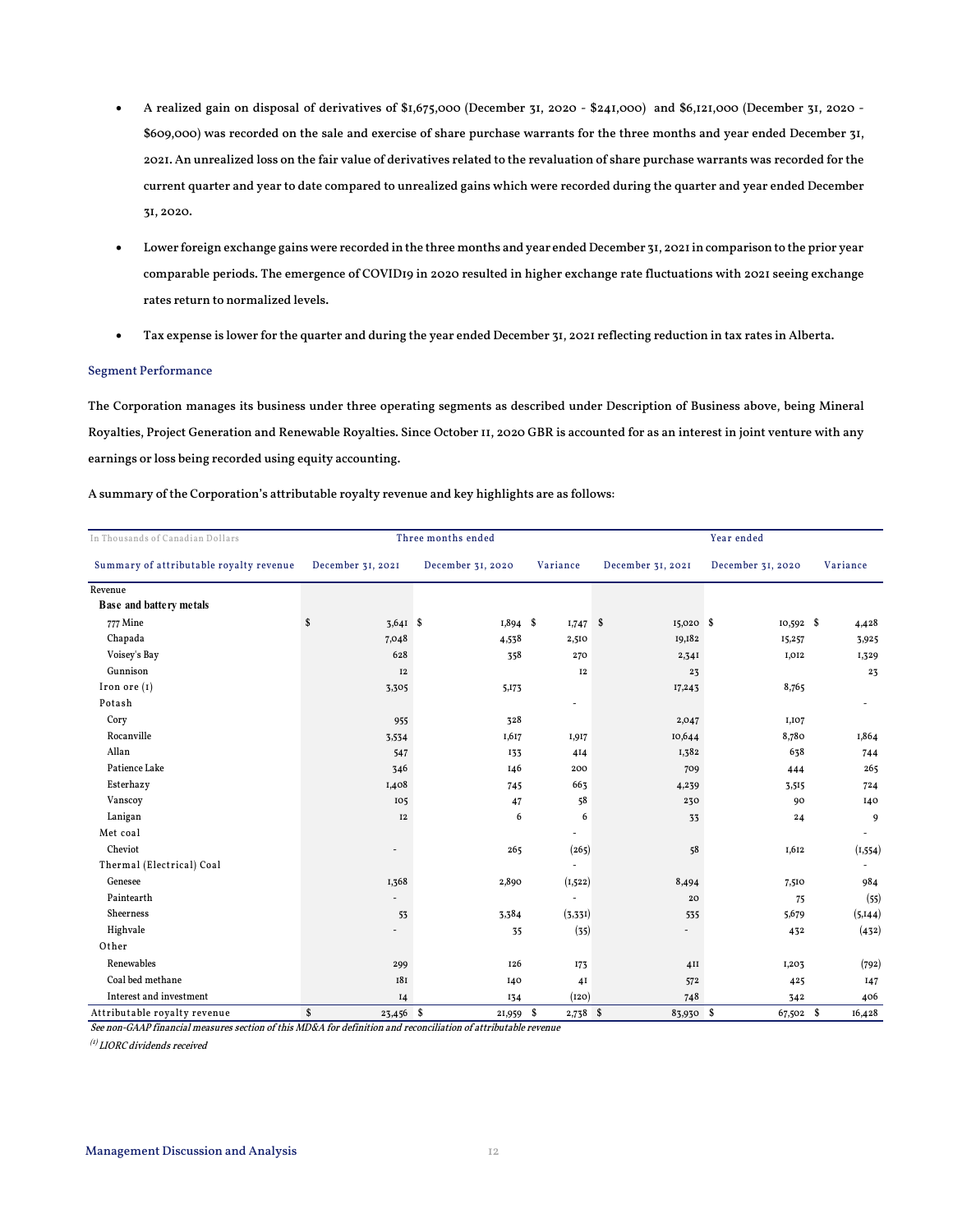| Summary of attributable           |                          | Three months ended           |               |                              | Year ended    |                              |                   |                              |  |  |  |  |
|-----------------------------------|--------------------------|------------------------------|---------------|------------------------------|---------------|------------------------------|-------------------|------------------------------|--|--|--|--|
| royalty volumes and               |                          | December 31, 2021            |               | December 31, 2020            |               | December 31, 2021            | December 31, 2020 |                              |  |  |  |  |
| average prices                    | <b>Tonnes</b>            | Average price <sup>(1)</sup> | <b>Tonnes</b> | Average price <sup>(1)</sup> | <b>Tonnes</b> | Average price <sup>(1)</sup> | Tonnes            | Average price <sup>(1)</sup> |  |  |  |  |
| Chapada copper <sup>(3)</sup>     | 608                      | $$4.19$ US / lb              | 489           | $$3.20$ US / lb              | I,662         | $$4.18$ US / lb              | 1,815             | $$2.85$ US / lb              |  |  |  |  |
| 777 copper <sup>(4)</sup>         | 2,432                    | $$4.40$ US / lb              | 2,606         | $$3.26$ US / lb              | II, I47       | $$4.2I$ US / lb              | II,463            | \$2.80 US / lb               |  |  |  |  |
| 777 zinc $(4)$                    | 8,706                    | $$I.52$ US / lb              | 3,635         | \$ I.I9 US / lb              | 32,540        | $$I.36$ US / lb              | 31,040            | $$I.05$ US / lb              |  |  |  |  |
| Potash $(5)$                      | 392,397                  | \$723 / tonne                | 403,496       | \$303 / tonne                | 1,676,117     | \$476 / tonne                | 1,760,222         | \$318 / tonne                |  |  |  |  |
| Metallurgical coal                | $\overline{\phantom{a}}$ | \$nil / tonne                | 62,806        | \$137 / tonne                | 13,172        | \$I29 / tonne                | 294,403           | \$157 / tonne                |  |  |  |  |
| Thermal (electrical) coal $(2,5)$ | 246,289                  | N/A                          | 986,779       | N/A                          | 1,600,231     | N/A                          | 2,247,061         | N/A                          |  |  |  |  |

(1) Average prices are in CAD unless noted

(2) Inflationary indexed rates

(3) Copper stream; quantity represents actual physical copper received

 $(4)$  4% NSR; production figures shown represent 100% of production subject to the royalty

(5) Various production royalties; quantities represent tonnes subject to the royalties at each respective mine (royalty tonnes only)

### Mineral Royalties

### Base and Battery Metal Royalties

Base and battery metal royalty revenue increased during the fourth quarter in 2021 as well as year over year primarily due to higher realized metal prices. Production volumes in 2020 were negatively impacted by COVID related curtailments at Voisey's Bay and electrical and mechanical issues at Chapada and 777, respectively.

Chapada copper production was higher year over year relating to record mill throughput but copper delivered under the stream agreement was lower in 2021 due to timing of sales. Operator guidance for 2022 is targeting copper production of 53,000-58000 tonnes which compares to 52,019 tonnes in 2021.

Lundin Mining recently commented that Chapada expansion studies are ongoing, including evaluation of a scenario which would potentially increase annual processing capacity to 32 MT per annum from the current 24 MT per annum, while it also reported on a new high-grade discovery to the north of the current mining area and on lands that are subject to the Corporation's copper stream agreement.

Copper and zinc production at 777 was comparable to the prior year period. The mine is anticipated to close in June of this year but Hudbay Mining has recently stated that it is evaluating the potential for reprocessing historic tailings from the region.

Production of Voisey's Bay sourced ore increased due to commencement of production from Reid Brook underground nickel-copper-cobalt deposit, achieving best-to-date annual production of 38.1 kt, this is despite a marginally lower fourth quarter compared to the fourth quarter of 2020 due to an annual maintenance shutdown that impacted Long Harbour. Production from the Eastern Deeps deposit is targeted to commence in the second half of 2022.

Adventus Mining Corporation published a positive Feasibility Study for its copper and gold rich El Domo deposit in Ecuador during the year and announced that it entered into a definitive Precious Metals Purchase Agreement with Wheaton Precious Metals International Ltd., a wholly-owned subsidiary of Wheaton Precious Metals Corp., and a binding Offtake Financing Agreement with Trafigura Pte Ltd, for a combined total of US\$235.5 million in proceeds to advance and, following a construction decision, build the Curipamba Project.

Additional information concerning ongoing initiatives at various of the Corporation's operating and development stage base and battery metal holdings can be found in the Outlook section of this report.

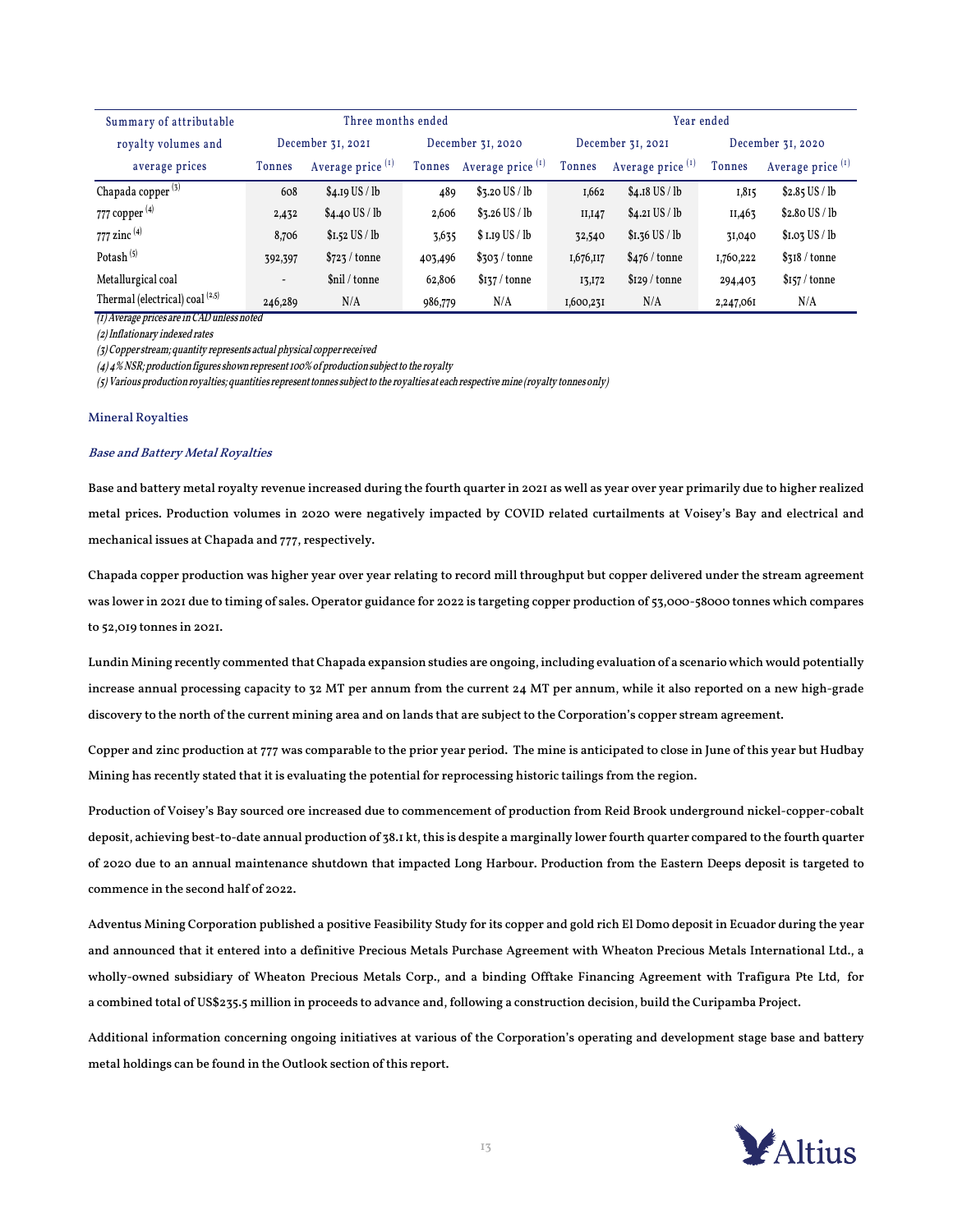# Iron Ore

Revenue in the form of dividends received during Q4 2021 was \$3,305,000 and \$17,243,000 for the three months and year ended December 31, 2021 as compared to \$5,173,000 and \$8,765,000 for the same periods in 2020. The increase for the year was the result of significantly higher average benchmark prices and quality premiums, particularly during the first half of the year. Prices subsided from multi-year highs during much of the second half of the year before beginning to rebound in December and thus far into the new year. The higher average realized prices were partially offset by lower year over year production volumes at IOC due to reduced labour and mechanical availabilities. Full year guidance for 2022 is 17.0 to 18.7 million tonnes which compares to 16.5 in 2021. The Corporation's current iron ore revenue stems from the pass-through of royalties and equity dividends paid by the Rio Tinto controlled IOC to Labrador Iron Ore Royalty Corp ("LIORC"), of which the Corporation is a significant shareholder.

Additional information concerning ongoing developments and initiatives at various of the Corporation's iron ore royalty holdings, including the feasibility study stage Kami project, can be found in the Outlook section of this report.

# Saskatchewan Potash Royalties

Potash revenue for the fourth quarter and year ended December 31, 2021 of \$6,907,000 and\$19,284,000 respectively, increased by 129% and 32% respectively over the comparable periods in 2020 mainly due to higher realized pricing. Potash price realizations from all of the mines within the portfolio continued to demonstrate approximately one quarter lags relative to quoted market prices in various agricultural regions, which increased by more than 100% during the course of the year. The increases have continued throughout the fourth quarter, reaching multi-year highs, with these prices expected to be reflected in realized prices during the coming quarters. Pricing benefits were offset by slightly lower annual attributable production volumes as a result of the mid-year closure of the K1 and K2 mining areas of the Esterhazy mine due to increased water inflows, as well as a longer than usual expected period of scheduled maintenance at Rocanville.

Mosaic, the operator of the Esterhazy mine, has commented that it continues to successfully ramp up production capacity from the new Esterhazy K3 mining area and that it expects accordingly to be in a position to replace lost K1 and K2 production capacities by March of 2022. Nutrien has indicated that it expects to increase production from its portfolio of mines to between 13.7 and 14.3 million tonnes relative to 2021 levels of 13.6 million tonnes, with the potential to further increase production to address potential supply shortfalls related to sanctions and other geopolitical constraints. It has not provided guidance on an individual mine basis and it should be noted that the Corporation's royalties do not cover the entirety of Nutrien's portfolio of mines and also that percentage royalty interests vary by mine.

Additional information concerning ongoing developments and initiatives at various of the Corporation's potash royalty holdings can be found in the Outlook section of this report.

# Alberta Electrical Coal Royalties

Thermal coal revenue continues to decline reflecting completion of the conversion of the Sheerness power plant from coal to gas firing and the unplanned outage of one of the three generating units at the Genesee power plant for part of the year, which was subsequently brought back to full service in December. Mining at Genesee is currently anticipated to end in the next several years as the operator of the integrated power plant completes its conversion to natural gas based fueling.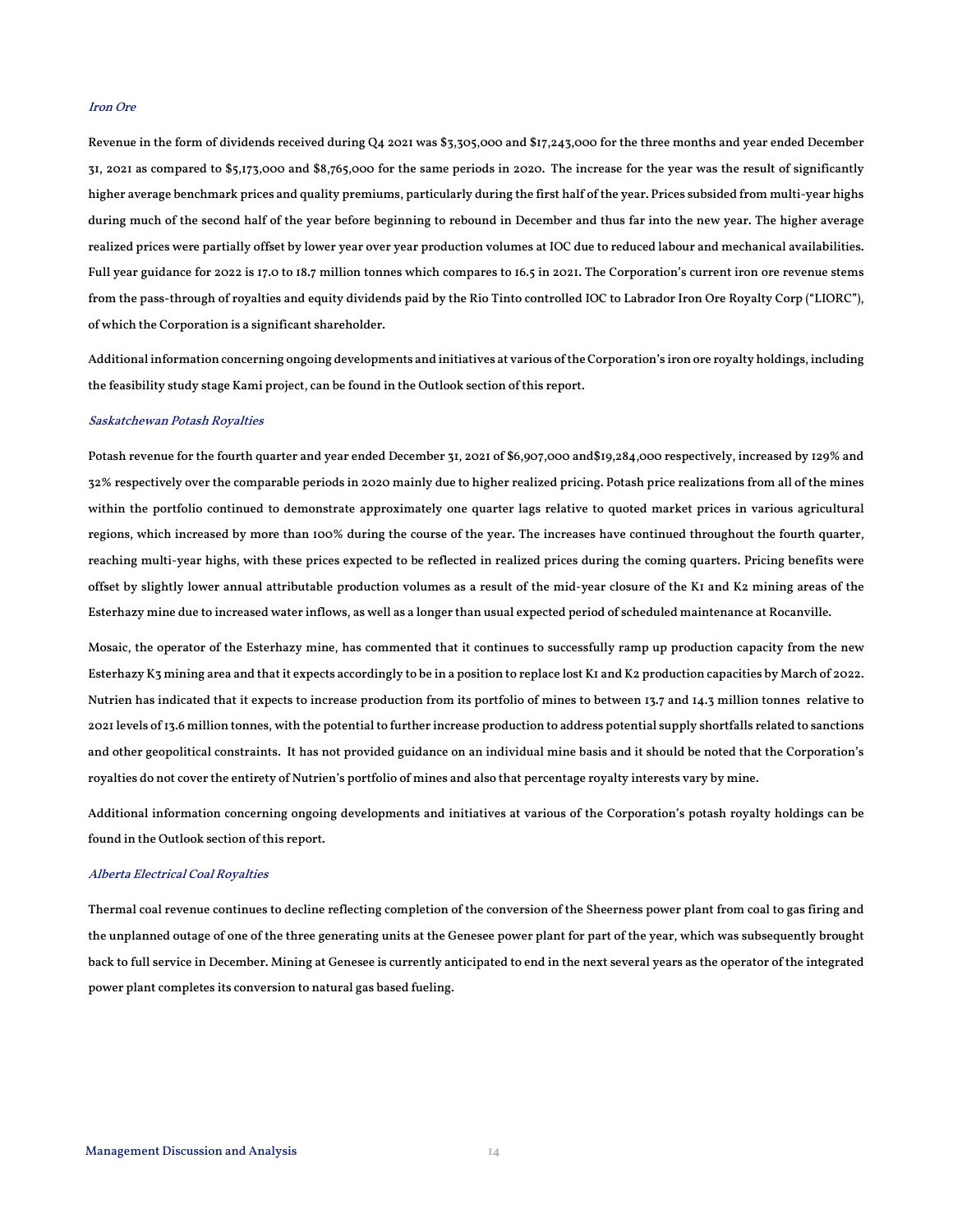# Renewable Royalties

### Altius Renewable Royalties

During the year ended December 31, 2021, Tri-Global Energy ("TGE") sold five projects for which GBR is entitled to gross revenue royalties as part of a royalty based portfolio funding agreement between the parties. The royalties created during the year include the 400 MW Honey Creek Solar project, the 175 MW Appaloosa Wind project, the 180 MW Hoosier Line Wind project, the 200 MW Blackford Wind project, and the 150 MW Blackford Solar project.

On August 3, 2021 GBR closed a US\$35,000,000 royalty investment with Longroad Energy ("Longroad") related to Longroad's 331 MWdc (250 MWac) Prospero 2 solar project located in Andrews County, Texas ("Prospero 2"). The project achieved commercial operation on August 2, 2021 and is operated by Longroad. Over two-thirds of the expected Prospero 2 power output is contracted to two companies under fifteenyear, unit contingent power purchase agreements, with the remainder of the project's energy output expected to be sold into the ERCOT spot market. Under the terms of the investment agreement, GBR will receive a gross revenue payment commencing in January 2022 at rates that vary over time.

On September 30, 2021 GBR closed a US\$52,500,000 royalty investment with Northleaf Capital Partners ("Northleaf") related to three operating-stage wind and solar renewable energy projects located in Texas (the "Northleaf Projects"). The acquired royalties included the 151 MW Old Settler wind project ("Old Settler"), the 50 MW Cotton Plains wind project ("Cotton Plains"), and the 15 MW Phantom Solar project ("Phantom Solar"). The output from Cotton Plains and Phantom Solar is sold at a fixed price under long-term contracts with the US Department of Defense through January 2045, while the output from Old Settler will be sold into the ERCOT market. The three projects have been in commercial operation since 2017 and GBR has recognized revenue in the fourth quarter of 2021 associated with these royalties

On December 31, 2021 Apex Clean Energy ("Apex") exercised a change of control-based option to redeem the remaining residual royalty financing provided by GBR. The option exercise followed the sale of a majority interest in Apex to Ares Capital. GBR retained three royalties earned prior to the sale: the 195 MW Jayhawk wind project, the 300 MW El Sauz wind project, and a 500 MW undisclosed wind project. The redemption consideration, including a buyout premium, was approximately US\$70,000,000, US\$41,700,000 of which was a cash payment with the remainder representing an estimated provisional value ascribed to the retained royalties.

Refer to Appendix 3 – Summary of ARR's Operational and Development Renewable Energy Royalties for a detailed listing of royalties.

# Project Generation

### Pre-Production Royalties & Junior Equities Portfolio Highlights

The Corporation's junior equities portfolio had a market value of \$55,500,000 at December 31, 2021 (December 31, 2020 - \$52,200,000). During the three months and year ended December 31, 2021 the Corporation generated positive net cash proceeds from sales in its junior equities portfolio, net of new investments, totaling \$3,335,000 and \$16,100,000 respectively. The Corporation recognized total gains on disposition of Project Generation investments of \$2,837,000 for the quarter ended December 31, 2021 comprised of \$1,675,000 in the consolidated statement of comprehensive earnings and \$1,162,000 in the consolidated statement of earnings. The Corporation recognized total gains on disposition of Project Generation investments of \$16,537,000 for the year ended December 31, 2021 comprised of \$10,416,000 in the consolidated statement of comprehensive earnings and \$6,121,000 in the consolidated statement of earnings.

Altius anticipates approximately 300 kms of drilling will be completed across its portfolio of exploration and development focused equities and royalties during 2022.

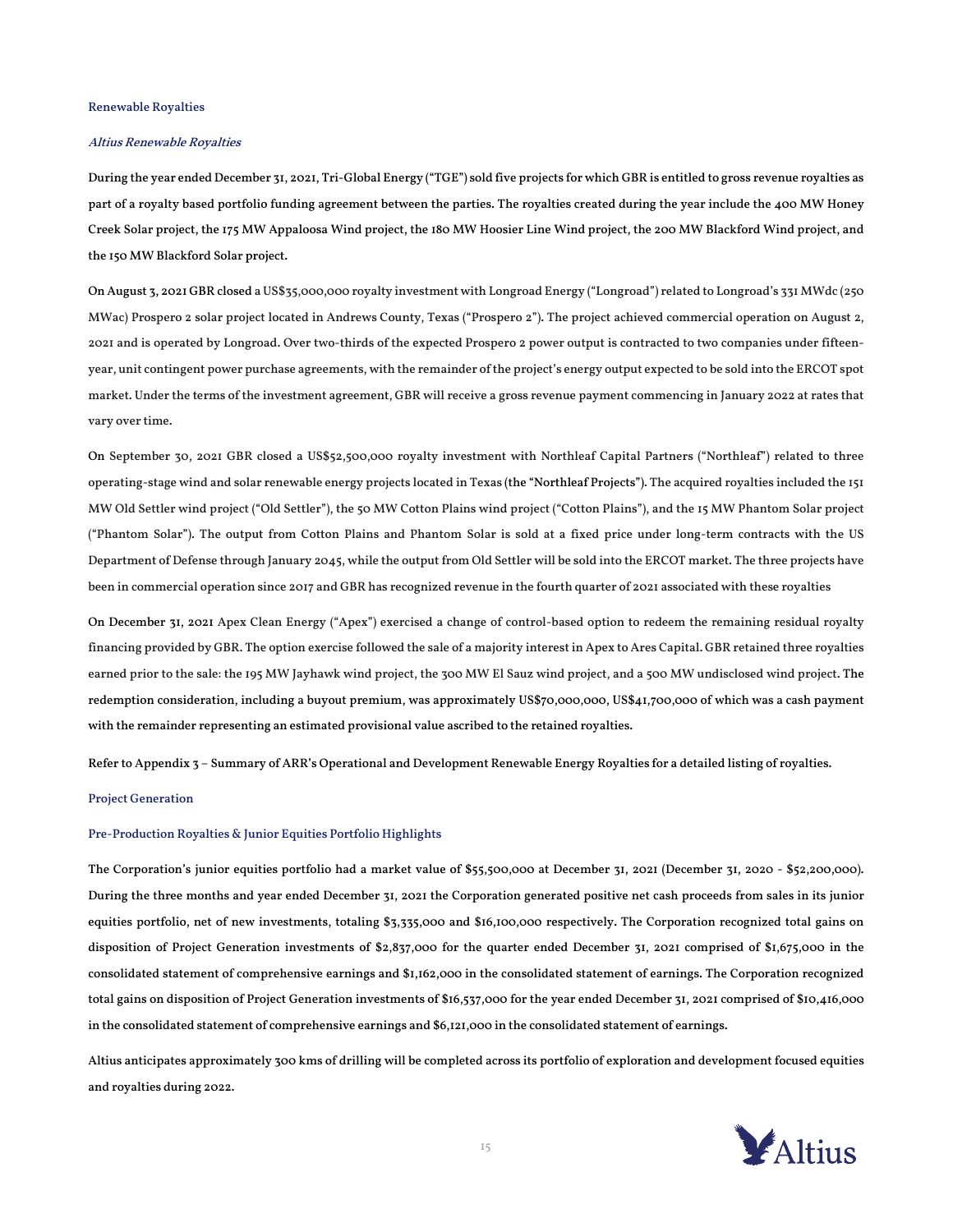The technical information contained in this MD&A has been reviewed and approved by Lawrence Winter, Ph.D., P.Geo., Vice‐President of Exploration, a Qualified Person as defined by National Instrument 43-101 – Standards of Disclosure for Mineral Projects.

Additional information concerning ongoing developments and initiatives within Altius's Project Generation business can be found in the Quarterly Highlights and Outlook sections of this report. Readers are also encouraged to visit the corporate website at [www.altiusminerals.com](http://www.altiusminerals.com/) to gain added insight into the exploration activities and projects of the Corporation.

# Cash Flows, Liquidity and Capital Resources

| In Thousands of Canadian Dollars             | Year ended        |                   |  |  |  |  |  |  |  |
|----------------------------------------------|-------------------|-------------------|--|--|--|--|--|--|--|
| <b>Summary of Cash Flows</b>                 | December 31, 2021 | December 31, 2020 |  |  |  |  |  |  |  |
| Operating activities                         | \$<br>47,773      | - \$<br>37,II9    |  |  |  |  |  |  |  |
| <b>Financing activities</b>                  | 56,990            | 12,744            |  |  |  |  |  |  |  |
| Investing activities                         | (26, 546)         | (50, 187)         |  |  |  |  |  |  |  |
| Net increase in cash and cash equivalents    | 78,217            | (324)             |  |  |  |  |  |  |  |
| Cash and cash equivalents, beginning of year | 21,804            | 22,128            |  |  |  |  |  |  |  |
| Cash and cash equivalents, end of year       | \$<br>100,021     | 21,804            |  |  |  |  |  |  |  |

### Operating Activities

Operating cash generated during the year ended December 31, 2021is higher than that of the prior year mainly due to the increase in overall royalty revenues offset by timing of cash taxes paid.

# Financing Activities

On August 9, 2021 the Corporation amended its credit facility to increase the available credit from \$160,000,000 to \$225,000,000 and to extend the term from June 2023 to August 2025. The Corporation incurred costs of \$1,782,000 related to the amendment during the year ended December 31, 2021 which will be deferred over the credit term and are incorporated into the effective interest rate. During the prior year the Corporation completed a draw-down of \$47,326,000 on its revolving credit facility which was used to fund GBR's renewable royalty investment agreement with Apex. The Corporation repaid \$17,000,000 (December 31, 2020 - \$20,000,000) for the year ended December 31, 2021 related to its term loan facility.

Distributions on the Corporation's preferred securities totaled \$5,000,000 (December 31, 2020 - \$5,014,000) for the year ended December 31, 2021.

The Corporation distributed \$1,402,000 (December 31, 2020 - \$1,090,000) to a non-controlling interest holder in the Potash, Genesee and Coal Royalty Limited Partnerships during the year ended December 31, 2021. In the year to date period in 2020, the Corporation received proceeds from issuance of shares of \$5,661,000 from non-controlling interests in the Corporation's two subsidiaries, ARR and Adia. ARR received net cash proceeds on its IPO and over-allotment of \$98,932,000 during the current year.

The Corporation paid cash dividends of \$9,247,000 (December 31, 2020 - \$7,881,000) to its shareholders during the year ended December 31, 2021 and issued 44,643 common shares (December 31, 2020 – 41,719) valued at \$700,000 (December 31, 2020 - \$437,000) through the Corporation's Dividend Reinvestment Plan.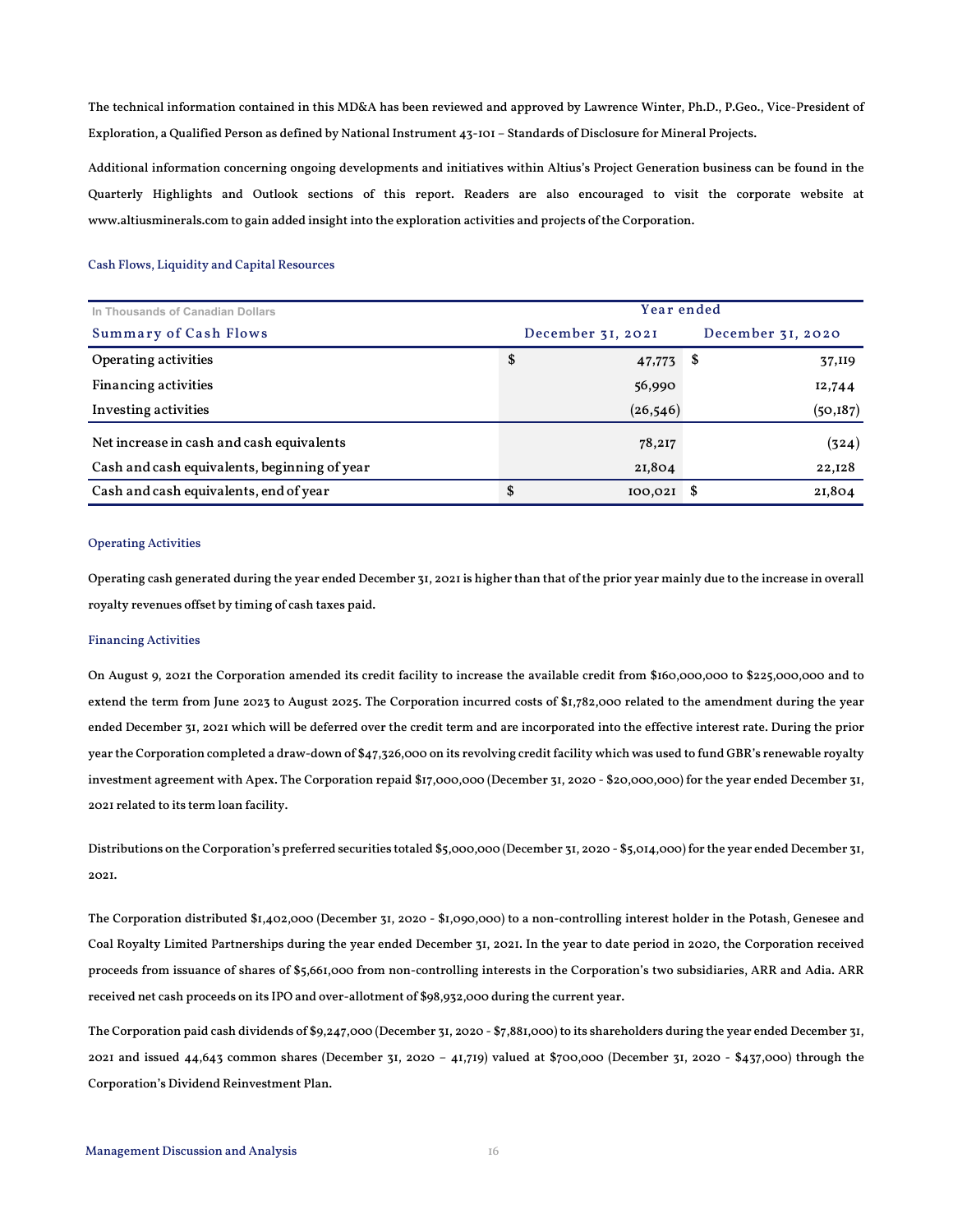During the year ended December 31, 2021 the Corporation repurchased and cancelled 821,100 (2.0%) common shares under its normal course issuer bid for a total cost of \$12,943,000 (December 31, 2020 - 644,400 (1.5%) common shares for a total cost of \$6,090,000) which includes the repurchase of 400,000 warrants issued to Yamana Gold Inc. on May 3, 2016 at an exercise price of \$14.00 with an expiry date of May 3, 2021, which were exercised on February 26, 2021 for \$5,600,000.

# Investing Activities

During 2020 the Corporation acquired an additional 44.935% ownership in CRLP and GRLP for net cash consideration paid of \$8,957,000 and as of August 1, 2020 distributions from CRLP and GRLP were no longer recorded as distributions from joint ventures. This resulted in lower joint venture-based royalty cashflow of \$1,646,000 being recorded in the year ended December 31, 2021 as compared to \$10,337,000 recorded in the prior year.

The Corporation acquired additional potash royalty unit interests primarily in the Esterhazy mine K3 area at a cost of \$475,000 in the current year compared to \$580,000 in other potash royalty acquisitions for the prior year period.

The Corporation used \$17,204,000 (December 31, 2020 - \$71,125,000)in cash to acquire investments during the year ended December 31, 2021. Of this amount, \$9,557,000 was used to add to the junior equities portfolio (December 31, 2020 - \$1,711,000) and \$7,646,000 was used to fund part of the Corporation's LRC related and other renewable investments (December 31, 2020 - \$nil). \$67,574,000 was used in the prior year period to add to GBR's TGE and Apex renewable energy investments and \$1,840,000 was used to add to the LIORC position.

During the year ended December 31, 2021, the Corporation indirectly invested \$35,261,000 into the GBR joint venture which is described in detail under the Altius Renewable Royalties section of this MD&A.

The Corporation received \$25,640,000 from the sale of junior equity investments for the year ended December 31, 2021(December 31, 2020 – \$23,423,000). The prior year consisted mainly of proceeds of \$15,052,000 received from the sale of LIORC shares.

# **Liquidity**

At December 31, 2021 the Corporation had current assets of \$114,890,000, consisting of \$100,021,000 in cash and cash equivalents (of which \$62,603,000 relates to ARR) and \$14,869,000 primarily in accounts receivable, loan receivable, prepaid expenses and income taxes receivable. Current liabilities of \$19,649,000 include the current portion of long-term debt obligations of \$8,000,000 per year, which are paid quarterly. The Corporation's major sources of free cash flow are from royalty income and streaming revenue, cash receipts from royalty partnership interests, sales of direct and indirect exploration investments, and investment income. The Corporation monetized certain portfolio investments during the year ended December 31, 2021 and generated \$25,640,000 in cash. At December 31, 2021 the Corporation has approximately \$106,000,000 of available liquidity under its amended revolving credit facility.

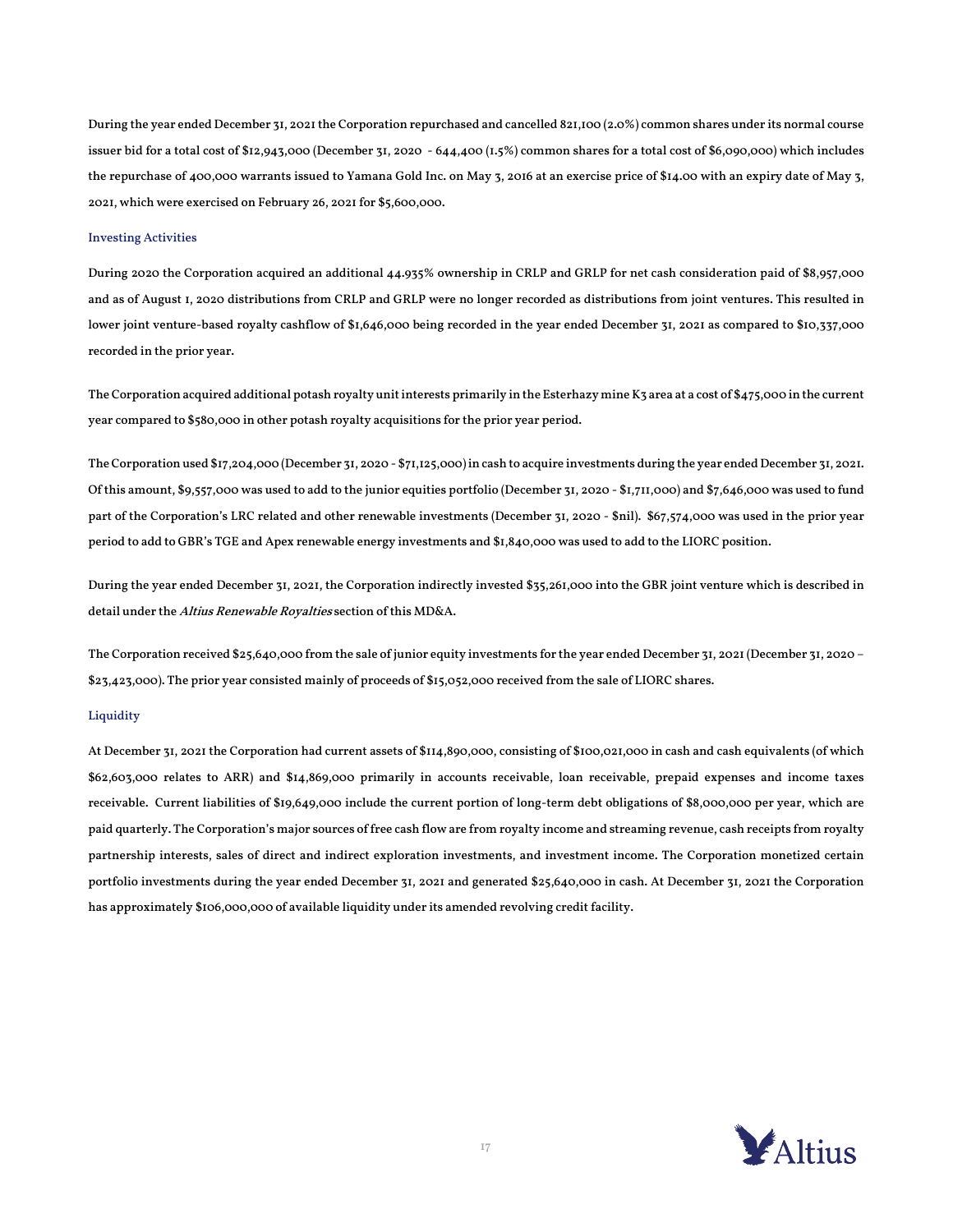## Summary of Quarterly Financial Information

The table below outlines select financial information related to the Corporation's attributable royalty revenue, adjusted EBITDA, adjusted operating cash flow, adjusted net earnings, net earnings (loss) and per share amounts for the most recent eight quarters. The financial information is extracted from the Corporation's consolidated financial statements and should be read in conjunction with those statements and the annual audited consolidated financial statements. Please refer to the non-GAAP financial measures reconciliation with respect to the below table.

| In Thousands of Canadian Dollars, except per share amounts | December 31, 2021 | September 30, 2021 | June 30, 2021 | March 31, 2021 |
|------------------------------------------------------------|-------------------|--------------------|---------------|----------------|
|                                                            |                   |                    |               |                |
| Revenue per consolidated financial statements              | \$<br>$22,625$ \$ | $20,357$ \$        | $2I, I98$ \$  | 17,502         |
| Attributable revenue <sup>(1)</sup>                        | 23,552            | 20,808             | 21,906        | 18,168         |
| Adjusted EBITDA <sup>(1)</sup>                             | 17,748            | 16,900             | 17,712        | 14,590         |
| Adjusted operating cash flow $(1)$                         | 15,873            | 18,902             | 5,830         | 8,810          |
| Net earnings (loss) attributable to                        |                   |                    |               |                |
| common shareholders                                        | $2,8$ OI          | 9,947              | 15,611        | 11,663         |
|                                                            |                   |                    |               |                |
| Attributable revenue per share (1)                         | \$<br>$0.57$ \$   | $0.50$ \$          | $0.53$ \$     | 0.44           |
| Adjusted EBITDA per share <sup>(1)</sup>                   | 0.43              | 0.4I               | 0.43          | 0.35           |
| Adjusted operating cash flow per share $(1)$               | 0.38              | 0.46               | 0.14          | 0.2I           |
| Net earnings (loss) per share                              |                   |                    |               |                |
| - basic                                                    | 0.07              | 0.24               | 0.38          | 0.28           |
| - diluted                                                  | 0.07              | 0.23               | 0.36          | 0.28           |
| In Thousands of Canadian Dollars, except per share amounts | December 31, 2020 | September 30, 2020 | June 30, 2020 | March 31, 2020 |
| Revenue per consolidated financial statements              | \$<br>$21,475$ \$ | $15,263$ \$        | $10,270$ \$   | 13,049         |
| Attributable revenue (1)                                   | 21,959            | 16,229             | 13,035        | 16,279         |
| Adjusted EBITDA <sup>(1)</sup>                             | 17,623            | I 2,426            | 10,048        | 12,723         |
| Adjusted operating cash flow $(1)$                         | 13,520            | 7,330              | 13,378        | 13,228         |
| Net earnings (loss) attributable to                        |                   |                    |               |                |
| common shareholders                                        | I2,422            | (39, 923)          | 4,186         | (3, 546)       |
| Attributable revenue per share (1)                         | \$<br>$0.53$ \$   | $0.39$ \$          | $0.31$ \$     | 0.39           |
| Adjusted EBITDA per share <sup>(1)</sup>                   | 0.43              | 0.30               | 0.24          | 0.30           |
| Adjusted operating cash flow per share $(1)$               | 0.33              | 0.18               | 0.32          | 0.32           |
| Net earnings (loss) per share                              |                   |                    |               |                |
| - basic                                                    | 0.30              | (0.96)             | 0.10          | (0.08)         |
| - diluted                                                  | 0.30              | (0.96)             | 0.10          | (0.08)         |

 $(1)$  Non-GAAP financial measures are reconciled and described in the Non-GAAP Financial Measures section of this MD&A

Adjusted EBITDA is derived primarily from the high margin royalty business, which includes attributable royalty and streaming revenue from 12 producing mines, all net of G&A and operating costs. Attributable royalty revenue is contingent on many factors, including commodity prices, mine production levels, mine sequencing, maintenance schedules and the timing of concentrate shipments, which in some cases are affected by seasonality and outside events. Adjusted operating cash flow is derived from cash flow from operations and adjusted to include distributions from joint ventures on the basis that the joint venture cash flows form part of our royalty business. The change in adjusted operating cash flow is generally consistent with royalty revenue as well as interest and taxes paid. During the current year, attributable revenue and adjusted EBITDA were positively impacted by higher overall commodity prices and higher dividends declared by LIORC. During 2020, these metrics were negatively impacted by lower commodity prices and production curtailments, primarily attributable to the COVID-19 related economic downturn.

Net earnings (loss) are affected primarily by revenue net of operating expenses as noted above but are also affected by the realization of both cash and non-cash gains or losses on the Corporation's investments, mineral properties and mineral exploration alliances and the equity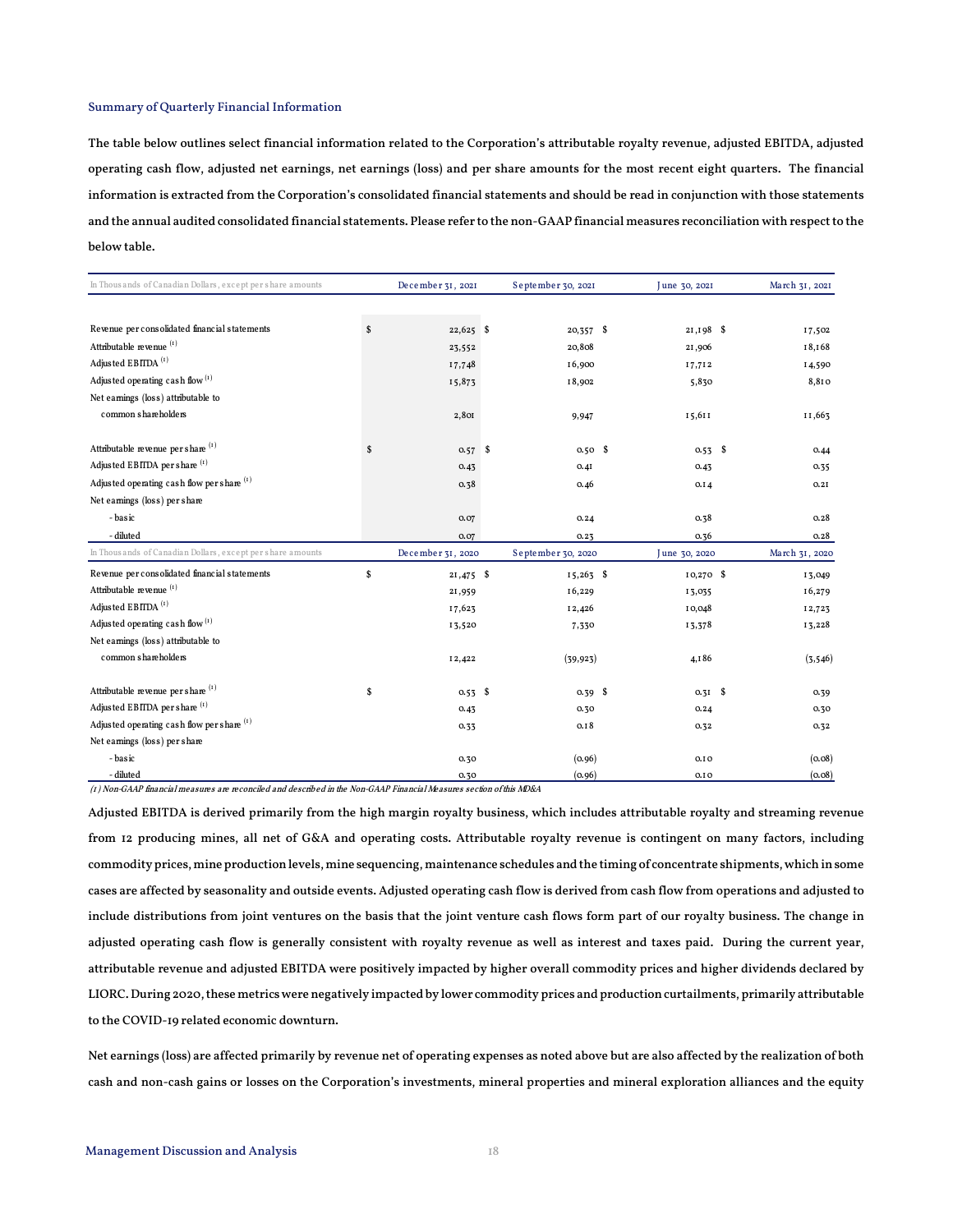accounting of some investments, and therefore adjusted net earnings represents the removal of any one time impacts as well as unrealized gains / losses. Net earnings (loss) for the periods reflect the trends in commodity prices discussed above, as well as the impact of non-cash impairment charges recognized in 2021 and 2020. See Financial Performance and Results of Operations for further discussion.

# Commitments and Contractual Obligations

The Corporation has obtained various mineral rights in Canada, the United States, and Australia by staking claims and paying refundable security deposits. On these lands, certain expenditures are required on an annual basis from the date of license issuance in order to maintain the licenses in good standing, and for security deposits thereon. On or before the anniversary date of license issuance, and if the required expenditures are not met, the Corporation has the option of reducing claims on a property, posting a refundable security bond for the deficient amount or electing to allow title of the license to be cancelled. In aggregate, the Corporation is required to spend an additional \$5,400,000 by December 31, 2022 of which \$2,216,000 is required spending by partners, in order to maintain its existing licenses in good standing.

As at December 31, 2021 the following principal repayments for the Corporation's credit facilities are required over the next four calendar years:

| In Thousands of Canadian Dollars | Term   | Revolver                          | Total        |
|----------------------------------|--------|-----------------------------------|--------------|
| 2022                             |        | 8,000<br>$\overline{\phantom{a}}$ | 8,000        |
| 2023                             |        | 8,000<br>$\overline{\phantom{0}}$ | 8,000        |
| 2024                             |        | 8,000<br>$\overline{\phantom{a}}$ | 8,000        |
| 2025                             | 24,000 | 68,710                            | 92,710       |
|                                  | S      | 68,710<br>48,000 \$               | S<br>116,710 |

The Corporation has committed to pay, on the anniversary date of November 1, a limited royalty to McChip Resources Inc. of \$500,000 per year for the next six years based on a minimum production and grade threshold at the Rocanville mine. The 2021 payment was made in the fourth quarter of 2021.

The Corporation is committed under leases on office space including operating costs for future minimum lease payments of \$168,000 per annum until the lease expires in August 2026.

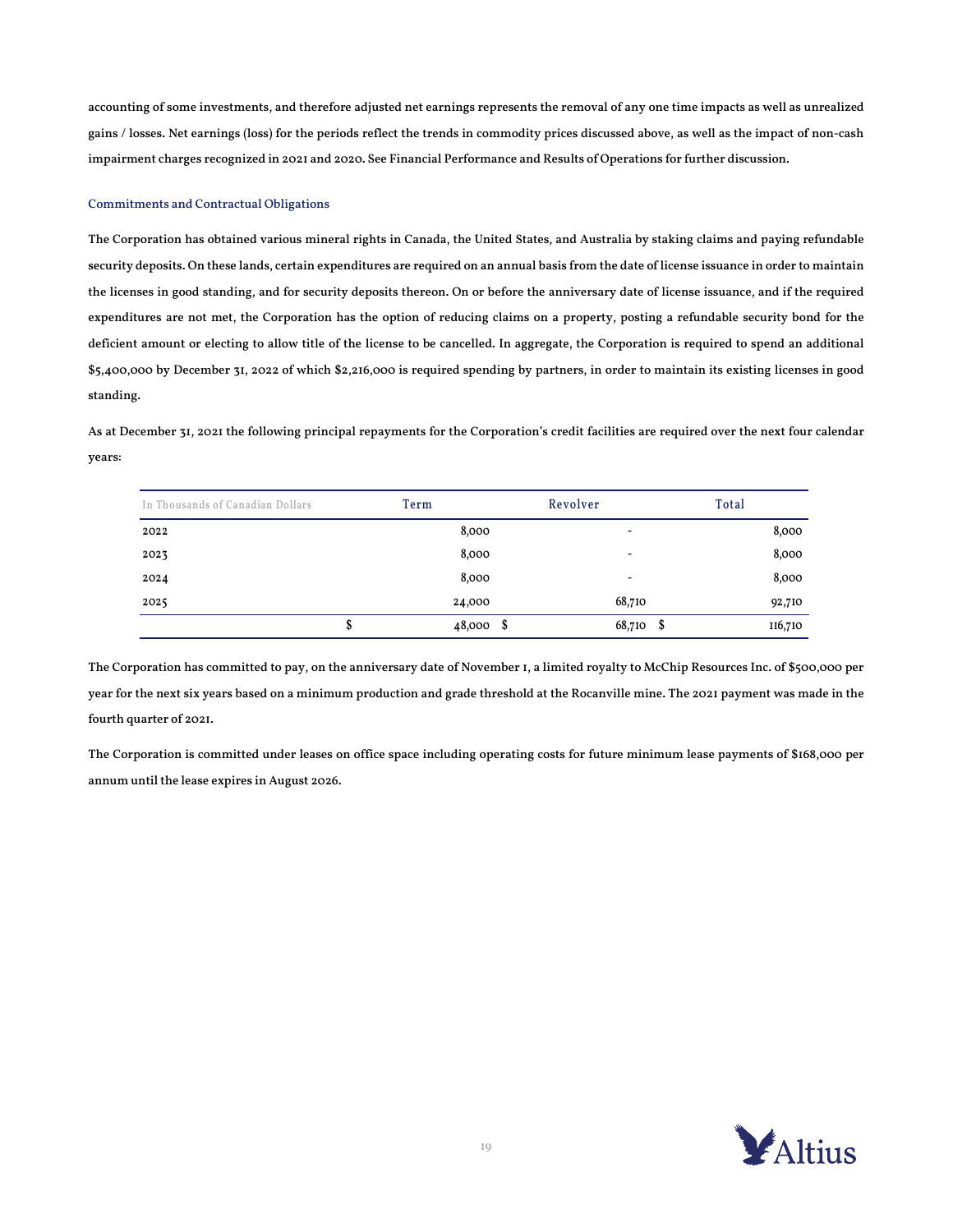### Related Party Transactions

|                                                     | Year ended |                   |                   |                   |  |  |  |  |
|-----------------------------------------------------|------------|-------------------|-------------------|-------------------|--|--|--|--|
| In Thousands of Canadian Dollars                    |            | December 31, 2021 | December 31, 2020 |                   |  |  |  |  |
| Key management personnel and directors              |            |                   |                   |                   |  |  |  |  |
| Salaries and benefits                               | \$         | $3,130$ \$        |                   | 3,160             |  |  |  |  |
| Share-based compensation                            |            | 2,656             |                   | 2,005             |  |  |  |  |
| Total                                               | \$         | $5,786$ \$        |                   | 5,165             |  |  |  |  |
|                                                     |            |                   |                   |                   |  |  |  |  |
| In Thousands of Canadian Dollars                    | Year ended |                   |                   |                   |  |  |  |  |
|                                                     |            | December 31, 2021 |                   | December 31, 2020 |  |  |  |  |
| General and adminstrative expenses billed from (to) |            |                   |                   |                   |  |  |  |  |
| Associates                                          | \$         | 24                | - \$              | 24                |  |  |  |  |
| Joint venture                                       |            | <b>IIO</b>        |                   | (35)              |  |  |  |  |
| Total                                               | \$         | $134$ \$          |                   | 6                 |  |  |  |  |

Key management personnel include those persons having authority and responsibility for planning, directing and controlling the activities of the Corporation as a whole. The Corporation has determined that key management personnel consist of members of the Corporation's Board of Directors and five corporate officers, including the Corporation's Executive Chairman, Chief Executive Officer and Chief Financial Officer, as well as two Vice Presidents reporting directly to a corporate officer.

These transactions are in the normal course of operations and are measured at fair value, which is the amount of consideration established and based on the prevailing market rates. It is management's estimation that these transactions were undertaken under the same terms and conditions as would apply to transactions with non-related parties.

### Critical Accounting Estimates

The preparation of financial statements in accordance with IFRS requires management to make estimates and assumptions that affect the reported amounts of assets and liabilities, the disclosure of contingent liabilities and the reported amounts of revenues and expenses during the reporting period. Areas requiring the use of management estimates include business combinations, rates for amortization and depletion of the royalty and streaming interests, deferred income taxes, the carrying value and assessment of impairment of mining and other investments, investments in joint ventures and royalty interests, the assumptions used in the determination of the fair value of share based compensation, the assessment of impairment of goodwill and the assumptions used in the determination of the fair value of derivatives for which there is no publicly traded market.

# Fair value measurements and valuation processes

If certain of the Corporation's assets and liabilities are measured at fair value, at each reporting date the Corporation determines the appropriate valuation techniques and inputs for fair value measurements. In estimating the fair value of an asset or a liability, the Corporation uses market-observable data to the extent it is available. Where Level 1 inputs are not available, the Corporation uses an income approach valuation methodology such as discounted cash flows and net present valuation calculations. When an income approach is not possible or the purchase is recent, the Corporation uses cost as a proxy for fair value.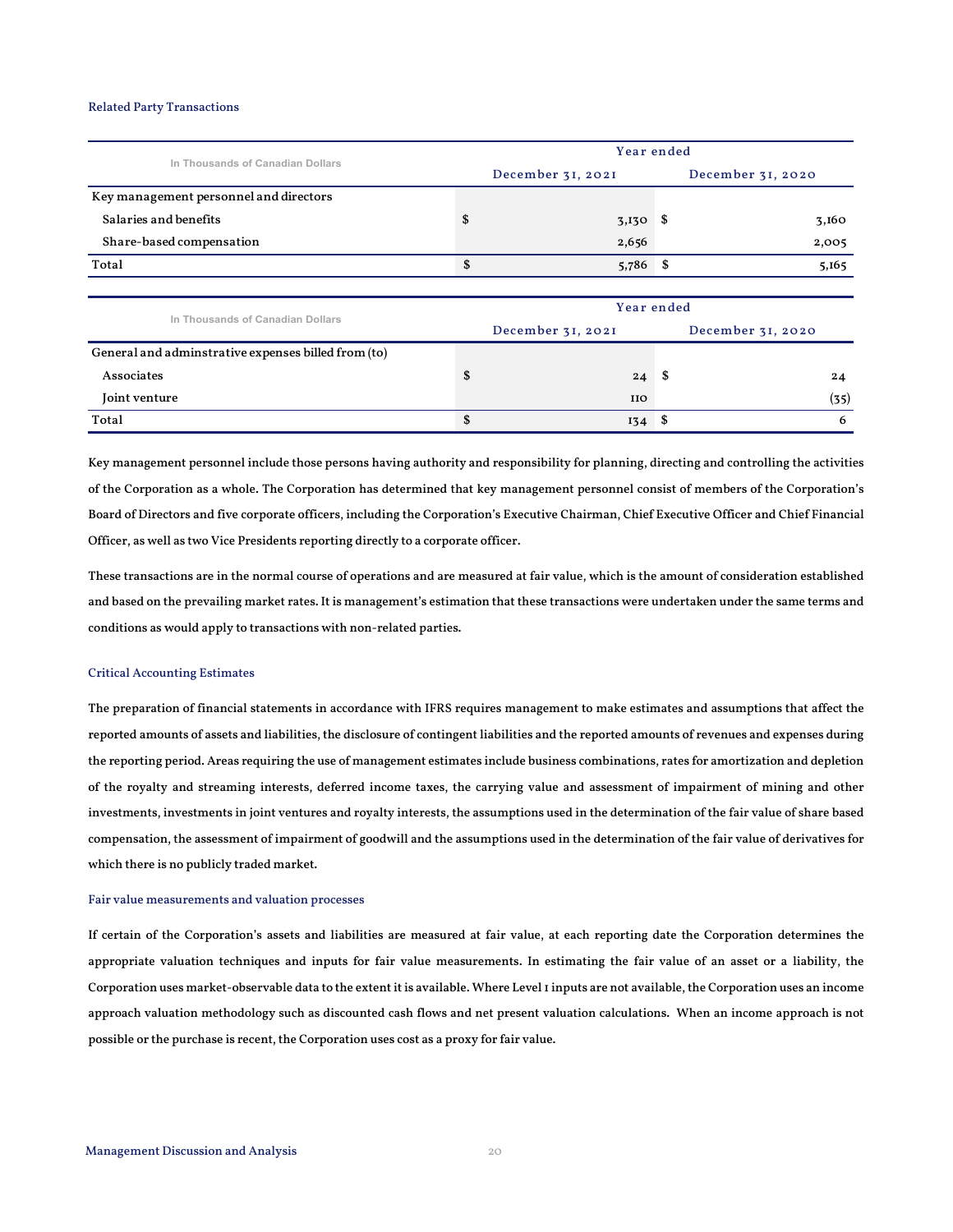The Corporation's joint venture holds investments in certain preferred shares (Note 6) that will (i) have the right to receive distributions based on a percentage of the gross revenues of the renewable assets associated with each investment and (ii) yield distributions inthe form of royalty contracts on renewable energy projects at a future date. The joint venture also has the right to receive a gross revenue royalty until the estimated value of such royalties at the time of commercial operations achieve a minimum return threshold on the investment. The number of royalties to be granted is dependent on pricing, timing of permits, and construction timing of commercial operations, technology, size of the project and expected energy rates.

These investments are not traded in the active market and the fair value is determined using an income approach methodology and primarily using the discounted cash flow valuation of the expected portfolio of royalties to be granted. The valuations of these private equity investments can be sensitive to changes in one or more unobservable inputs which are considered reasonably possible within the next financial year. Further information on unobservable inputs and related qualitative analysis are provided in Note 19. The Corporation records its share of these fair value changes through other comprehensive earnings.

# New Accounting Policies

The Corporation has not adopted any new accounting policies during the year ended December 31, 2021.

#### Internal Control over Financial Reporting

Management is responsible for the establishment and maintenance of a system of internal control over financial reporting. This system has been designed to provide reasonable assurance that assets are safeguarded and that the financial reporting is accurate and reliable. The certifying officers have evaluated the effectiveness of the Corporation's internal control over financial reporting as of December 31, 2021 and have concluded that such controls are adequate and effective to ensure accurate and complete financial reporting in public filings. The consolidated financial statements have been prepared by management in accordance with IFRS and in accordance with accounting policies set out in the notes to the consolidated financial statements for the year ended December 31, 2021. There has been no change in the Corporation's internal control over financial reporting during the Corporation's year ended December 31, 2021 that has materially affected, or is reasonably likely to materially affect, the Corporation's internal control over financial reporting.

# Evaluation and Effectiveness of Disclosure Controls and Procedures

The Corporation has established and maintains disclosure controls and procedures over financial reporting. The certifying officers have evaluated the effectiveness of the issuer's disclosure controls and procedures as of December 31, 2021 and have concluded that such procedures are adequate and effective to ensure accurate and complete disclosures in public filings. There are inherent limitations in all control systems and no disclosure controls and procedures can provide complete assurance that no future errors or fraud will occur. An economically feasible control system, no matter how well conceived or operated, can provide only reasonable, not absolute, assurance that the objectives of the control system are met.

# Risk Factors and Key Success Factors

An investment in securities of the Corporation involves a significant degree of risk that should be considered prior to making an investment decision. In addition to discussions of key success factors and business issues elsewhere in this MD&A, the investor should refer to the Corporation's Annual Information Form for a detailed listing of all risk factors as well consider the following risk factors.

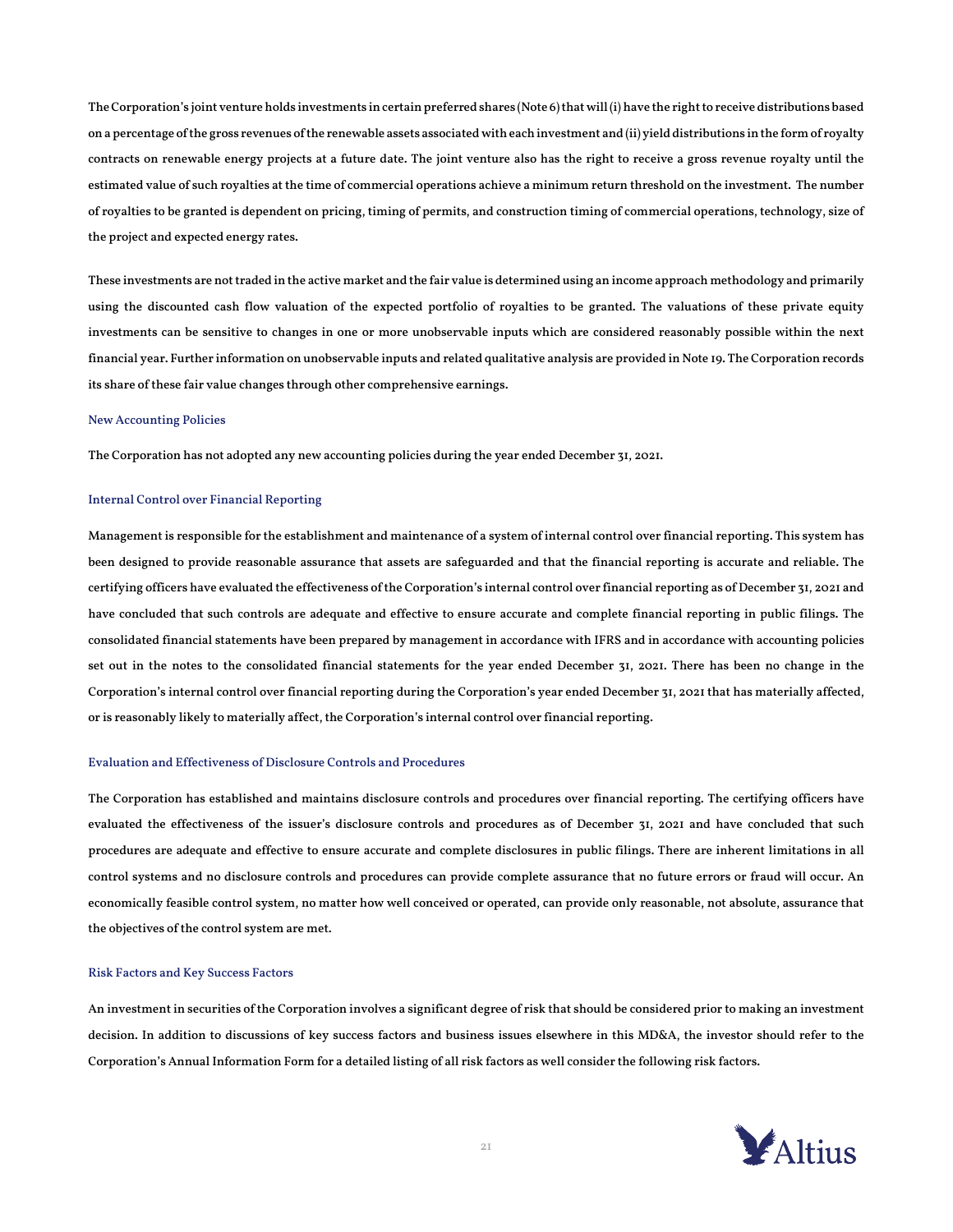### Geopolitical Risk

The Russian invasion of Ukraine has resulted in losses of life, the displacement of millions of people, and political and economic disruptions on a global scale. As the situation evolves, the Corporation may be exposed to potential risks impacting assets, operations, commodity prices, liquidity and credit or supply chains in the region and globally. The Corporation has seen recent upward pressure on nickel and potash prices, as a significant portion of the world's supply of these commodities come from the affected regions. The Corporation will continue to monitor the situation as there may be other significant and unforeseen impacts from these events.

# COVID-19

The current outbreak of the novel coronavirus (COVID‐19) declared by the World Health Organization in March 2020, and any future emergence and spread of similar pathogens, could have a material adverse effect on global and local economic and business conditions. In response to the outbreak, governmental authorities in Canada, the United States and other countries have introduced various recommendations and measures to try to limit the pandemic, including travel restrictions, border closures, non-essential business closures, quarantines, self-isolations, shelters-in-place and social distancing. The efforts to contain COVID-19 have negatively impacted the global economy, disrupted manufacturing operations as well as global supply chains and created significant volatility and disruption of financial markets. Moreover, COVID-19 may result in a global recession. Businesses in many countries around the globe, including in Canada and the United States, have been required to close, or materially alter their day-to-day operations, which may prevent many businesses from operating. These containment measures are subject to change and the respective government authorities may tighten the restrictions at any time.

The Corporation has been closely monitoring developments related to COVID-19. In response, the Corporation is following all applicable rules and regulations as set out by the relevant health authorities and when necessary, taking action. For example, the Corporation has implemented remote working policies and has increased cleaning and safety protocols. Given the nature of the Corporation's business, the impacts of COVID-19 on the Corporation to date have not been material and the Corporation does not anticipate any future material disruptions in its ability to conduct its business as a result of COVID-19. Further the Corporation is not aware of any material impacts on the Corporation's royalty or other assets. However, the extent to which COVID-19 will impact the Corporation's operations will depend on future developments, which are highly uncertain and cannot be predicted with confidence, including: actions that may be taken by governments and private businesses to attempt to contain COVID-19, the duration of the outbreak and new information that may emerge concerning the severity of COVID-19, among others. In particular, while the impact of COVID-19 on the mineral and mining sector as well as the supply chain in the construction and development space has not yet resulted in any material widespread issues, the potential for future issues stemming from COVID-19 still exists. Any present or future impacts in these areas could influence existing operations, projects under development and delay the development of future projects.

The Corporation may take further actions as may be required by government authorities or as it determines are in the best interests of its business partners. There is no guarantee that the Corporation, or mine operators and or developers in which the Corporation invests, will not experience significant disruptions in the future. Moreover, the spread of COVID-19 globally is expected to have a material adverse effect on global and regional economies and could negatively impact stock markets. These adverse effects on the economy, the stock market and potentially the Corporation's share price could adversely impact the Corporation's ability to raise capital. Any of these developments, and others, could have a material adverse effect on the Corporation's profitability, results of operation and financial condition, could delay its business development plans and could heighten many of the risks described in the Risk Factors section.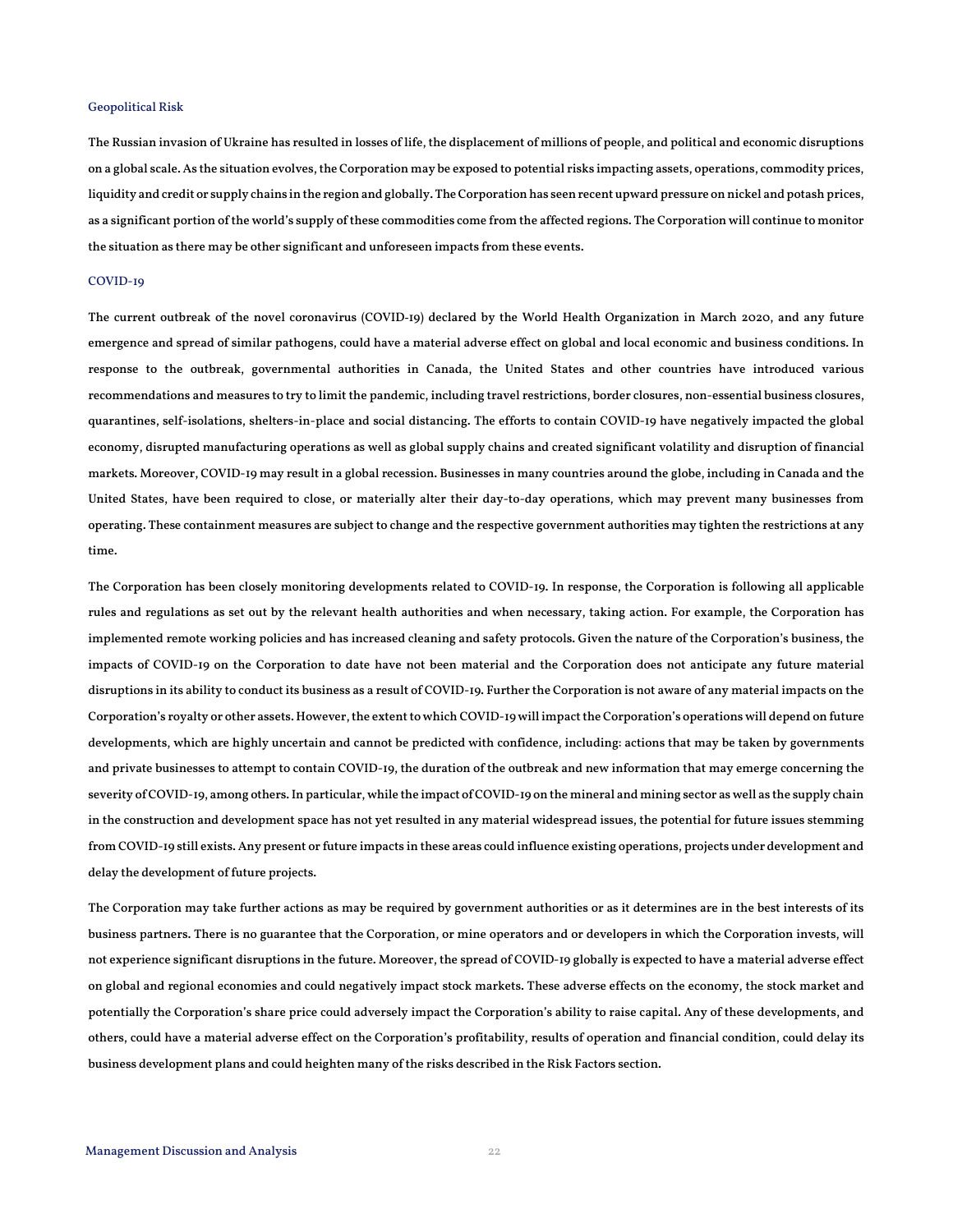### Credit Facility and Associated Covenants

The Credit Facility is subject to certain restrictive conditions that limit the discretion of management with respect to certain business matters, including financial covenants that require the Corporation to meet certain financial ratios, financial condition tests and other restrictive covenants. A failure to comply with the obligations in the Credit Facility could result in a default which, if not cured or waived, could result in a termination of the Credit Facility. The Corporation monitors this risk by analysis of financial results and covenant calculations as well as ongoing communications with creditors.

### Leverage Risk

The Corporation's degree of leverage could have adverse consequences for the Corporation, including: limiting the Corporation's ability to obtain additional financing for working capital, debt service requirements, acquisitions and general corporate or other purposes; restricting the Corporation's flexibility and discretion to operate its business; having to dedicate a portion of the Corporation's cash flows from operations to the payment of interest on its existing indebtedness and not having such cash flows available for other purposes including expenditures that are important to its growth and strategies; exposing the Corporation to increased interest expense on borrowings at variable rates; limiting the Corporation's ability to adjust to changing market conditions; and placing the Corporation at a competitive disadvantage compared to its competitors that have less debt. At December 31, 2021, the Corporation had debt of \$115,173,000, cash of \$100,021,000 including ARR's cash of \$62,603,000, and public and private equities valued at \$183,725,000 being mainly shares of LIORC and the publicly traded junior equities portfolio. In addition, the Corporation has outstanding \$100,000,000 in 5% preferred securities owned by Fairfax. The Corporation mitigates risk associated with leverage by maintaining a level of debt that is conservative relative to the Corporation's yearly cash flows and level of cash and investments. The Corporation's net debt-to-EBITDA levels have declined significantly since 2016 reflecting growth in EBITDA and improving financial position. The Corporation continues to ensure that working capital requirements are maintained by budgeting, monitoring cash flow and ensuring capital allocation strategies are a priority.

### Financial Instrument Risk

The Corporation's financial assets and financial liabilities are exposed to various risk factors that may affect the fair value presentation or the amount ultimately received or paid on settlement of its assets and liabilities. The Corporation manages these risks through prudent investment and business decisions, and, where the exposure is deemed too high, the Corporation may enter into derivative contracts to reduce this exposure. The Corporation does not utilize derivative financial instruments for trading or speculative purposes. Hedge accounting is applied only when appropriate documentation and effectiveness criteria are met.

A summary of the major financial instrument risks and the Corporation's approach to the management of these risks are highlighted below.

## Credit risk

Credit risk is the risk that a third party might fail to fulfill its performance obligations under the terms of a financial instrument. Credit risk arises from cash and cash equivalents, short-term investments and receivables. The Corporation closely monitors its financial assets, including the receivables from royalty operators who are responsible for remitting royalty income. The operators are established and reputable companies in the mining and mineral sector and as such management does not believe we have a significant concentration of credit risk.

The Corporation's cash and cash equivalents are held in fully segregated accounts and include only Canadian and US dollar instruments. The Corporation does not expect any liquidity issues or credit losses on these instruments.

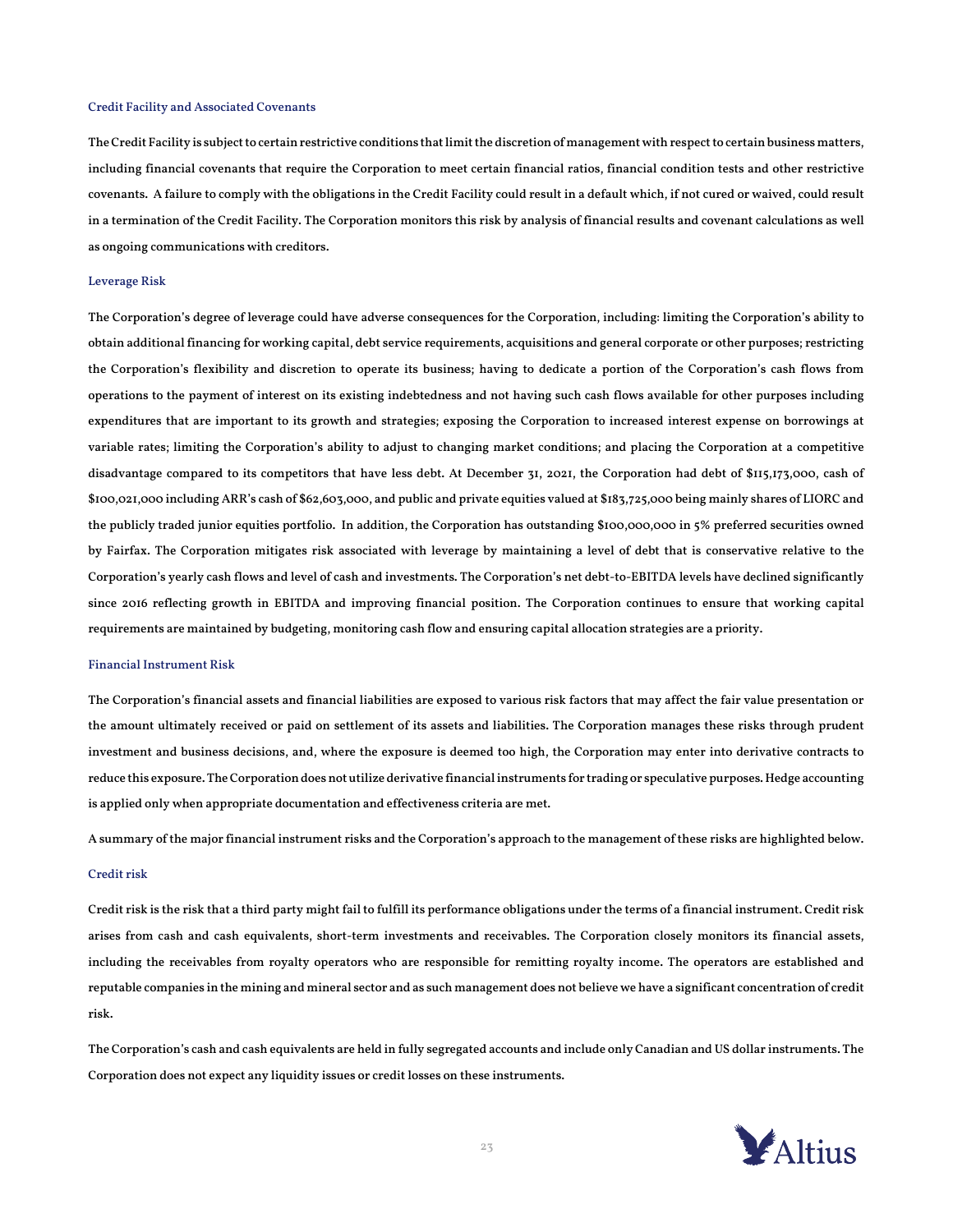### Foreign currency risk

Certain royalty and streaming revenues are exposed to foreign currency fluctuations, which are denominated and paid in US dollars. The Corporation does not enter into any derivative contracts to reduce this exposure since the receivable is short-term in nature and the expected receivable amount cannot be predicted reliably. The Corporation has a portion of its debt and cash denominated in US dollars. The Corporation does not enter into any derivative contracts to reduce this exposure and has the ability to offset debt with certain US dollar revenues.

### Liquidity risk

The Corporation believes that on a long-term basis its revenue generating assets and net working capital position will enable it to meet current and future obligations at the current level of activity. This conclusion could change with a significant change in the operations of the Corporation or as a result of other developments.

### Other price risk

The value of the Corporation's mining and mineral related investments is exposed to fluctuations in the quoted market price depending on a number of factors, including general market conditions, company-specific operating performance and the market value of the commodities that the companies may focus on. The Corporation does not utilize any derivative contracts to reduce this exposure. Royalty interests are exposed to fluctuations in commodity prices as well as fluctuations in foreign currency, specifically the US dollar. The Corporation may be unable to sell its entire interest in an investment without having an adverse effect on the fair value of the security due to low trading volumes on some investments. The Corporation does not enter into any derivative contracts to reduce this exposure.

### Interest rate risk

The Corporation has debt and is therefore exposed to interest rate risk on liabilities. The Corporation manages this risk by monitoring debt balances, entering into hedging transactions and making discretionary payments. The Corporation entered into a floating to fixed interest rate swap to manage the interest rate risk on a portion of its debt balance (December 2021 - \$48 million). The Corporation's cash and cash equivalents may fluctuate in value depending on the market interest rates and the time to maturity of the instruments. The Corporation manages this risk by limiting the maximum term to maturity on invested funds or holding the investments to maturity.

### Outstanding Share Data

At March 9, 2022 the Corporation had 41,178,833 common shares outstanding, 6,670,000 warrants outstanding and 874,380 stock options outstanding.

# Non-GAAP Financial Measures

Management uses these measures to monitor the financial performance of the Corporation and its operating segments and believes these measures enable investors and analysts to compare the Corporation's financial performance with its competitors and/or evaluate the results of its underlying business. These measures are intended to provide additional information, not to replace International Financial Reporting Standards (IFRS) measures, and do not have a standard definition under IFRS and should not be considered in isolation or as a substitute for measures of performance prepared in accordance with IFRS. As these measures do not have a standardized meaning, they may not be comparable to similar measures provided by other companies.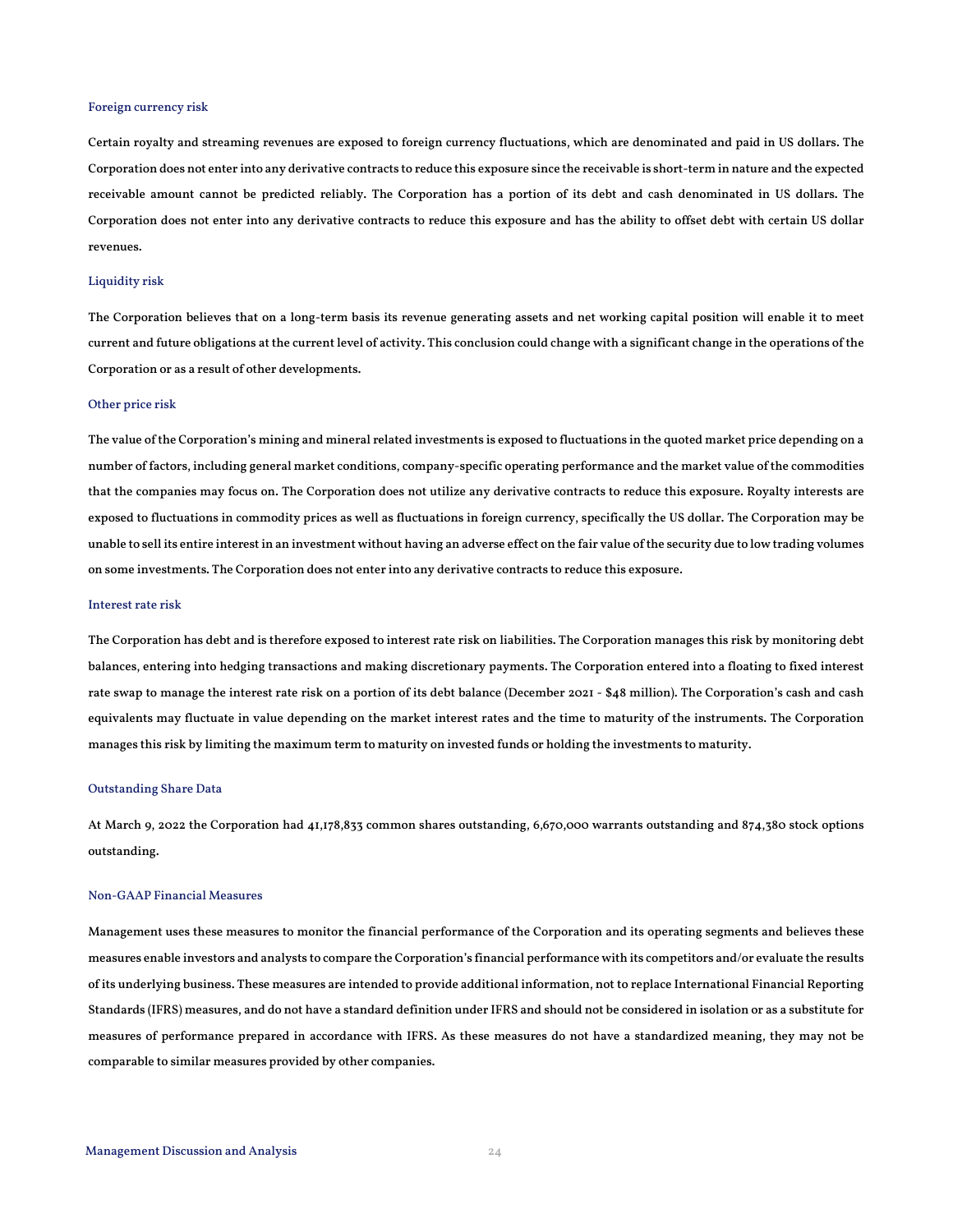The non-GAAP financial measures are reconciled to the most directly comparable IFRS measure in the sections below. Tabular amounts are presented in thousands of Canadian dollars.

# Attributable revenue

Attributable revenue is defined by the Corporation as total revenue and other income from the consolidated financial statements plus the Corporation's proportionate share of gross royalty revenue in the joint ventures. The Corporation's key decision makers use attributable royalty revenue and related attributable royalty expenses as a basis to evaluate the business performance. The attributable royalty revenue amounts, together with amortization of royalty interests, general and administrative costs and mining tax, are not reported gross in the consolidated statement of earnings (loss) since the royalty revenues are being generated in a joint venture in accordance with IFRS 11 Joint Arrangements which requires net reporting as an equity pick up. Management uses this measure to reflect the Corporation's economic interest in its operations prior to the application of equity accounting to help allocate financial resources and provide investors with information that it believes is useful in understanding the scope of its business, irrespective of the accounting treatment.

Attributable revenue per share is calculated using attributable revenue as numerator divided by the basic weighted average number of shares for the period as the denominator.

The table below reconciles attributable revenue to revenue in the consolidated financial statements.

| In Thousands of Canadian Dollars                   | Three months ended |                    |                    |               |                 |  |                          |  |  |
|----------------------------------------------------|--------------------|--------------------|--------------------|---------------|-----------------|--|--------------------------|--|--|
| Attributable revenue                               | December 31, 2021  | September 30, 2021 |                    |               | June 30, 2021   |  | March 31, 2021           |  |  |
| Revenue                                            |                    |                    |                    |               |                 |  |                          |  |  |
| Attributable royalty                               | 23,456             | - \$               | $20,808$ \$        |               | 21,906 \$       |  | 17,760                   |  |  |
| Project generation                                 | 96                 |                    |                    |               | ٠               |  | 408                      |  |  |
| Attributable revenue                               | 23,552             |                    | 20,808             |               | 21,906          |  | 18,168                   |  |  |
| Adjust: joint venture revenue                      | (927)              |                    | (45I)              |               | (708)           |  | (666)                    |  |  |
| IFRS revenue per consolidated financial statements | \$<br>22,625 \$    |                    | $20,357$ \$        |               | $21,198$ \$     |  | 17,502                   |  |  |
| Attributable revenue per share                     | \$<br>$0.57$ \$    |                    | $0.50\,$ \$        |               | $0.53$ \$       |  | 0.44                     |  |  |
| In Thousands of Canadian Dollars                   |                    |                    | Three months ended |               |                 |  |                          |  |  |
| Attributable revenue                               | December 30, 2020  |                    | September 30, 2020 | June 30, 2020 |                 |  | March 31, 2020           |  |  |
| Revenue                                            |                    |                    |                    |               |                 |  |                          |  |  |
| Attributable royalty                               | \$<br>$21,959$ \$  |                    | $16,229$ \$        |               | $13,035$ \$     |  | 16,279                   |  |  |
| Project generation                                 | $\sim$             |                    |                    |               | $\overline{a}$  |  | $\overline{\phantom{a}}$ |  |  |
| Attributable revenue                               | 21,959             |                    | 16,229             |               | 13,035          |  | 16,279                   |  |  |
| Adjust: joint venture revenue                      | (484)              |                    | (966)              |               | (2,765)         |  | (3,230)                  |  |  |
| IFRS revenue per consolidated financial statements | \$<br>21,475       | S,                 | $15,263$ \$        |               | $10,270$ \$     |  | 13,049                   |  |  |
| Attributable revenue per share                     | \$<br>$0.53$ \$    |                    | $0.39$ \$          |               | $0.31 \quad$ \$ |  | 0.39                     |  |  |

#### Adjusted operating cash flow

Adjusted operating cash flow is defined as cash provided (used) in operations in the consolidated financial statements adjusted for inclusion of the Corporation's proportionate share of cash flows from operations from joint ventures. Adjusted operating cash flow is used by management, and management believes this information is used by investors, to analyze cash flows generated from operations and assess

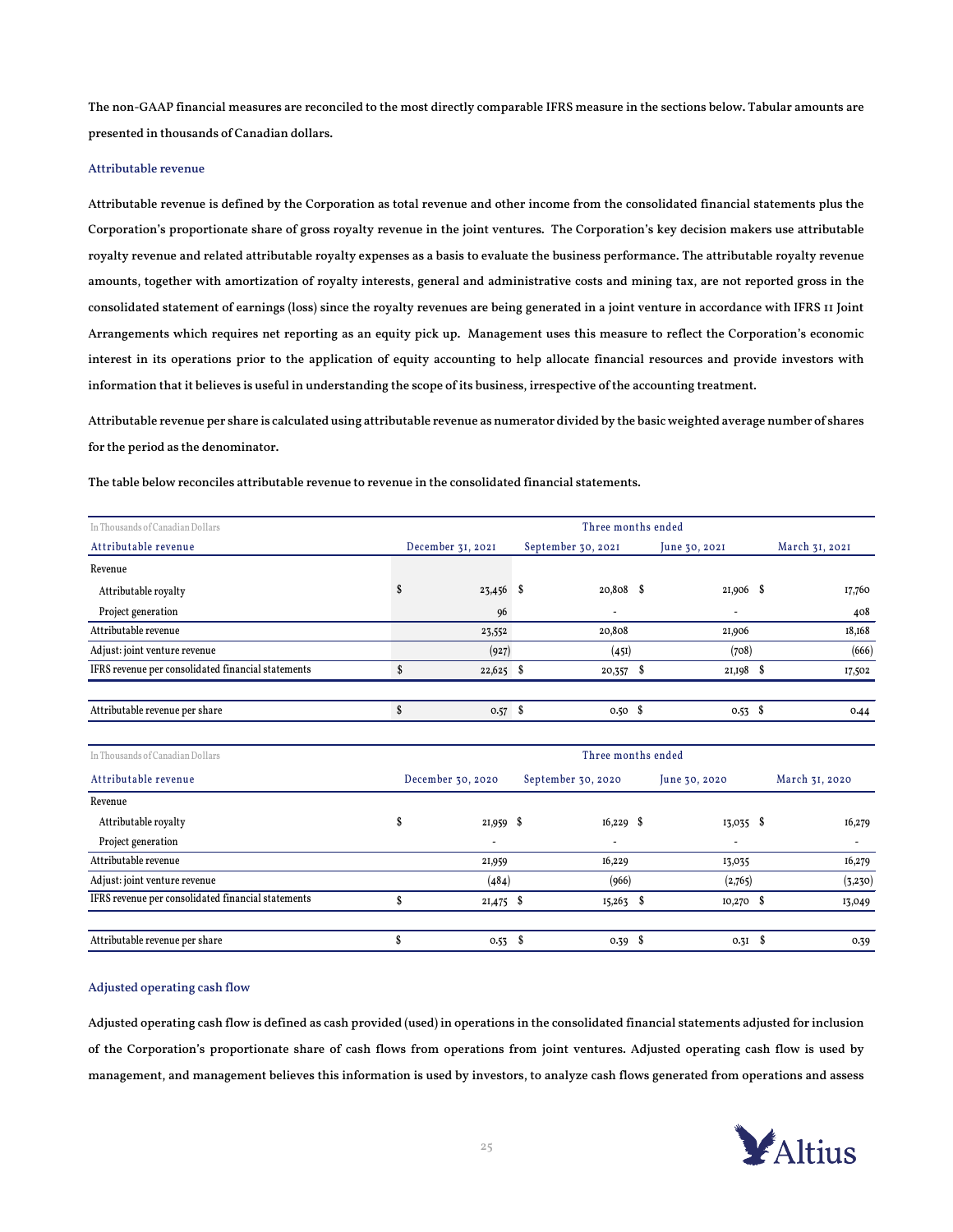the ability of its operations to provide cash or its use of cash, after funding cash capital requirements, to service current and future working capital needs and service debt.

Adjusted operating cash flow per share is calculated using adjusted operating cash flow as the numerator and the basic weighted average number of shares for the period as the denominator.

The tables below reconciles cash provided (used) by for operating activities per the financial statements to adjusted cash operating cash flow:

| In Thousands of Canadian Dollars          | Three months ended |                   |    |                     |               |               |      |                |  |
|-------------------------------------------|--------------------|-------------------|----|---------------------|---------------|---------------|------|----------------|--|
| Adjusted operating cash flow              |                    | December 31, 2021 |    | September 30, 2021  | June 30, 2021 |               |      | March 31, 2021 |  |
| Cash flow from operations                 | \$                 | 15,539            | S  | $18,362$ \$         |               | 5,332         | S    | 8,540          |  |
| Adjust: cash received from joint ventures |                    | 338               |    | 540                 |               | 498           |      | 270            |  |
| Adjusted operating cash flow              | S                  | 15,877            | -5 | $18,902$ \$         |               | 5,830 \$      |      | 8,810          |  |
| Adjusted operating cash flow per share    | S                  | 0.38              | S  | $0.46$ \$           |               | $0.14$ \$     |      | 0.2I           |  |
| In Thousands of Canadian Dollars          |                    |                   |    | Three months ended. |               |               |      |                |  |
| Adjusted operating cash flow              |                    | December 31, 2020 |    | September 30, 2020  |               | June 30, 2020 |      | March 31, 2020 |  |
| Cash flow from operations                 | S                  | 10,179            | S  | $4,627$ \$          |               | 10,139        | S    | 9,167          |  |
| Adjust: cash received from joint ventures |                    | 3,34I             |    | 2,703               |               | 3,239         |      | 4,061          |  |
| Adjusted operating cash flow              | ъ                  | 13,520            | S, | 7,330 \$            |               | 13,378        | - \$ | 13,228         |  |
| Adjusted operating cash flow per share    | S                  | 0.33              | S  | $0.18$ \$           |               | 0.32          | S    | 0.32           |  |

## Adjusted EBITDA

Adjusted EBITDA is defined by the Corporation as net earnings (loss) before taxes, amortization, interest, non-recurring items, non-cash amounts such as impairment, losses and gains, and share based compensation. The Corporation also adjusts earnings in joint ventures to reflect our proportionate share of EBITDA on those joint ventures assets which exclude amortization of royalty interests as well as adjusting for any one time items. Adjusted EBITDA is a useful measure of the performance of our business, especially for demonstrating the impact that EBITDA in joint ventures have on the overall business. Management uses adjusted EBITDA to evaluate the cash generated in a given period that will be available to fund the Corporation's future operations, growth opportunities, shareholder dividends and to service debt obligations as well as to provide a level of comparability to similar entities. Management believes adjusted EBITDA provides useful information to investors in evaluating the Corporation's operating results in the same manner as Management and the Board of Directors.

Adjusted EBITDA per share is calculated using adjusted EBITDA as the numerator and the basic weighted average number of shares for the period as the denominator.

EBITDA margin is calculated using adjusted EBITDA as the numerator and attributable revenue as the denominator.

The table below reconciles net earnings (loss) per the financial statements to adjusted EBITDA: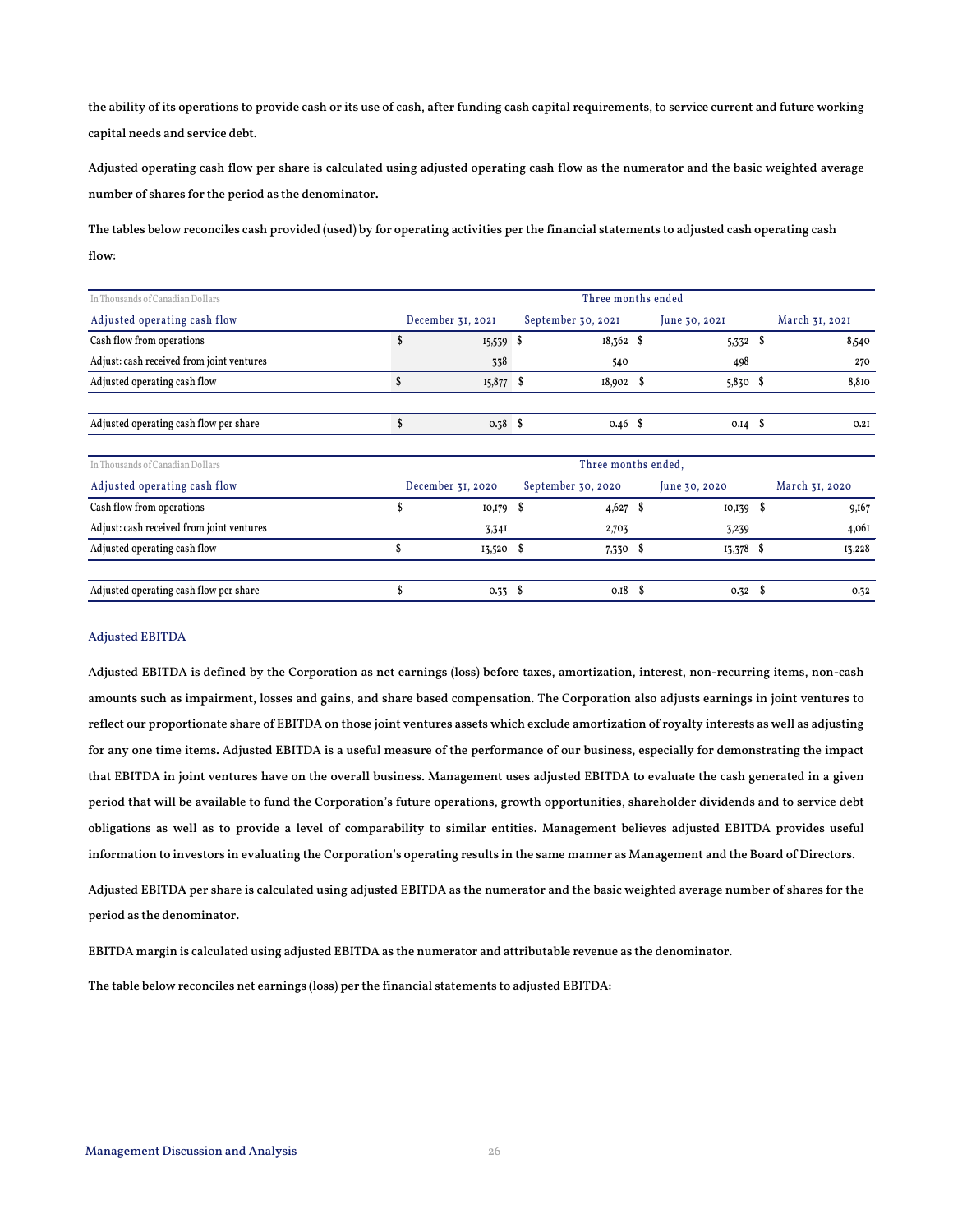| In Thous ands of Canadian Dollars                                   | Three months ended |                   |      |                    |      |              |  |                          |  |
|---------------------------------------------------------------------|--------------------|-------------------|------|--------------------|------|--------------|--|--------------------------|--|
| <b>Adjusted EBITDA</b>                                              |                    | December 31, 2021 |      | September 30, 2021 |      | une 30, 2021 |  | March 31, 2021           |  |
| Earnings before income taxes                                        | \$                 | $4,234$ \$        |      | $10,774$ \$        |      | $16,478$ \$  |  | 13,688                   |  |
| Addback(deduct):                                                    |                    |                   |      |                    |      |              |  |                          |  |
| Amortization and depletion                                          |                    | 6,295             |      | 6,191              |      | 5,603        |  | 4,824                    |  |
| Exploration and evaluation assets abandoned or impaired             |                    |                   |      |                    |      | 2,889        |  |                          |  |
| Share based compensation                                            |                    | 698               |      | 61 I               |      | 993          |  | 716                      |  |
| Interest on long-term debt                                          |                    | 1,510             |      | 2,009              |      | 1,488        |  | 1,817                    |  |
| Realized gain on disposal of derivatives                            |                    | (1, 675)          |      | (3, 370)           |      | (I, 076)     |  | $\sim$                   |  |
| Unrealized loss (gain) on fair value adjustment of derivatives      |                    | I, I, 4I          |      | 2,273              |      | 975          |  | (4, 224)                 |  |
| Dilution gain on issuance of shares in associates and joint venture |                    | (I)               |      | (206)              |      | (15)         |  | (358)                    |  |
| Share of (earnings) loss and impairment reversal in associates      |                    | $\left( 2\right)$ |      | ÷,                 |      | 165          |  | (1, 426)                 |  |
| Loss from joint ventures                                            |                    | (132)             |      | I89                |      | <b>190</b>   |  | I 33                     |  |
| LNRLP EBITDA $(I)$                                                  |                    | 497               |      | 346                |      | 512          |  | 504                      |  |
| GBR EBITDA (2)                                                      |                    | (208)             |      | (360)              |      | (487)        |  | (455)                    |  |
| Impairment of goodwill and royalty interests                        |                    | 6,031             |      | ä,                 |      | ÷,           |  | ÷,                       |  |
| Foreign exchange loss (gain)                                        |                    | (I45)             |      | 690                |      | (446)        |  | (629)                    |  |
| Gain on disposal of mineral property                                |                    | (495)             |      | (2, 247)           |      | (1,962)      |  |                          |  |
| Gain on reclassification of associate                               |                    |                   |      | ä,                 |      | (7, 595)     |  | $\overline{\phantom{a}}$ |  |
| Adjusted EBITDA                                                     | \$                 | 17,748 \$         |      | $16,900$ \$        |      | 17,712 \$    |  | 14,590                   |  |
| Adjusted EBITDA per share                                           | \$                 | 0.43              | - \$ | $0.4I$ \$          |      | $0.43$ \$    |  | 0.35                     |  |
| (1) LNRLP EBITDA                                                    |                    |                   |      |                    |      |              |  |                          |  |
| Revenue                                                             | \$                 | 628 \$            |      | 429 \$             |      | 653 \$       |  | 631                      |  |
| Mining taxes                                                        |                    | (131)             |      | (86)               |      | (130)        |  | (126)                    |  |
| Admin charges                                                       |                    |                   |      | 3                  |      | (11)         |  | (1)                      |  |
| LNRLP Adjusted EBITDA                                               | \$                 | 497 \$            |      | 346 \$             |      | 512S         |  | 504                      |  |
| (2) GBR EBITDA                                                      |                    |                   |      |                    |      |              |  |                          |  |
| Revenue                                                             | \$                 | 299               | - \$ | $\bf 2\,2$         | - \$ | 55 \$        |  | 35                       |  |
| Operating income (expenses)                                         |                    | (507)             |      | (382)              |      | (542)        |  | (490)                    |  |
| GBR Adjusted EBITDA                                                 | $\mathbf{s}$       | $(208)$ \$        |      | $(360)$ \$         |      | $(487)$ \$   |  | (455)                    |  |

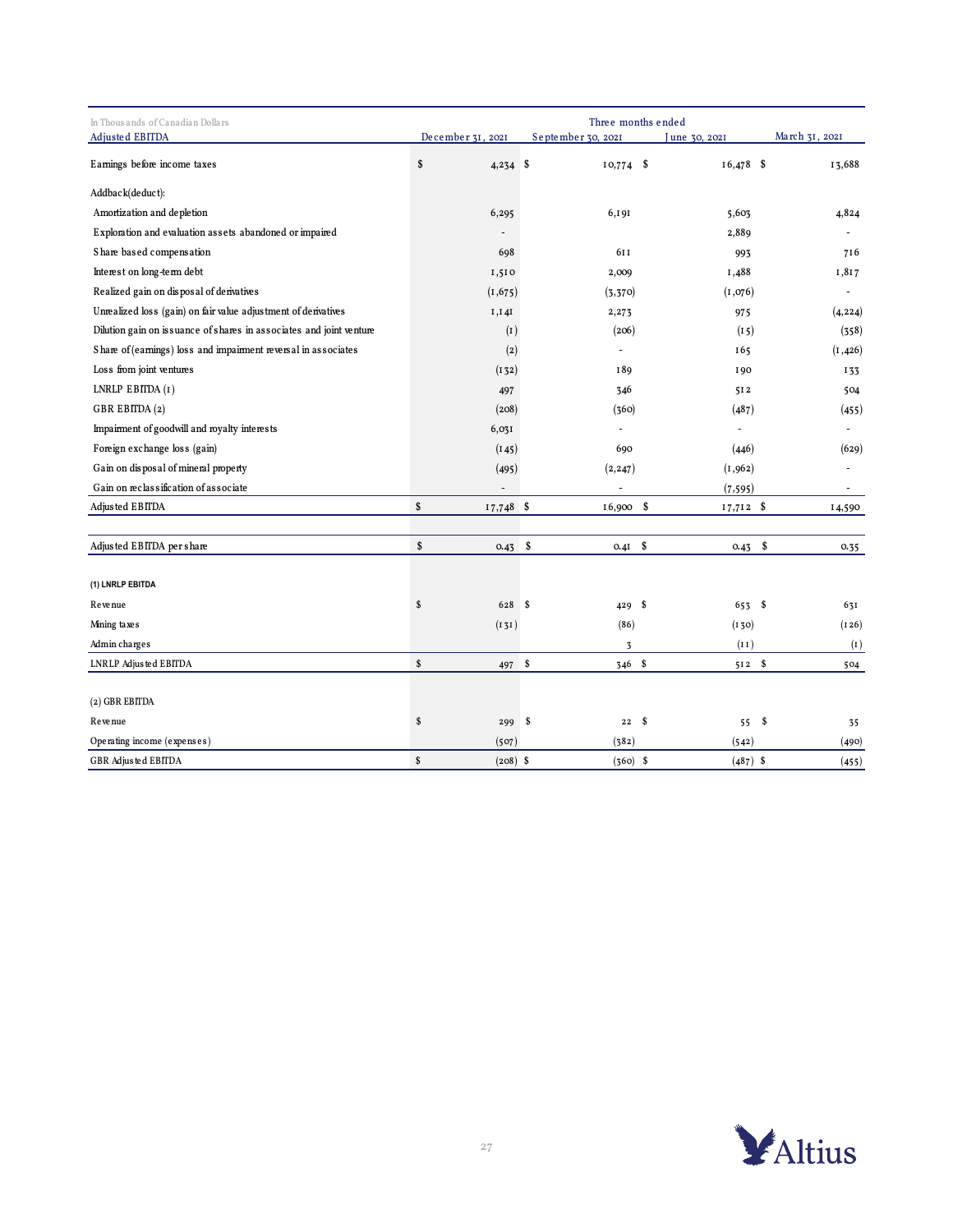| In Thousands of Canadian Dollars                                    | Three months ended |                   |    |                          |                          |                          |  |  |  |
|---------------------------------------------------------------------|--------------------|-------------------|----|--------------------------|--------------------------|--------------------------|--|--|--|
| <b>Reconciliation to IFRS measures</b>                              |                    |                   |    |                          |                          |                          |  |  |  |
| <b>Adjusted EBITDA</b>                                              |                    | December 31, 2020 |    | September 30, 2020       | June 30, 2020            | March 31, 2020           |  |  |  |
| Earnings (loss) before income taxes                                 | \$                 | $16,308$ \$       |    | $(38,338)$ \$            | $4,021$ \$               | (1,019)                  |  |  |  |
| Addback(deduct):                                                    |                    |                   |    |                          |                          |                          |  |  |  |
| Amortization and depletion                                          |                    | 5,787             |    | 4,939                    | 3,408                    | 3,915                    |  |  |  |
| Exploration and evaluation assets abandoned or impaired             |                    |                   |    |                          | IO                       | 70                       |  |  |  |
| Share based compensation                                            |                    | 461               |    | 487                      | 2,550                    | 486                      |  |  |  |
| Interest on long-term debt                                          |                    | 1,965             |    | 2,360                    | 1,853                    | I,899                    |  |  |  |
| Gain on disposal of investments                                     |                    | (241)             |    | (368)                    |                          |                          |  |  |  |
| Unrealized (gain) loss on fair value adjustment of derivatives      |                    | (1,613)           |    | 897                      | (2,162)                  | 829                      |  |  |  |
| Dilution gain on issuance of shares in associates and joint venture |                    | (290)             |    | (2,634)                  |                          |                          |  |  |  |
| Share of (earnings) loss and impairment in associates               |                    | (136)             |    | (36)                     | 276                      | 4,004                    |  |  |  |
| (Earnings) loss from joint ventures                                 |                    | 152               |    | (459)                    | (I,OO8)                  | (1,638)                  |  |  |  |
| LNRLP EBITDA (1)                                                    |                    | 280               |    | 330                      | 70                       | 99                       |  |  |  |
| Prairie Royalties EBITDA (2)                                        |                    | Ξ                 |    | 532                      | 2,671                    | 3,107                    |  |  |  |
| GBR EBITDA(3)                                                       |                    | (171)             |    |                          |                          |                          |  |  |  |
| Impairment of royalty interests                                     |                    | 530               |    | 45,617                   |                          |                          |  |  |  |
| Foreign currency (gain) loss                                        |                    | (1,622)           |    | (901)                    | (1,641)                  | 971                      |  |  |  |
| Gain on deconsolidation of subsidiary                               |                    | (790)             |    |                          |                          |                          |  |  |  |
| Gain on disposal of royalty interest                                |                    | (2,997)           |    | $\overline{\phantom{a}}$ | $\overline{\phantom{a}}$ | $\overline{\phantom{a}}$ |  |  |  |
| <b>Adjusted EBITDA</b>                                              | \$                 | 17,623            | \$ | $12,426$ \$              | 10,048                   | \$<br>12,723             |  |  |  |
|                                                                     |                    |                   |    |                          |                          |                          |  |  |  |
| Adjusted EBITDA per share                                           | \$                 | 0.43              | \$ | 0.30                     | \$<br>0.24               | \$<br>0.30               |  |  |  |
| (1) LNRLP EBITDA                                                    |                    |                   |    |                          |                          |                          |  |  |  |
| Revenue                                                             | \$                 | 358 \$            |    | 434 \$                   | 93S                      | 127                      |  |  |  |
| Mining taxes                                                        |                    | (71)              |    | (87)                     | (19)                     | (25)                     |  |  |  |
| Admin charges                                                       |                    | (7)               |    | (17)                     | (4)                      | (3)                      |  |  |  |
| <b>LNRLP Adjusted EBITDA</b>                                        | $\mathbf{s}$       | 280S              |    | 330 \$                   | 70 \$                    | 99                       |  |  |  |
| (2) Prairie Royalties EBITDA                                        |                    |                   |    |                          |                          |                          |  |  |  |
| Revenue                                                             | \$                 |                   | \$ |                          | $2,672$ \$               |                          |  |  |  |
|                                                                     |                    |                   |    | 532S<br>÷                |                          | 3,103                    |  |  |  |
| Operating income (expenses)                                         | \$                 | ä,                | \$ |                          | (I)<br>$2,67I$ \$        | 4                        |  |  |  |
| Prairie Royalties Adjusted EBITDA                                   |                    |                   |    | 532 \$                   |                          | 3,107                    |  |  |  |
| $(3)$ GBR EBITDA                                                    |                    |                   |    |                          |                          |                          |  |  |  |
| Revenue                                                             | \$                 | 126 \$            |    |                          | \$                       | \$                       |  |  |  |
| Operating income (expenses)                                         |                    | (297)             |    | ٠                        |                          |                          |  |  |  |
| <b>GBR Adjusted EBITDA</b>                                          | \$                 | $(I7I)$ \$        |    |                          | \$                       | \$                       |  |  |  |

### Adjusted net earnings

The Corporation defines adjusted net earnings (loss) as net earnings (loss) per the financial statements less items not reflective of operational performance. These adjusting items include, but are not limited to, impairment charges, gains and losses on the acquisition or disposal of investments or other assets, foreign exchange gains and losses, gains and losses on derivatives and other one-time adjustments as required. While some adjustments are recurring (such as foreign exchange (gain) loss and revaluation of derivatives), management believes that they do not reflect the Corporation's operational performance or future operational performance. Management uses these measures internally and believes that they provide investors with performance measures with which to assess the Corporation's core operations by adjusting for items or transactions that are not reflective of its core operating activities.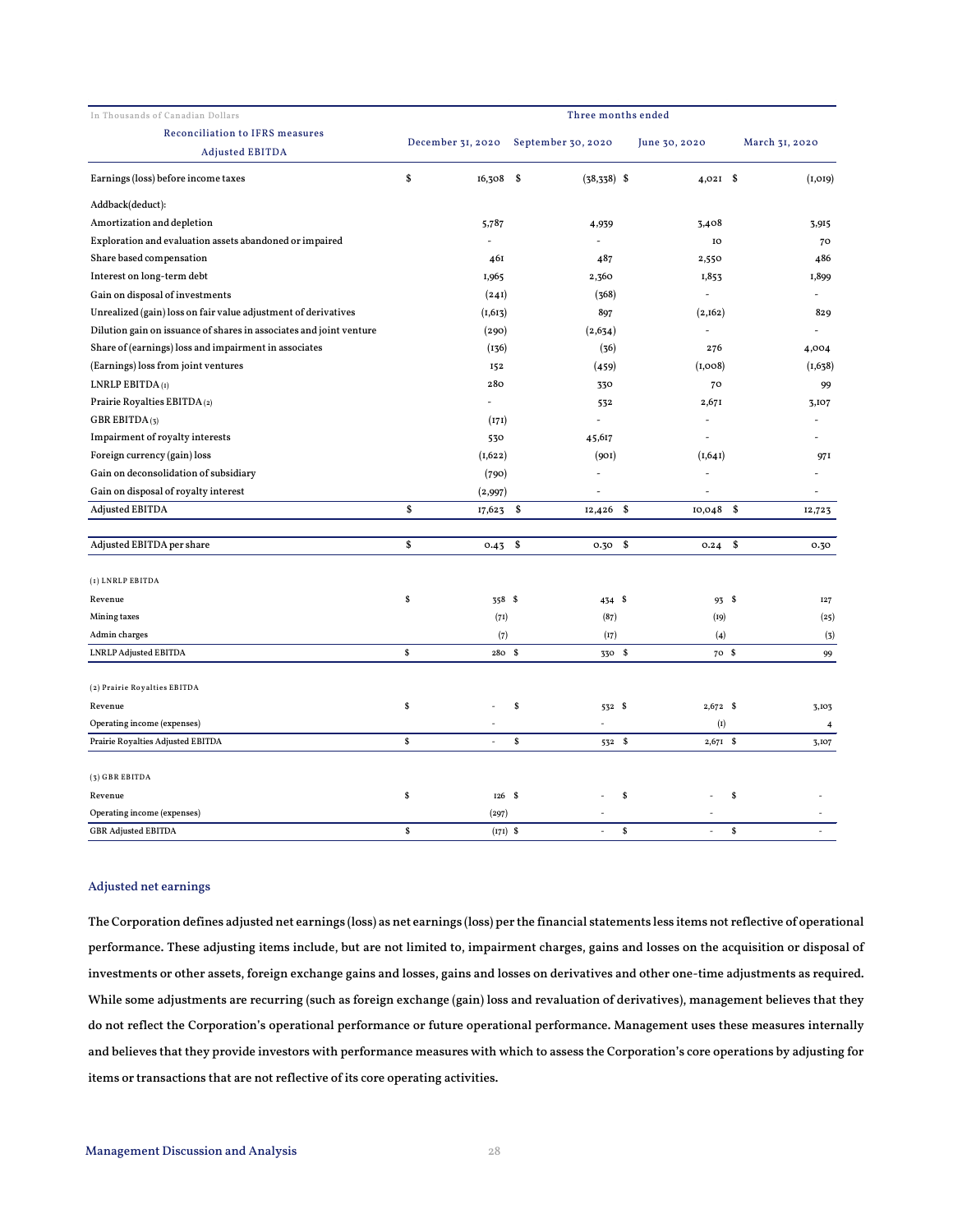Adjusted net earnings/loss per share calculated using adjusted net earnings as the numerator and the basic weighted-average number of shares for the period.

The tables below reconcile net earnings (loss) and net earnings (loss) per share, both per the financial statements, to adjusted net earnings (loss) and adjusted net earnings (loss) per share.

| In Thousands of Canadian Dollars                               |    |                   |      | Three months ended       |  |              |  |                |  |
|----------------------------------------------------------------|----|-------------------|------|--------------------------|--|--------------|--|----------------|--|
| Adjusted Net Earnings                                          |    | December 31, 2021 |      | September 30, 2021       |  | une 30, 2021 |  | March 31, 2021 |  |
| Net earnings attributable to common                            | \$ | 2,80I             | - \$ | $9,947$ \$               |  | $15,612$ \$  |  | 11,663         |  |
| Addback (deduct):                                              |    |                   |      |                          |  |              |  |                |  |
| Unrealized (gain) loss on fair value adjustment of derivatives |    | I, I, 4I          |      | 2,273                    |  | 975          |  | (4, 224)       |  |
| Foreign exchange (gain) loss                                   |    | (145)             |      | 690                      |  | (446)        |  | (629)          |  |
| Impairment of royalty interest and goodwill                    |    | 6,03I             |      | $\overline{\phantom{0}}$ |  | 2,889        |  |                |  |
| Realized gain on disposal of derivatives                       |    | (1,675)           |      | (3,370)                  |  | (1,076)      |  |                |  |
| Gain on disposal of mineral property                           |    | (495)             |      | (2, 247)                 |  | (1,962)      |  |                |  |
| Debt extinguishment costs                                      |    |                   |      | 654                      |  |              |  |                |  |
| Gain on equity investments and joint ventures (1)              |    |                   |      | $\overline{\phantom{a}}$ |  | (7, 445)     |  | (1,784)        |  |
| Tax impact                                                     |    | 273               |      | 440                      |  | 993          |  | I,097          |  |
| Adjusted net earnings                                          | \$ | $7,931$ \$        |      | $8,387$ \$               |  | $9,540$ \$   |  | 6,123          |  |
| Adjusted net earnings per share                                | \$ | $0.19$ \$         |      | 0.20                     |  | 0.23         |  | 0.15           |  |

<sup>(1)</sup> Includes the following items from the consolidated statement of net earnings (loss): (loss) earnings from joint ventures, gain on loss of control of subsidiary, dilution gain on issuance of shares by an associate and joint venture, and gain on reclassification of an associate.

| In Thousands of Canadian Dollars                               |                   | Three months ended |                    |                          |  |                          |      |                          |  |
|----------------------------------------------------------------|-------------------|--------------------|--------------------|--------------------------|--|--------------------------|------|--------------------------|--|
| Adjusted Net Earnings                                          | December 31, 2020 |                    | September 30, 2020 |                          |  | une 30, 2020             |      | March 31, 2020           |  |
| Net earnings (loss) attributable to common                     | \$                | I 2,422            | -\$                | $(39,923)$ \$            |  | 4,186 \$                 |      | (3,546)                  |  |
| Addback (deduct):                                              |                   |                    |                    |                          |  |                          |      |                          |  |
| Unrealized (gain) loss on fair value adjustment of derivatives |                   | (1, 613)           |                    | 897                      |  | (2, 162)                 |      | 829                      |  |
| Foreign exchange (gain) loss                                   |                   | (1,622)            |                    | (90I)                    |  | (1,641)                  |      | 97 I                     |  |
| Impairment of royalty interest and goodwill                    |                   | 530                |                    | 45,617                   |  | $\overline{\phantom{0}}$ |      | $\overline{\phantom{0}}$ |  |
| Gain on disposal of mineral property                           |                   | (2,997)            |                    | $\overline{\phantom{a}}$ |  | $\overline{\phantom{a}}$ |      |                          |  |
| (Gain) loss on equity investments and joint ventures (1)       |                   | (1,216)            |                    | (2,670)                  |  | 276                      |      | 4,000                    |  |
| Tax impact                                                     |                   | I,908              |                    | 537                      |  | 767                      |      | (108)                    |  |
| Adjusted net earnings                                          |                   | $7,412$ \$         |                    | $3,557$ \$               |  | 1,426                    | - \$ | 2,I 46                   |  |
| Adjusted net earnings per share                                |                   | 0.18               |                    | 0.09                     |  | 0.04                     |      | 0.05                     |  |

<sup>(1)</sup> Includes the following items from the consolidated statement of net earnings (loss): (loss) earnings from joint ventures, gain on loss of control of subsidiary, dilution gain on issuance of shares by an associate and joint venture, and gain on reclassification of an associate.

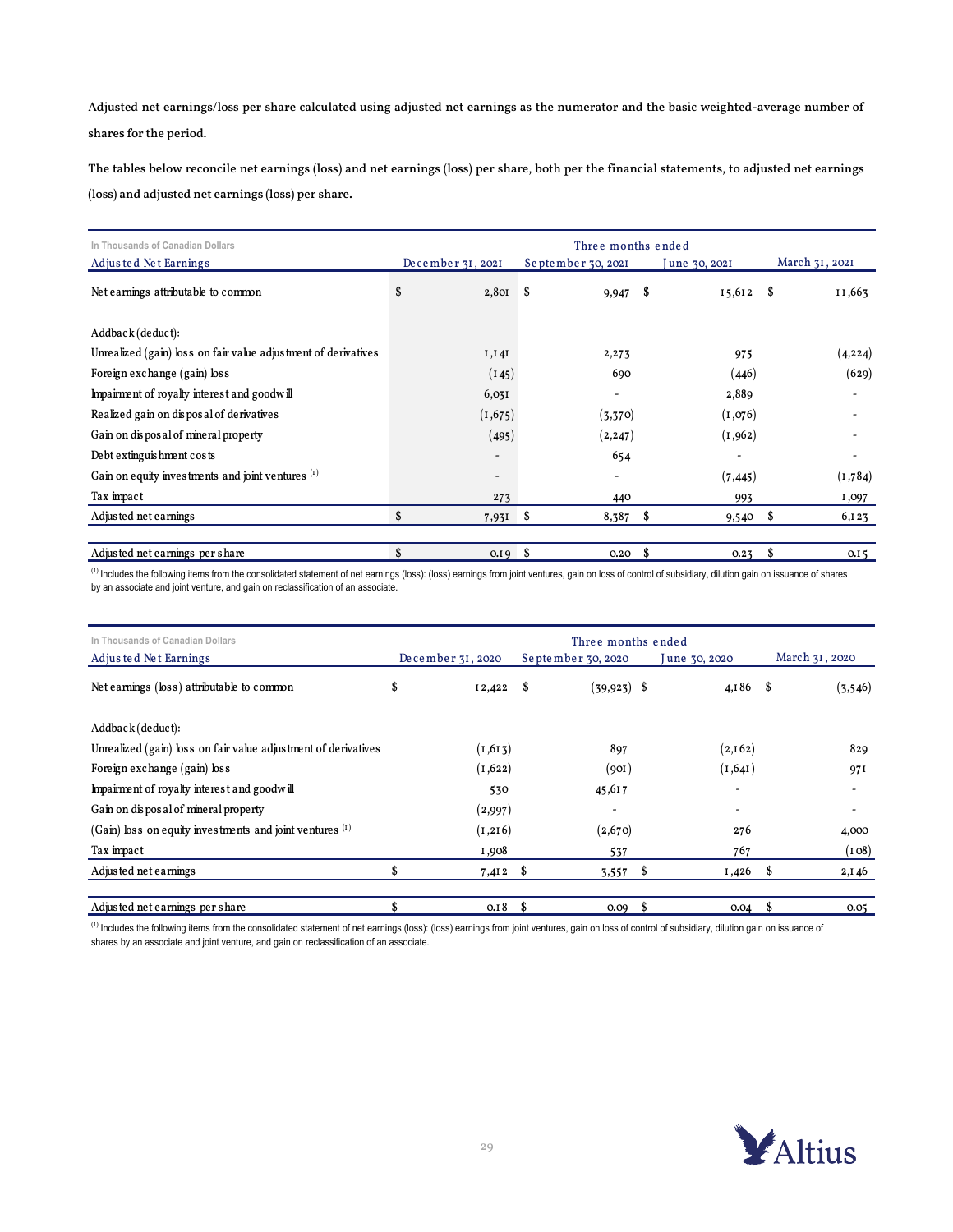# Appendix 1 – Summary of Producing Royalties and Streaming Interests

| Mine / Project     | <b>Primary Commodity</b>    | Operator                               | <b>Revenue Basis</b>                 |
|--------------------|-----------------------------|----------------------------------------|--------------------------------------|
| Chapada            | Copper                      | <b>Lundin Mining</b>                   | 3.7% of payable copper stream        |
| 777                | Zinc, Copper, Gold & Silver | <b>Hudbay Minerals</b>                 | 4% Net smelter return ("NSR")        |
| Genesee            | Coal (Electricity)          | Westmoreland/Capital Power Corporation | Tonnes x indexed multiplier          |
| Sheerness          | Coal (Electricity)          | Westmoreland/ATCO/TransAlta            | Tonnes x indexed multiplier          |
| Rocanville         | Potash                      | Nutrien                                | Revenue                              |
| Allan              | Potash                      | Nutrien                                | Revenue                              |
| Cory               | Potash                      | Nutrien                                | Revenue                              |
| Patience Lake      | Potash                      | Nutrien                                | Revenue                              |
| Vanscoy            | Potash                      | Nutrien                                | Revenue                              |
| Esterhazy          | Potash                      | Mosaic                                 | Revenue                              |
| Voisey's Bay       | Nickel, Copper, Cobalt      | Vale                                   | 0.3% GSR on 50% of gross metal value |
| IOC                | Iron                        | Iron Ore Company of Canada             | 7% Gross Overriding Royalty ("GOR")* |
| Carbon Development | Potash, other               | Various                                | Revenue                              |

\* Held indirectly through common shares of Labrador Iron Ore Royalty Corporation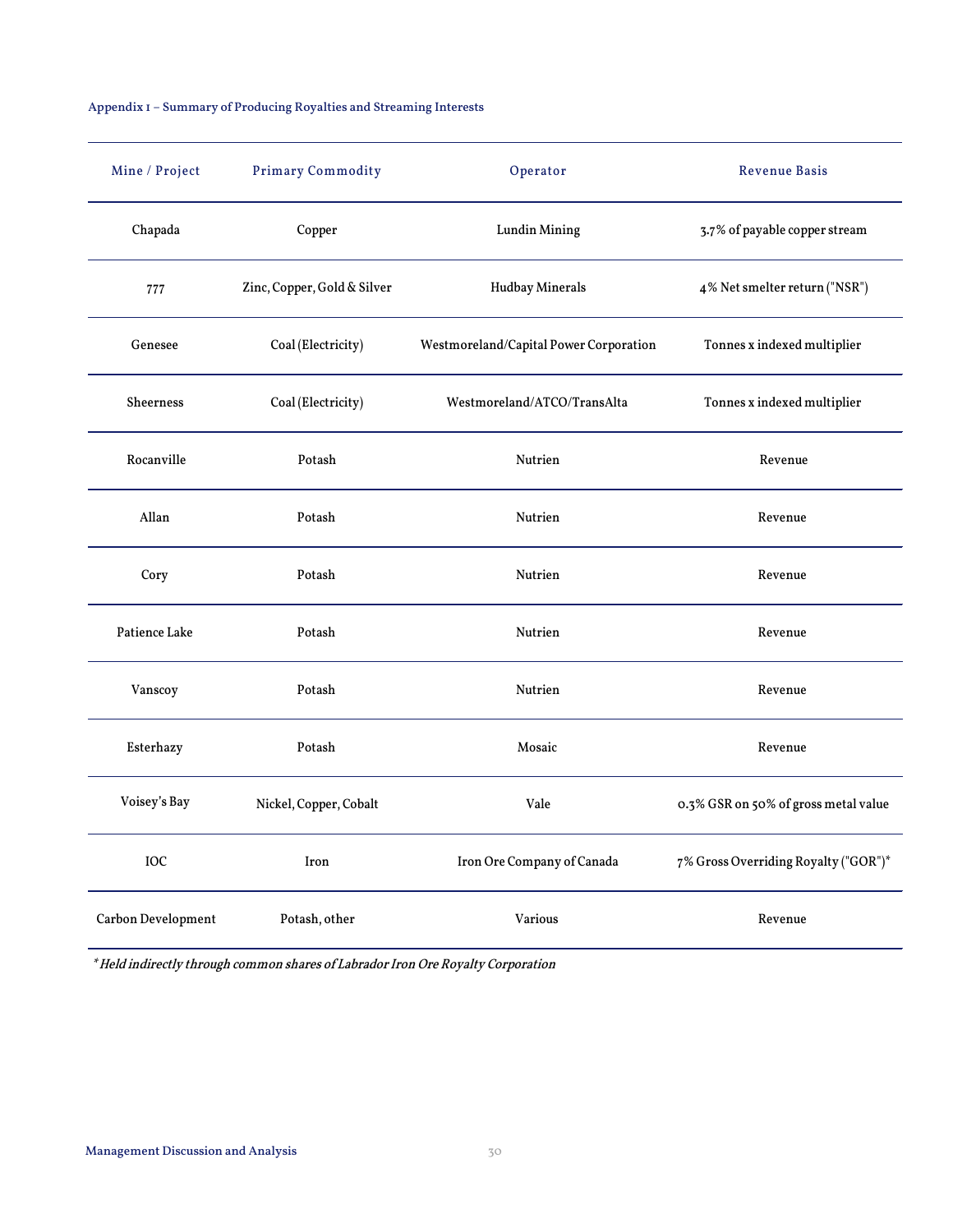# Appendix 2 – Summary of Exploration and Pre-Development Stage Royalties

| PRE-FEASIBILTY/FEASIBILITY/DEVELOPMENT |                               |                                    |                                                           |                                                                           |  |  |  |  |  |
|----------------------------------------|-------------------------------|------------------------------------|-----------------------------------------------------------|---------------------------------------------------------------------------|--|--|--|--|--|
| Property                               | Primary<br>Commodity          | Explorer/Developer                 | <b>Royalty Basis</b>                                      | <b>Status</b>                                                             |  |  |  |  |  |
| Kami<br>(Labrador)                     | Iron                          | Champion Iron Limited              | 3% GSR                                                    | Updated feasibility study<br>expected by Q2 2022                          |  |  |  |  |  |
| Curipamba<br>(Ecuador)                 | Copper                        | <b>Adventus Mining Corporation</b> | 2% NSR                                                    | Feasibility study completed and<br>updated mineral resources<br>announced |  |  |  |  |  |
| Tres Quebradas (3Q)<br>(Argentina)     | Lithium                       | Zijin Mining Group Co., Ltd.       | o.1% GSR                                                  | Definitive feasibility study<br>ongoing                                   |  |  |  |  |  |
| Grota de Cirilo<br>(Brazil)            | Lithium                       | Sigma Lithium Resources            | $0.1\%$ GOR*                                              | Construction initiated; Q4 2022<br>production planned                     |  |  |  |  |  |
| Telkwa<br>(British Columbia)           | Met Coal                      | Allegiance Coal Limited            | 1.5-3% price based sliding scale GSR                      | Definitive feasibility study<br>completed and permitting<br>underway      |  |  |  |  |  |
| Gunnison                               | Copper                        | Excelsior Mining Corp.             | 1.625% GSR                                                | Plant re-design and<br>construction underway                              |  |  |  |  |  |
|                                        |                               | <b>ADVANCED EXPLORATION</b>        |                                                           |                                                                           |  |  |  |  |  |
| Property                               | Primary<br>Commodity          | Explorer/Developer                 | <b>Royalty Basis</b>                                      | <b>Status</b>                                                             |  |  |  |  |  |
| Silicon<br>(Nevada)                    | Gold                          | Anglo Gold Ashanti NA              | 1.5% NSR                                                  | Resource delineation                                                      |  |  |  |  |  |
| Viking<br>(Newfoundland)               | Gold                          | Magna Terra Minerals Inc.          | 2% NSR, plus I-I.5% royalties on<br>surrounding lands     | <b>Advanced Exploration</b>                                               |  |  |  |  |  |
| Labrador West Iron Ore<br>(Labrador)   | Iron Ore                      | High Tide Resources Corp.          | 2.75% GSR on iron ore; 2.75% NSR on all<br>other minerals | Resource delineation                                                      |  |  |  |  |  |
| Pickett Mountain<br>(Maine, USA)       | Zinc, lead,<br>copper, silver | Wolfden Resources Corp             | 1.35% GSR                                                 | Preliminary Economic<br>Assessment                                        |  |  |  |  |  |

 $^\ast$ net of mandatory government and social contribution deductions from gross sales

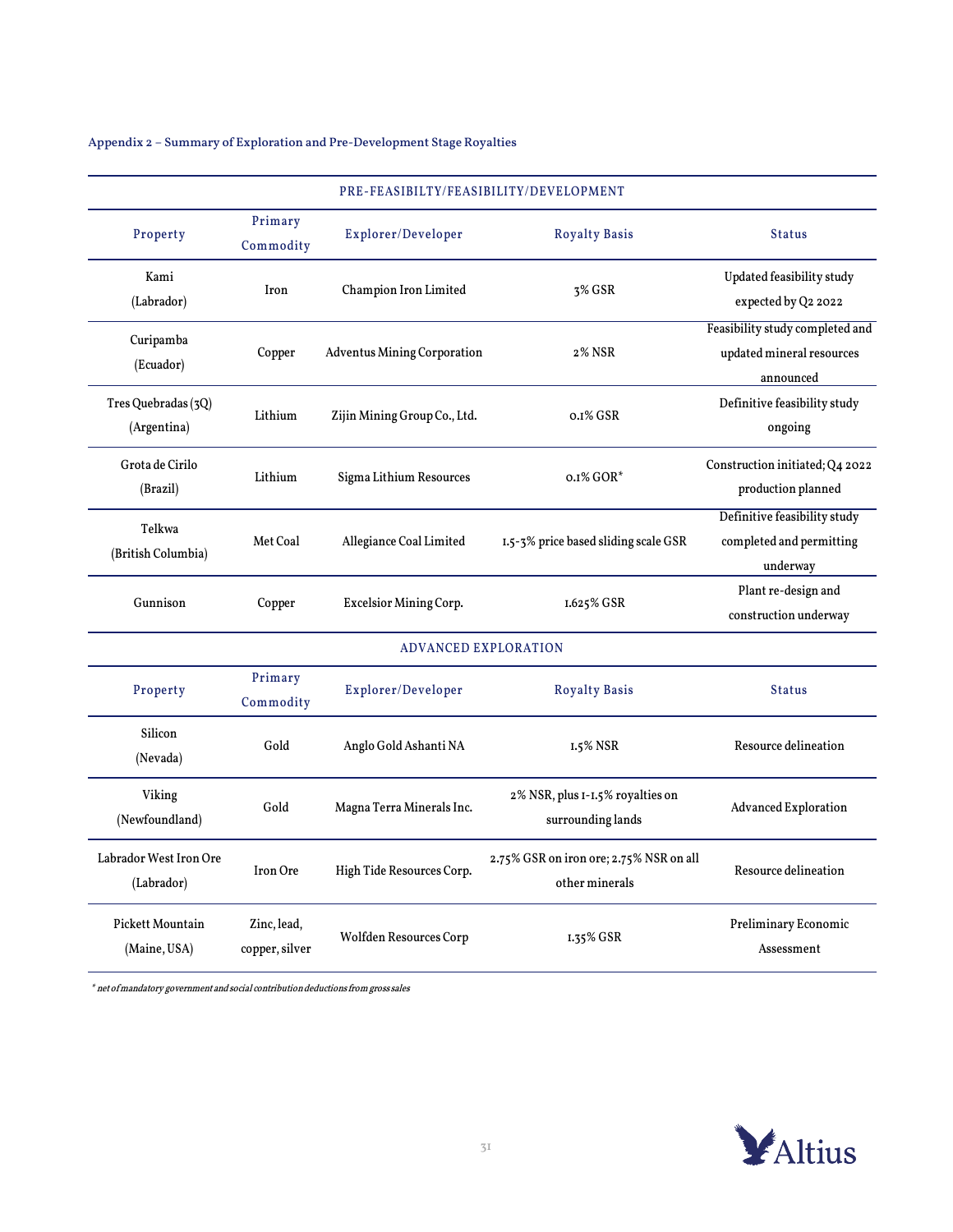|                                                        |                      | <b>EXPLORATION</b>                                                       |                                                |                            |
|--------------------------------------------------------|----------------------|--------------------------------------------------------------------------|------------------------------------------------|----------------------------|
| Property                                               | Primary<br>Commodity | Explorer or<br>Developer                                                 | <b>Royalty Basis</b>                           | <b>Status</b>              |
| Llano del Nogal<br>(Mexico)                            | Copper               | Orogen Royalties Inc.                                                    | 1.5% NSR on PM; 1.0% NSR on BM                 | Early-stage<br>exploration |
| Cuale<br>(Mexico)                                      | Copper               | Orogen Royalties Inc.                                                    | 1.5% NSR on PM; 1.0% NSR on BM                 | Early-stage<br>exploration |
| Jupiter<br>(Nevada)                                    | Gold                 | Orogen Royalties Inc.                                                    | 1.0% NSR                                       | Early-stage<br>exploration |
| Metastur<br>(Spain)                                    | Cobalt               | <b>Technology Metals (Asturmet</b><br>Recursos S.L)                      | 1.5% GSR                                       | Exploration                |
| Arcas<br>(Chile)                                       | Copper               | AbraSilver Resource Corp.                                                | 0.98% GSR                                      | Exploration                |
| Copper Range<br>(Michigan)                             | Copper               | N/A                                                                      | Option to acquire 1% NSR held by a third party | Exploration                |
| Adeline Copper<br>(Newfoundland)                       | Copper               | 87986 Newfoundland and<br>Labrador Inc. (Chesterfield<br>Resources Plc.) | 1.6% GSR                                       | Exploration                |
| Central Mineral Belt<br>(Labrador)                     | Copper,<br>Uranium   | Paladin Energy Ltd                                                       | 2% NSR on all minerals except uranium          | Exploration                |
| Mythril<br>(Quebec)                                    | Copper, Gold         | Midland Exploration Inc                                                  | 1% NSR                                         | Exploration                |
| Cape Ray (Regional)<br>(Newfoundland)                  | Gold                 | Cape Ray Mining Limited                                                  | 2.0% NSR                                       | Exploration                |
| CMB (Labrador)                                         | Gold                 | Labrador Uranium Inc.                                                    | 2% GOR                                         | Exploration                |
| Elrond, Helm's Deep, Minas Tirith, Fangorn<br>(Quebec) | Gold                 | Midland Exploration Inc                                                  | 1% NSR                                         | Exploration                |
| Gibson<br>(British Columbia)                           | Gold                 | Canex Metals Inc                                                         | Option to acquire a 1.5% NSR                   | Exploration                |
| Golden Baie (Newfoundland)                             | Gold                 | Canstar Resources Inc.                                                   | 2% NSR                                         | Exploration                |
| Golden Rose                                            | Gold                 | Tru Precious Metals Corp                                                 | 2% NSR                                         | Exploration                |
| Hermitage (Newfoundland)                               | Gold                 | Canstar Resources Inc.                                                   | 2% NSR                                         | Exploration                |
| Moosehead<br>(Newfoundland)                            | Gold                 | Sokoman Minerals Corp                                                    | 2% NSR                                         | Exploration                |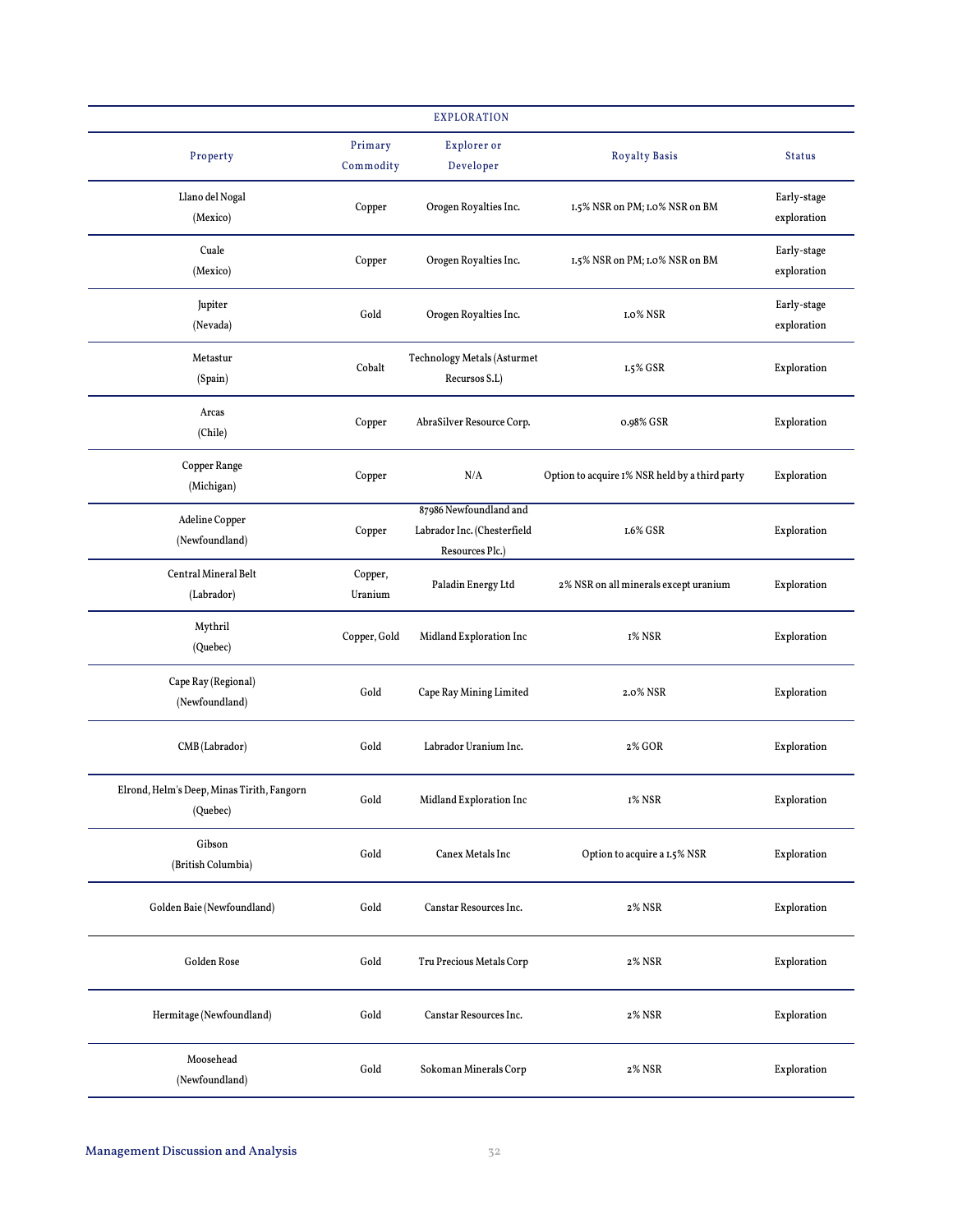| <b>EXPLORATION</b> (Continued)                             |                      |                                  |                                                           |               |  |  |  |  |  |  |
|------------------------------------------------------------|----------------------|----------------------------------|-----------------------------------------------------------|---------------|--|--|--|--|--|--|
| Property                                                   | Primary<br>Commodity | Explorer or<br>Developer         | Royalty Basis                                             | <b>Status</b> |  |  |  |  |  |  |
| Wilding Lake, Crystal Lake, Intersection<br>(Newfoundland) | Gold                 | Canterra Minerals<br>Corporation | 2% NSR                                                    | Exploration   |  |  |  |  |  |  |
| Iron Horse<br>(Labrador)                                   | Iron                 | Sokoman Minerals Corp            | 1% GSR; option to acquire additional I.I% GSR             | Exploration   |  |  |  |  |  |  |
| Labrador West Iron Ore<br>(Labrador)                       | Iron Ore             | High Tide Resources Corp.        | 2.75% GSR on iron ore; 2.75% NSR on all other<br>minerals | Exploration   |  |  |  |  |  |  |
| <b>Florence Lake</b><br>(Labrador)                         | Nickel               | Churchill Resources Inc.         | 1.6% GSR                                                  | Exploration   |  |  |  |  |  |  |
| Moria<br>(Quebec)                                          | Nickel               | Midland Exploration Inc          | 1% NSR                                                    | Exploration   |  |  |  |  |  |  |
| Taylor Brook (Newfoundland)                                | Nickel               | Churchill Resources Inc.         | 1.6% GSR                                                  | Exploration   |  |  |  |  |  |  |
| Voyageur<br>(Michigan)                                     | Nickel               | N/A                              | 2% NSR                                                    | Exploration   |  |  |  |  |  |  |
| Sail Pond (Newfoundland)                                   | Silver, Copper       | Sterling Metals Corp.            | 2% NSR                                                    | Exploration   |  |  |  |  |  |  |
| Notakwanon (Labrador)                                      | Uranium              | Labrador Uranium Inc.            | 2% GOR                                                    | Exploration   |  |  |  |  |  |  |
| Buchans<br>(Newfoundland)                                  | Zinc                 | <b>Canstar Resources Inc</b>     | 2% NSR                                                    | Exploration   |  |  |  |  |  |  |
| Daniel's Harbour<br>(Newfoundland)                         | Zinc                 | <b>Canstar Resources Inc</b>     | 2% NSR                                                    | Exploration   |  |  |  |  |  |  |
| Kingscourt, Rathkeale, Fermoy<br>(Republic of Ireland)     | $\mbox{Zinc}$        | South 32 Base Metals<br>Ireland  | 2% NSR on each Project                                    | Exploration   |  |  |  |  |  |  |
| Lismore<br>(Republic of Ireland)                           | Zinc                 | <b>BMEx Ltd</b>                  | 2% NSR                                                    | Exploration   |  |  |  |  |  |  |
| Midland (Ireland)                                          | Zinc                 | <b>BMEx Ltd</b>                  | 1% GSR                                                    | Exploration   |  |  |  |  |  |  |
| Point Leamington<br>(Newfoundland)                         | Zinc                 | Callinex Mines Inc.              | 2% NSR                                                    | Exploration   |  |  |  |  |  |  |
| Shire<br>(Quebec)                                          | Zinc                 | Midland Exploration Inc          | 1% NSR                                                    | Exploration   |  |  |  |  |  |  |